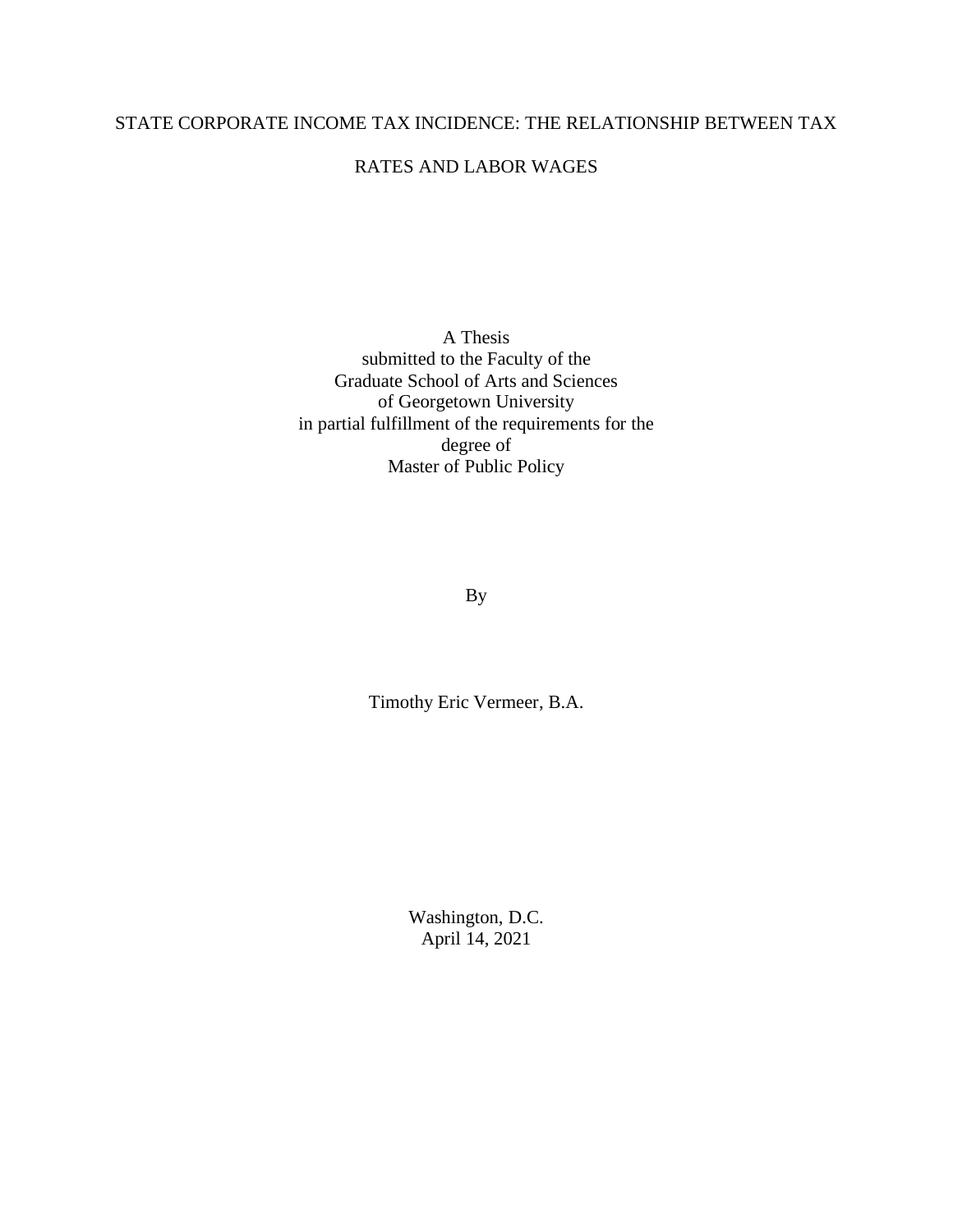Copyright 2021 by Timothy Eric Vermeer All Rights Reserved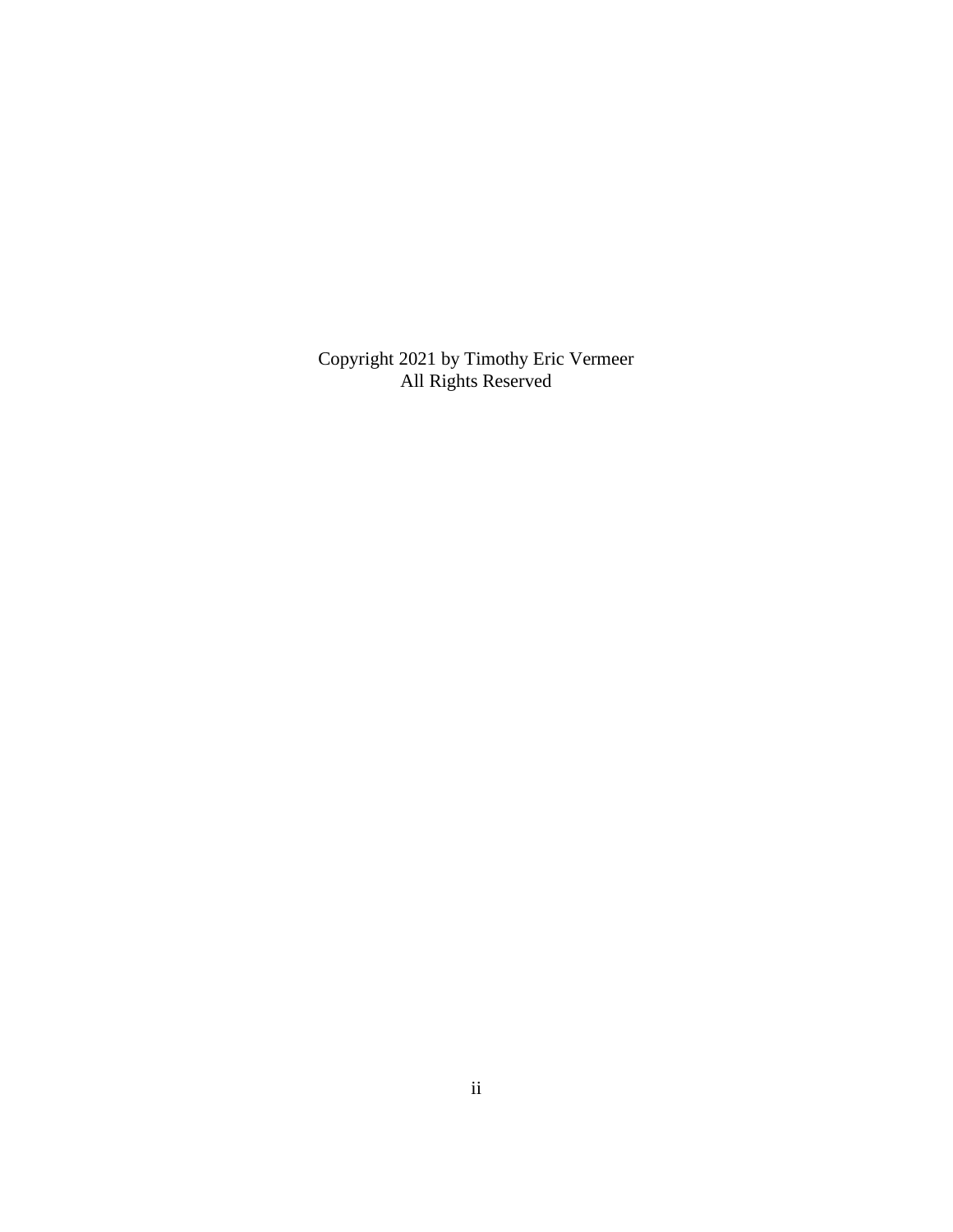# STATE CORPORATE INCOME TAX INCIDENCE: THE RELATIONSHIP BETWEEN TAX RATES AND LABOR WAGES

Timothy Eric Vermeer, B.A.

Thesis Advisor:Robert W. Bednarzik*,* Ph.D.

### **ABSTRACT**

A well-developed literature exists on the general issue of corporate tax incidence, but many of those studies involve national or federal tax rates. Fewer articles are written with a focus on wages and corporate tax rates at the subnational level. While most of the literature tends to agree that there is a negative relationship between corporate tax rates and wage, those that deal with the state, provincial or local levels consistently vary in terms of the relationship's magnitude. This study extends the research on the relationship between U.S. state corporate tax rates and labor wages into the decade beyond the Great Recession. It also registers another data point in the ongoing attempt to pin down the size of the corporate tax to wage relationship. This paper is organized into four sections. It begins with an overview of past literature on the incidence of subnational corporate taxation and the relationship between subnational corporate tax rates and wages. The study then uses a multivariate ordinary least squares regression model to examine real wage data from the U.S. Census Bureau's American Community Survey coupled with tax data collected by the Tax Policy Center. The third section unpacks the results of the study which suggest a negative relationship between U.S. states' corporate income tax rates and real annual wages. The final section offers several policy implications that may follow from the negative state corporate tax to labor wage relationship.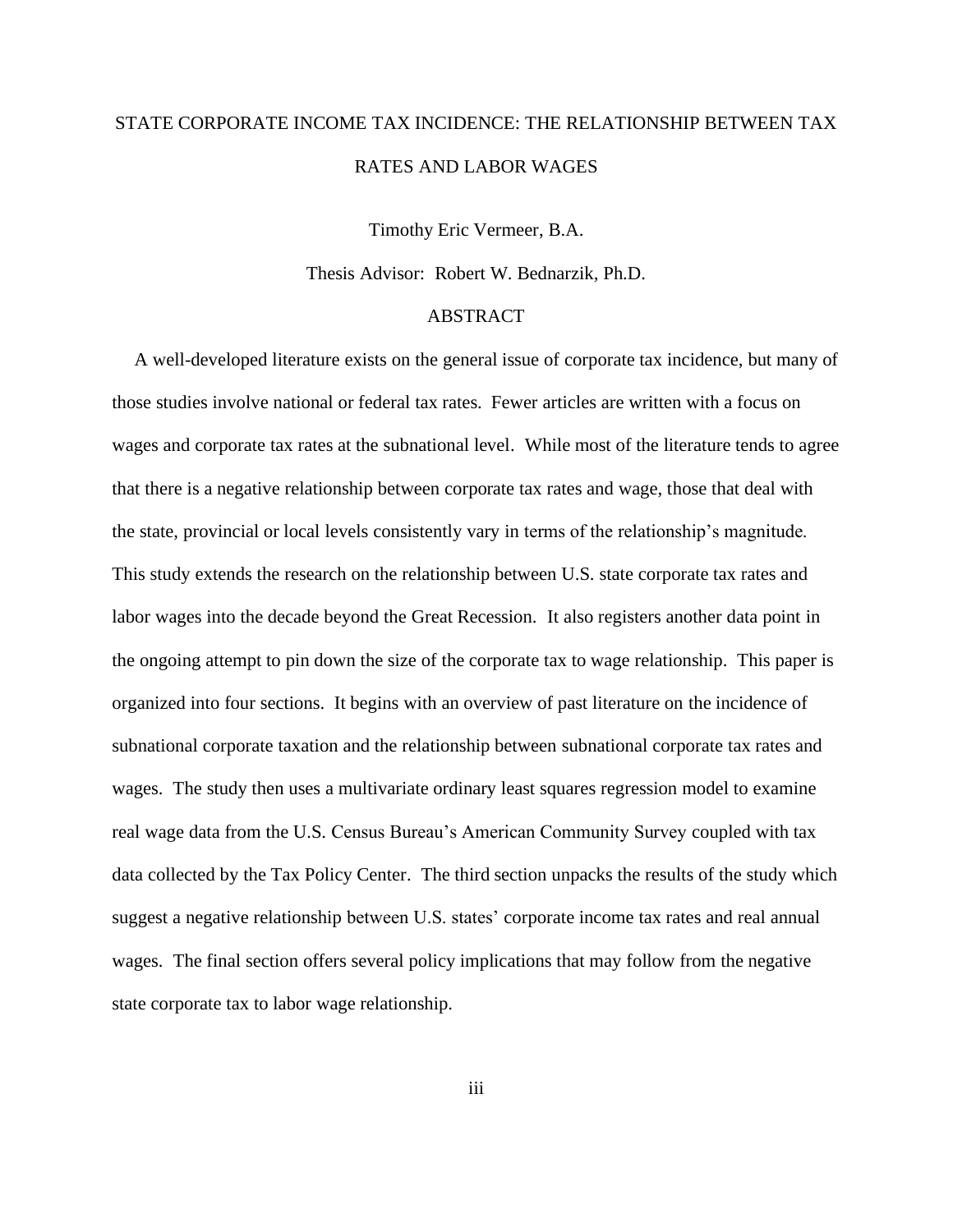# **ACKNOWLEDGEMENTS**

The research and writing of this thesis

is dedicated to everyone who helped along the way. I am particularly grateful for the support of my bride, Katherine, without whom this project would not have been successful.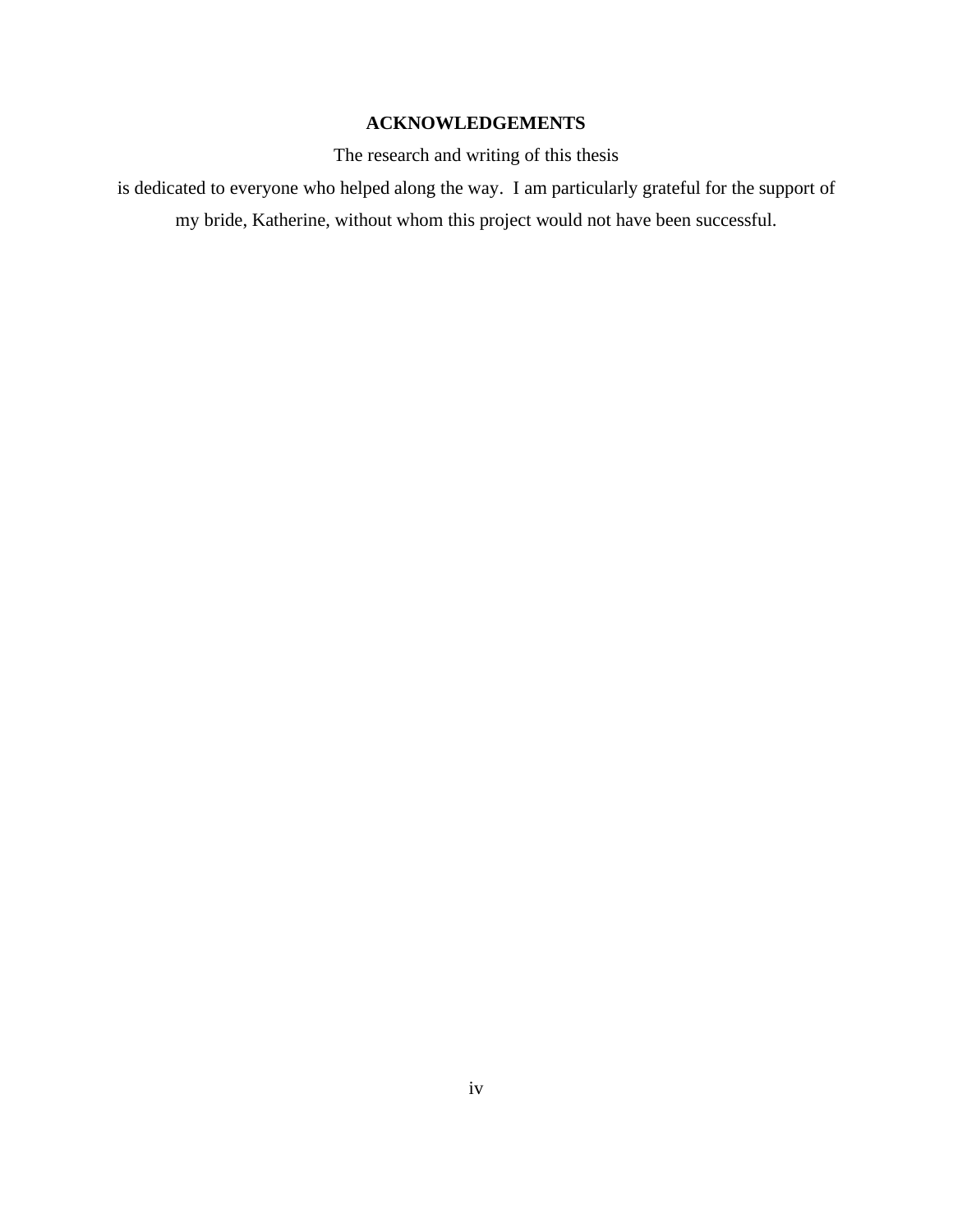# **TABLE OF CONTENTS**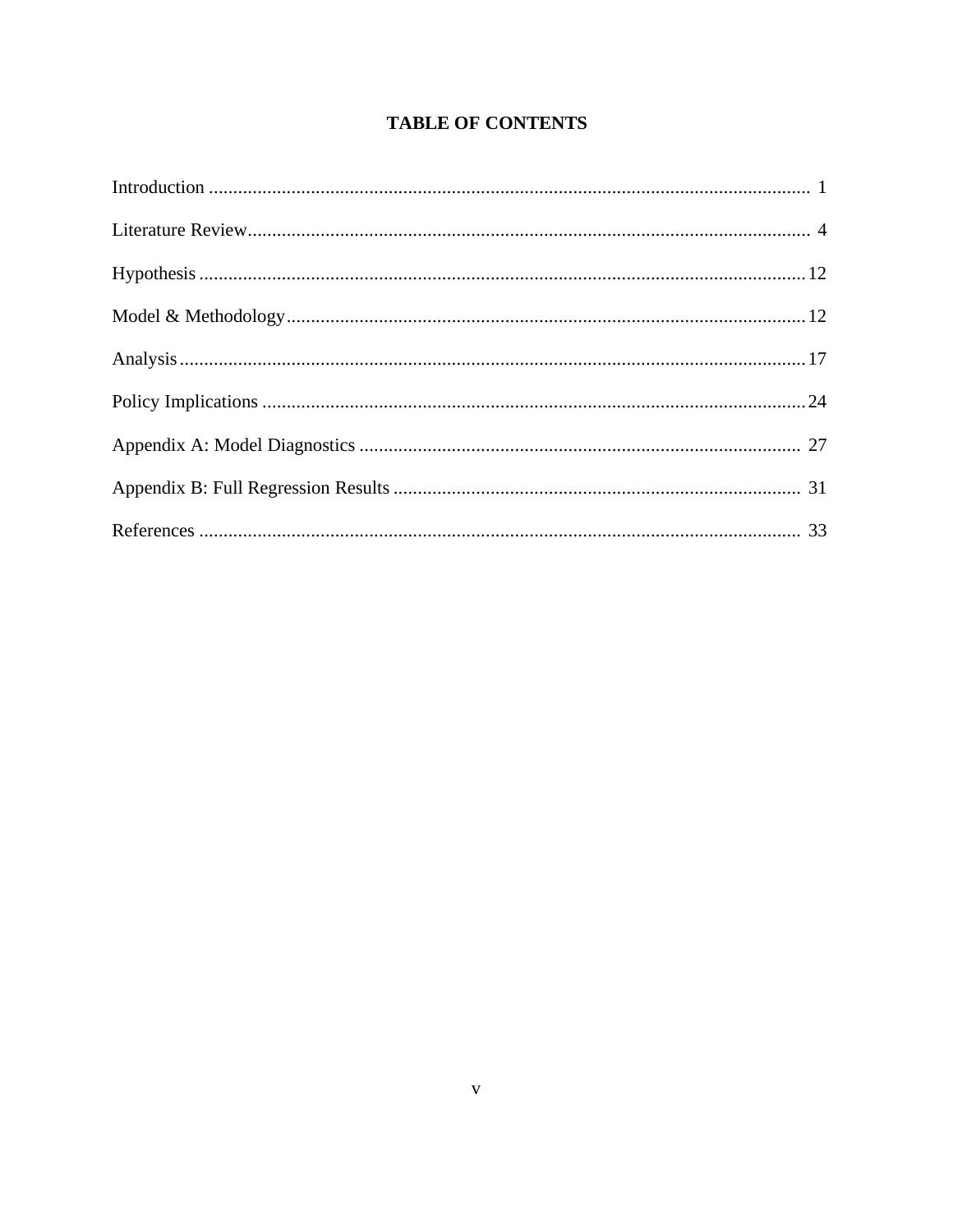# **LIST OF FIGURES**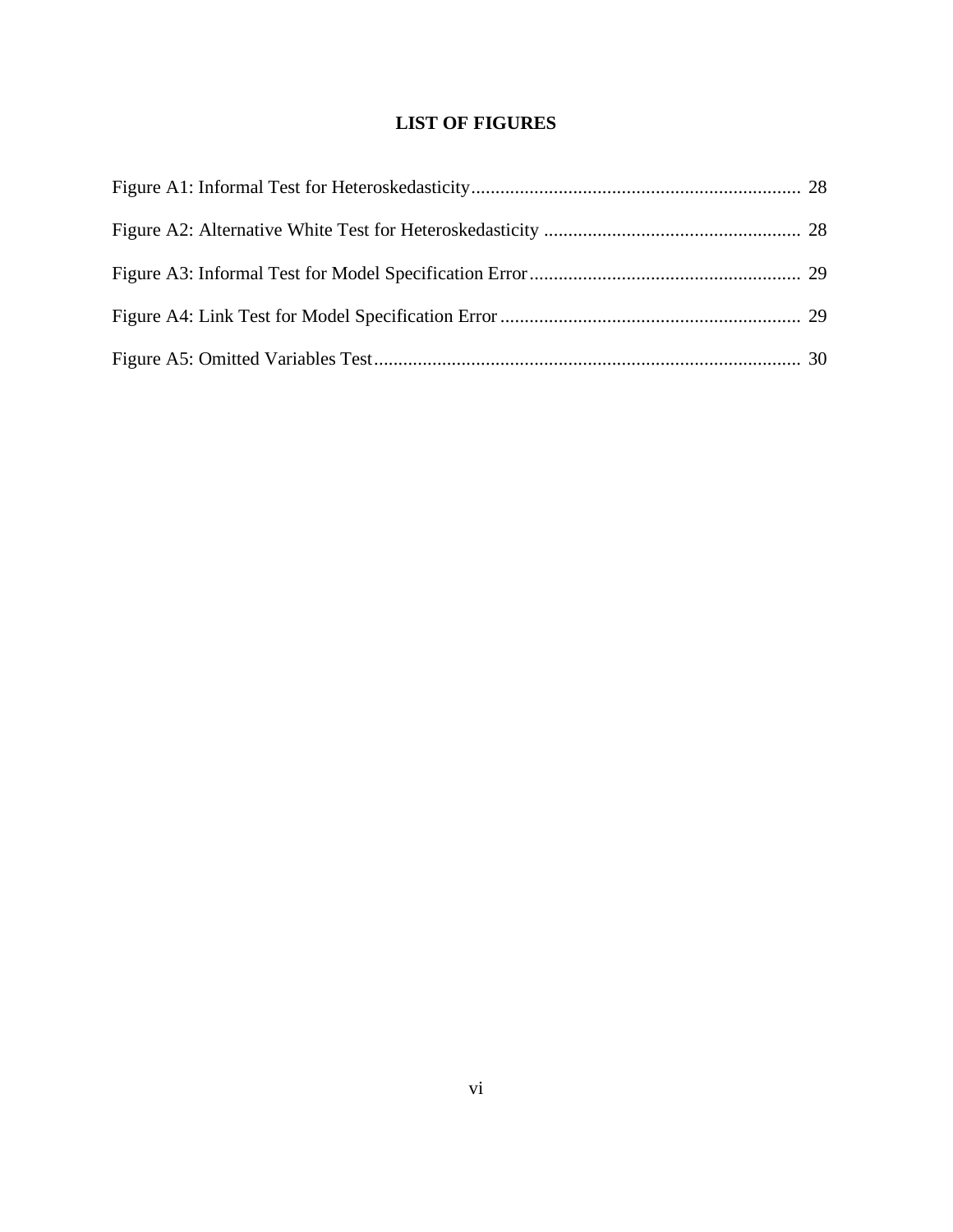# **LIST OF TABLES**

| Table 1: Relationship Between State Corporate Tax Rates and Average Annual Real Wage,     |  |
|-------------------------------------------------------------------------------------------|--|
| Table 2: Relationship Between Lagged Tax Changes and Average Annual Real Wage in All U.S. |  |
| Table 3: Average Annual Wages by Direction of State Corporate Tax Change, 2009-2018  23   |  |
|                                                                                           |  |
|                                                                                           |  |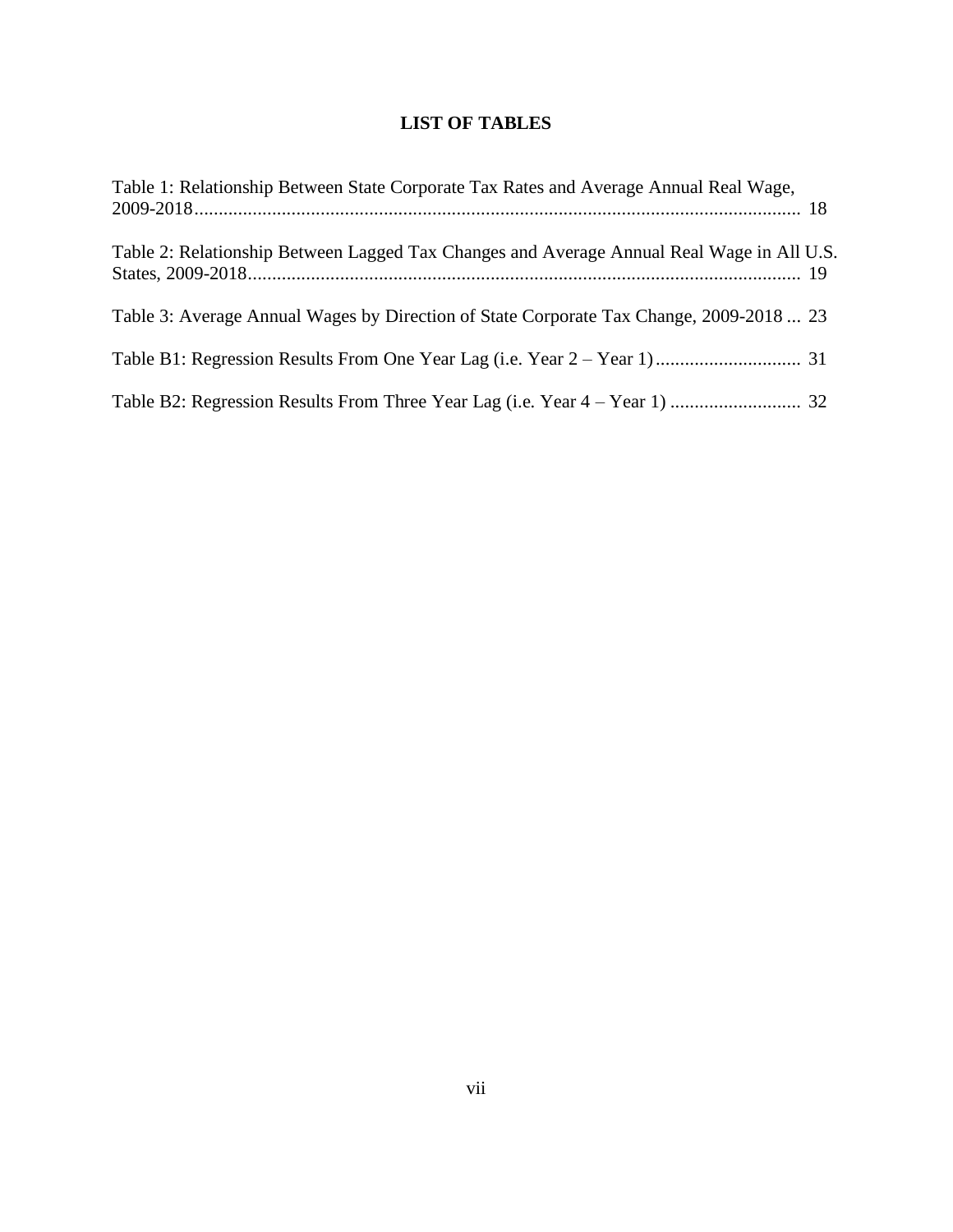### **INTRODUCTION**

Historically, tariffs were the main source of revenue for the U.S. government

(Domitrovic, 2018). The corporate income tax was first enacted at the federal level in 1909 as an excise tax (Internal Revenue Service [IRS], 2003). Upon the ratification of the 16th Amendment in 1913, the Federal Government was granted authority to levy income taxes. Under that new power, the federal income tax began to supplant tariffs as the largest component of revenue. The federal tax on corporate income also became a permanent component of the income tax code (Office of Management and Budget [OMB], 2020). Over the years, the share of revenue generated by corporate income taxes has declined. The share of federal revenue attributable to the corporate income tax peaked in the 1950s at 28 percent (J. Friedman, 2003). In 2019, corporate taxes comprised only seven percent of total federal revenues (Center on Budget and Policy Priorities [CBPP], 2020).

At the subnational level, individual states began adopting corporate income taxes soon after the Federal Government began its practice. In 1911, Wisconsin was the first state to pass such a law (Emanuel & Borean, 2014). As of 2020 only South Dakota and Wyoming have no corporate income tax or gross receipts tax (Tax Policy Center [TPC], 2020). State corporate taxes generate a relatively small share of state government revenue. Size of the revenue share varies by jurisdiction. New Hampshire, for example, has the greatest share of income generated by corporate taxes: 13 percent. On the opposite end of the spectrum are states like New Mexico,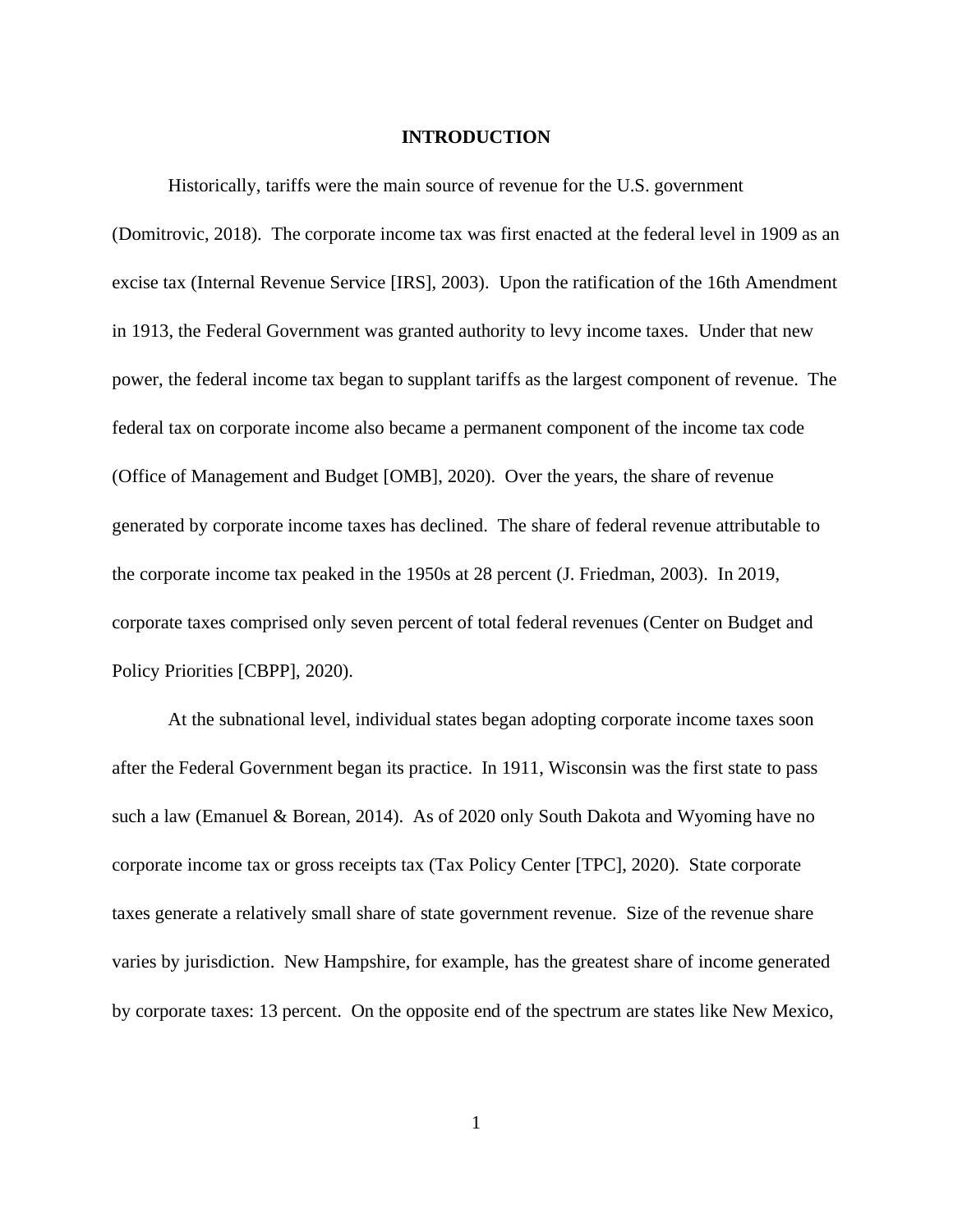North Dakota, Oklahoma, and South Dakota with only one percent of revenue attributable to corporate taxes (TPC, 2020).

Although state corporate tax rates make up a relatively small share of any state's revenue, it nevertheless remains a noteworthy portion of revenue for most states. As of July 2020, combined state and local debt across the United States was \$3.1 trillion (Board of Governors of the Federal Reserve System (US), 2020). For states like Illinois, which has \$140 billion in unfunded liabilities, every dollar counts. Corporate tax revenue accounting for five percent of the state's \$40.1 billion budget is not immaterial (Schuster, 2020; TPC, 2020; Office of the Governor, 2019).

Corporate income taxes are popular with politicians and voters alike. They allow states to generate an important amount of revenue without having to increase individual income tax or property tax rates. By imposing taxes on corporations, politicians may reason they can insulate themselves from backlash that may otherwise come from individuals subject to personal income tax hikes. Likewise, many self-interested voters will naturally prefer taxes on capital holders if it means foregoing tax hikes on themselves. For many it is also a matter of fairness as labor's share of income has fallen since the turn of the 21st century and income inequality appears to be increasing within the United States (Stone et al., 2020; Feenstra et al., 2015; University of Groningen and University of California, Davis [UC Davis], 2020).

Milton Friedman (1975) once said, "[o]ne of the greatest mistakes is to judge policies and programs by their intentions rather than their results." There is perhaps no more salient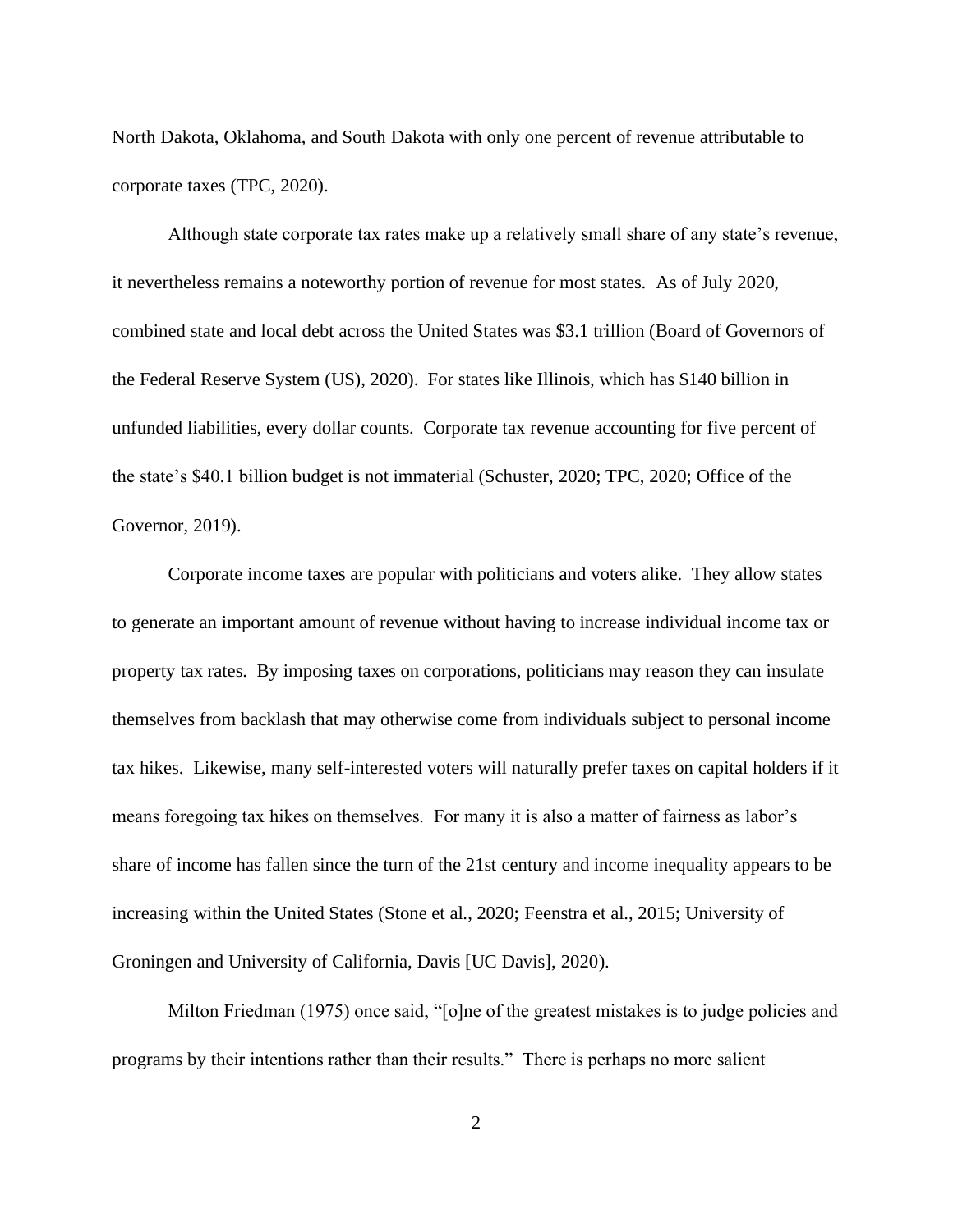application of that observation than to tax policy. This paper examines the relationship between state corporate tax rates and wages to better understand whether the intent of the corporate tax rate is meted out by its results.

Sometimes a tax precisely hits its intended target. Consider the individual income tax. The intent is to generate revenue from individuals' annual incomes. The accomplishment of that intent is clearly realized every April 15.

On other occasions, the intended target may be overshot. The payroll tax is an example. Half the tax is remitted by the employer. Half the tax is remitted by the employee. Unfortunately for the worker, the full effect of the payroll tax does not conform to its design. Since resources have alternative uses, the employer's half of the tax payment could have been used to increase the employee's wage. Instead, that money went to the government. The foregone wage increase means the worker effectively bears the full burden of the payroll tax. Unfortunately, there are other revenue policies where discerning the true tax incidence is harder still. Corporate taxes are one of those policies.

At first glance, it is tempting to think that the incidence of corporate taxation falls on the owners of corporations. After all, the laws of nearly every state compel corporations to remit tax payments to their respective revenue services. It is a fundamental misunderstanding of taxation, however, to believe that whichever party the law directs to pay a tax is the party that actually bears its burden. In reality, tax incidence is determined partly by a party's willingness to absorb increased costs and partly by the availability of substitutes. Consumers determine a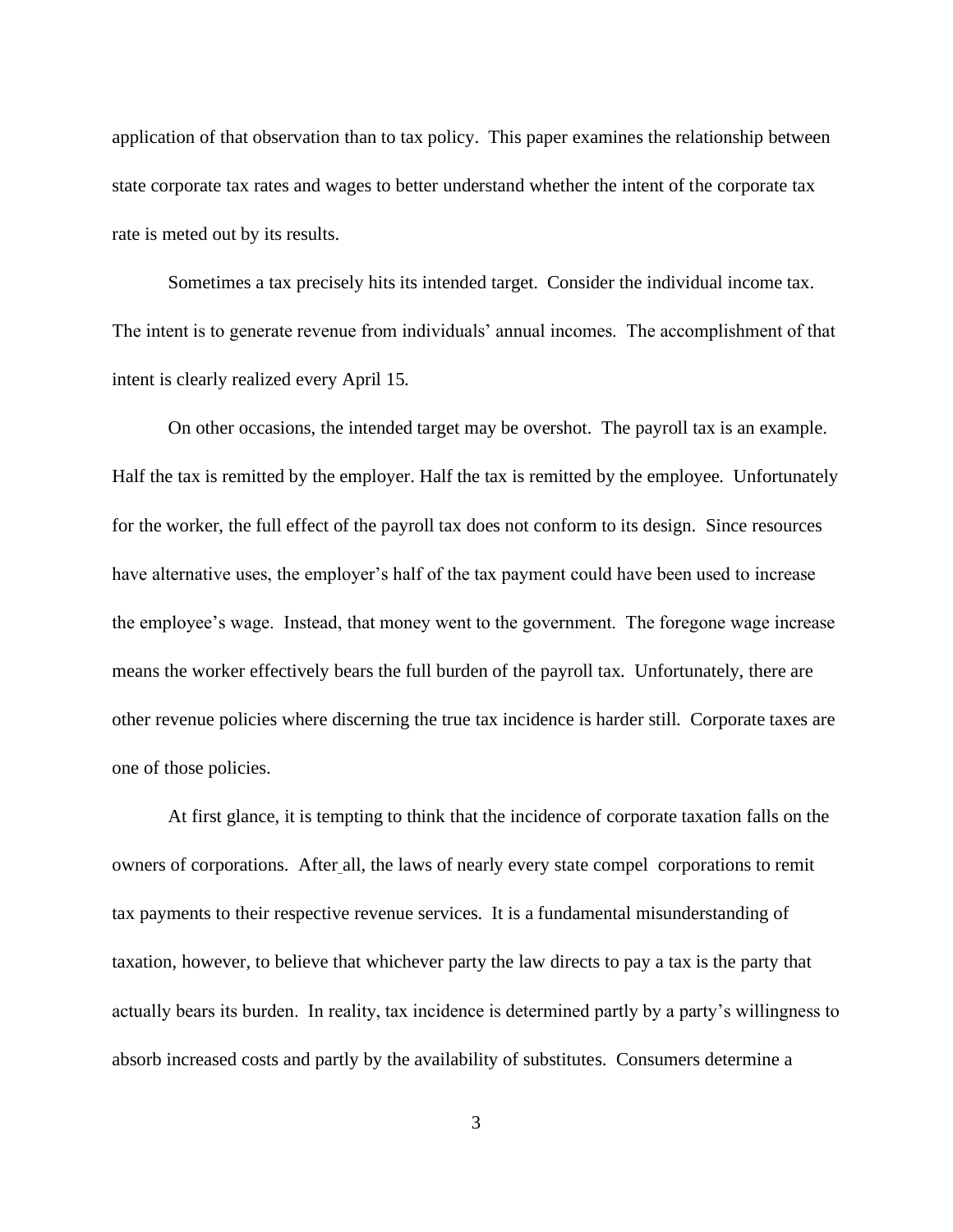measure of tax incidence for goods by their willingness to pay more or purchase an alternative product. The same is true for production. Producers determine a level of tax incidence through their willingness to absorb increased costs or substitute factors of production. What is more, corporations are not abstract beings. Corporations are made up of people, and these people control the factors of production, capital and labor. We know people pay corporate taxes, but the question is: which people bear the burden?

#### **LITERATURE REVIEW**

A well-developed literature exists on the general issue of corporate tax incidence, but many of those studies involve national or federal tax rates. Fewer articles are written with a focus on wages and corporate tax rates at the subnational level. Many of the scholars who have investigated the intersection of those narrower topics come to the similar conclusion: there is a negative relationship between state (or provincial) corporate tax rates and wages for labor. That said, the exact magnitude of the relationship has been difficult to pin down. Of course, not everyone agrees that the negative relationship exists. One, if not more, prominent scholars question the validity of the relationship entirely. Still, the weight of the literature suggests the relationship exists and that it matters for reasons of progressivity and efficiency.

In 2018, Fuest et al. study the incidence of the local business tax (LBT) in Germany using panel data and administrative data collected from 3,522 municipalities between the years 1993 and 2012. Municipalities in Germany have the autonomy to adjust their own LBT rates. This afforded the authors the opportunity to treat municipalities as small, open economies. By definition, open economies allow factors of production to be highly mobile. In the long run of an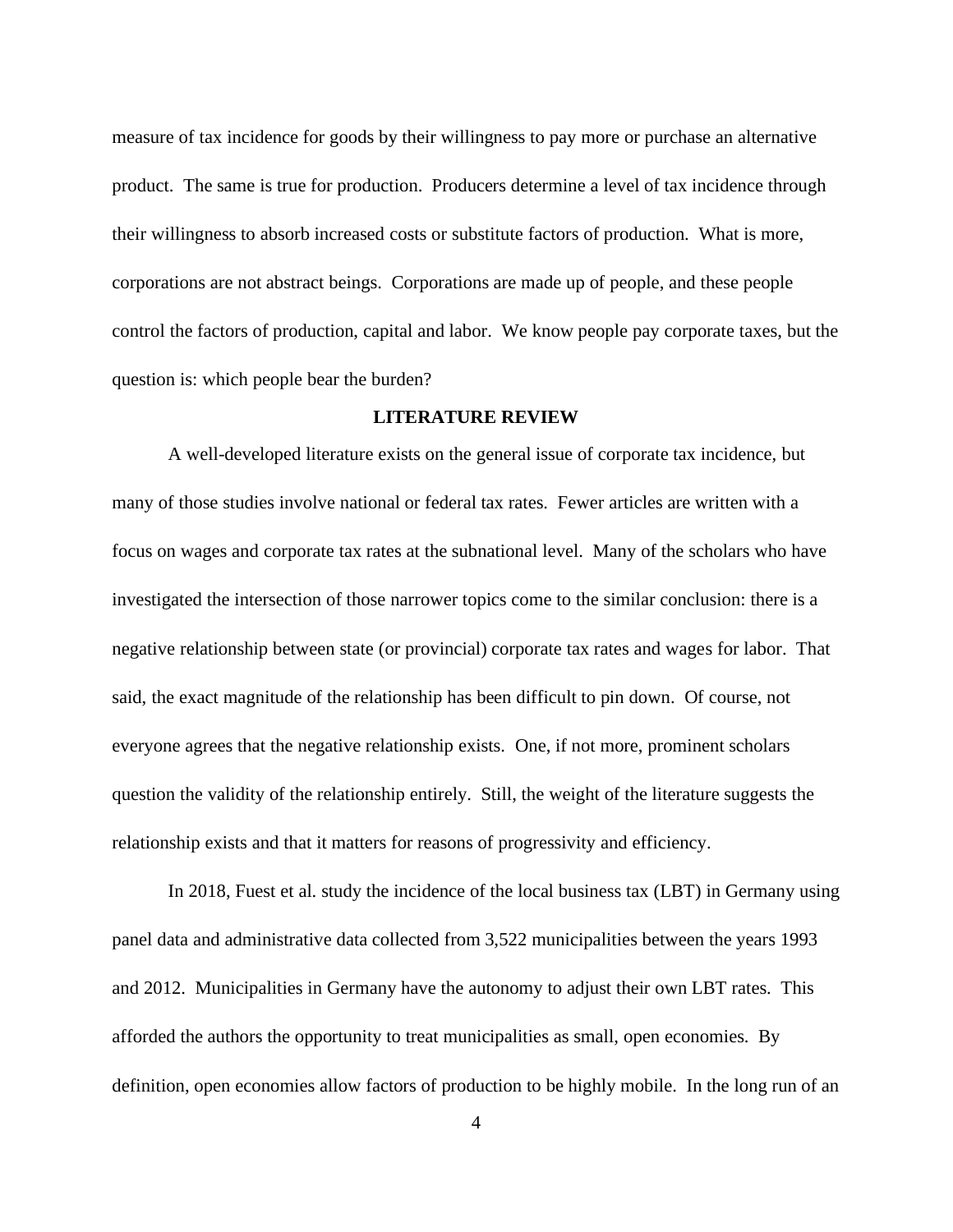economy, as forces of supply and demand interact and factors of production move about an allencompassing, or general, market equilibrium will occur. One critic of the negative corporate tax to wage relationship, Kimberly Clausing (2011, 2013), points out that the complexity of an economy of this sort makes accurate empirical study difficult. Fuest et al. (2018) counter by pointing out that the "general equilibrium effects on interest rates or consumer prices, which may complicate measuring the incidence of the tax on workers, are likely to be of minor importance." Their findings ultimately push back on the notion that the corporate tax rate is progressive. Fuest et al. (2018) conclude that based on their study's tax incidence calculations, "the estimated progressivity of the overall tax systems in both Germany and the United States [as baselined in 2007 by Thomas Piketty and Emmanuel Saez] would decrease by 25–40 percent."

Another important finding from Fuest et al. (2018) study found that "wages are more sensitive to tax changes in more profitable firms" and that "higher taxes reduce wages most for the low-skilled, women, and young workers." The latter point interestingly stands in contrast to the finding of Felix (2009) that suggested higher skilled workers bore a greater tax incidence in the wake of an increased state-level corporate tax rate.

Felix (2009) conducted an independent analysis of state corporate taxes on wages using a multivariate regression model. This model has the ability to control for multiple independent variables and apply each of them to the dependent variable independently while holding the remainder constant. She employed data from the Current Population Survey and focused on years from 1977 to 2005. Her model included real wages as a dependent variable and individual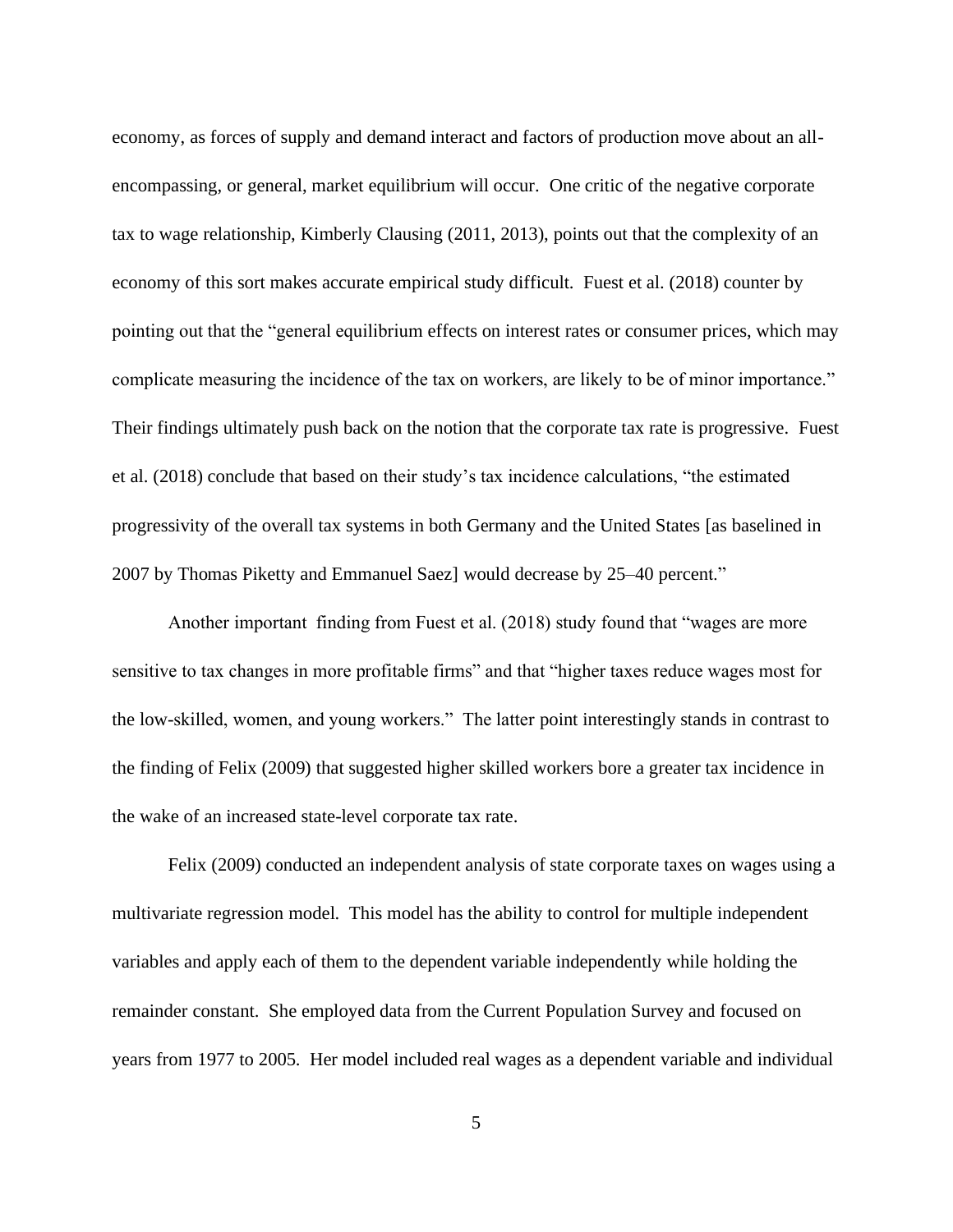characteristics, state characteristics, and state taxes as independent variables. While considering the coefficient on the state corporate tax rate, Felix (2009) found a statistically significant negative relationship at the one percent level.

There were two key findings from Felix's 2009 study. First, she found that "a onepercentage point increase in the marginal state corporate tax rate reduces wages 0.14 to 0.36 percent." Second, workers with higher levels of human capital were impacted disproportionately, negatively, by increases in the state corporate tax rate. More precisely, workers with at least a college degree, workers with a high school degree or some college, and workers without a high school degree saw respective wage reductions of 0.44 percent, 0.31 percent, and 0.26 percent. According to Felix (2009), this result suggests that the state corporate tax incidence is progressive, although less so than if the burden fell on shareholders of capital.

Another study done by Canadian researchers from the University of Calgary also considers the relationship between wages and corporate taxation at the subnational level. They drew conclusions about the inefficiency of generating revenue through provincially levied corporate taxes. In their 2017 report, McKenzie and Ferede find that "for every \$1 in extra tax revenue generated by an increase in the provincial [corporate income tax] rate, the associated long-run decrease in aggregate wages ranges from \$1.52 for Alberta to \$3.85 for Prince Edward Island." By their calculations, a recent two percentage point increase in the Alberta corporate income tax rate cost the average two-earner household \$830 per year. This was equivalent to a \$1.12 billion loss in earnings across the province (McKenzie & Ferede, 2017).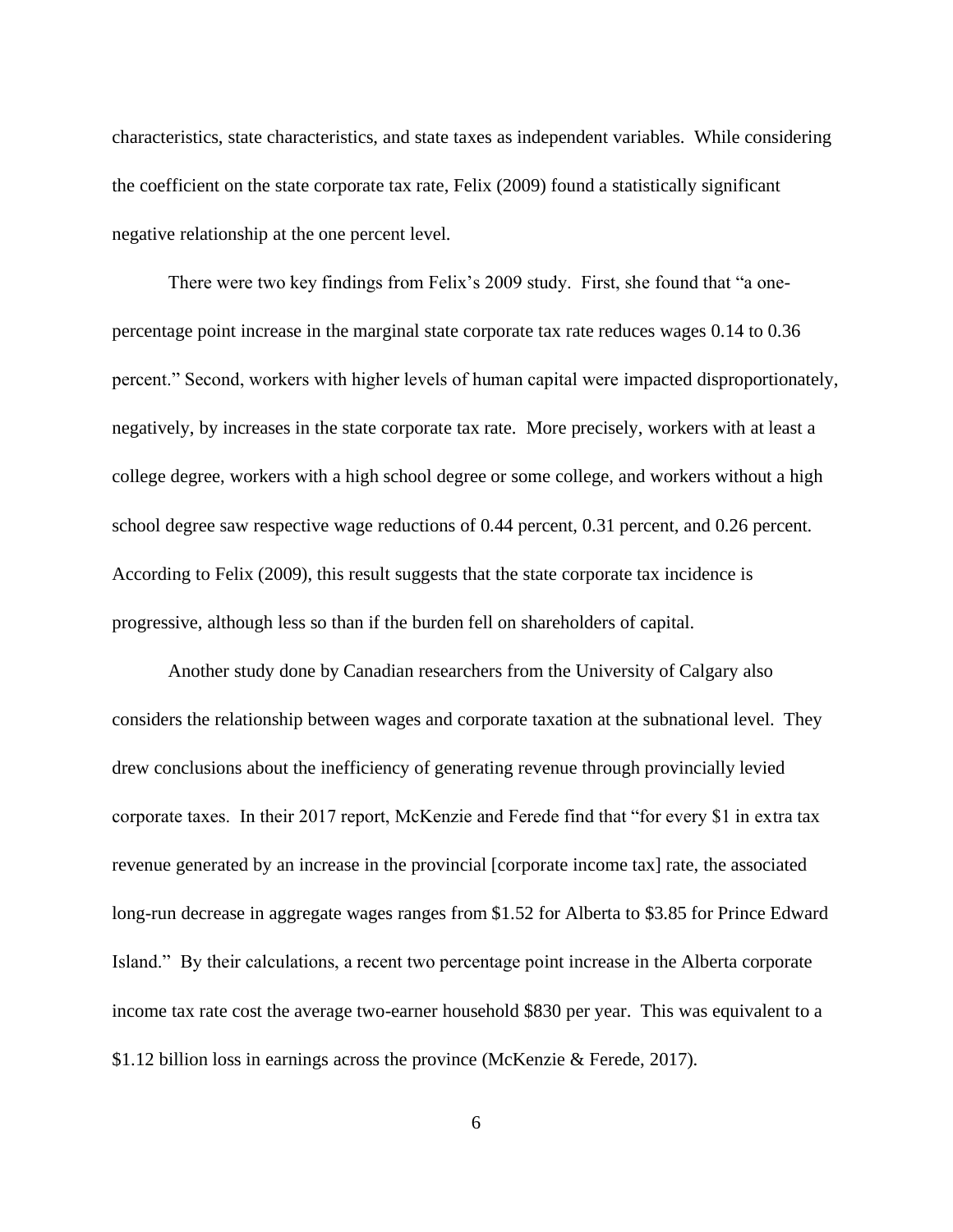Not all scholars agree that there is such a clear negative relationship between state corporate tax rates and wages. In fact, as alluded to above, Clausing (2011, 2013), suggested that capital bears the full burden of the corporate tax.

Clausing published two papers (2011, 2013) wherein she discussed what she understood to be significant shortcomings in the available research at the time. In 2011, she critiqued existing research involving the general equilibrium model (described above) as "suffering from data or methodological limitations." Her work focused on empirical robustness by gathering "an unusually comprehensive collection of data on labor market outcomes, focusing on [Organization for Economic Cooperation and Development] countries in the period since 1981 (Clausing, 2011)." She constructed comprehensive regression models and took pains to "focus on the economic mechanisms implied by open-economy general equilibrium tax incidence models (Clausing, 2011)." At the end of her analysis, Clausing (2011) met with mixed results. Most of the evidence did not suggest a major depression of wages resulting from an increase in corporate taxes. Nevertheless, she left room in her conclusion for the possibility that she may have missed something.

In her 2013 study, Clausing expanded on her 2011 concerns by calling for attention to be given to the degree of capital mobility; the willingness and ability for international consumers or producers to substitute products; the relative capital intensity of the corporate sector; the size of the country; the degree of factor substitution; imperfect competition; and the role of bargaining. She also cited as important several nuances of corporate tax policy including "residence-based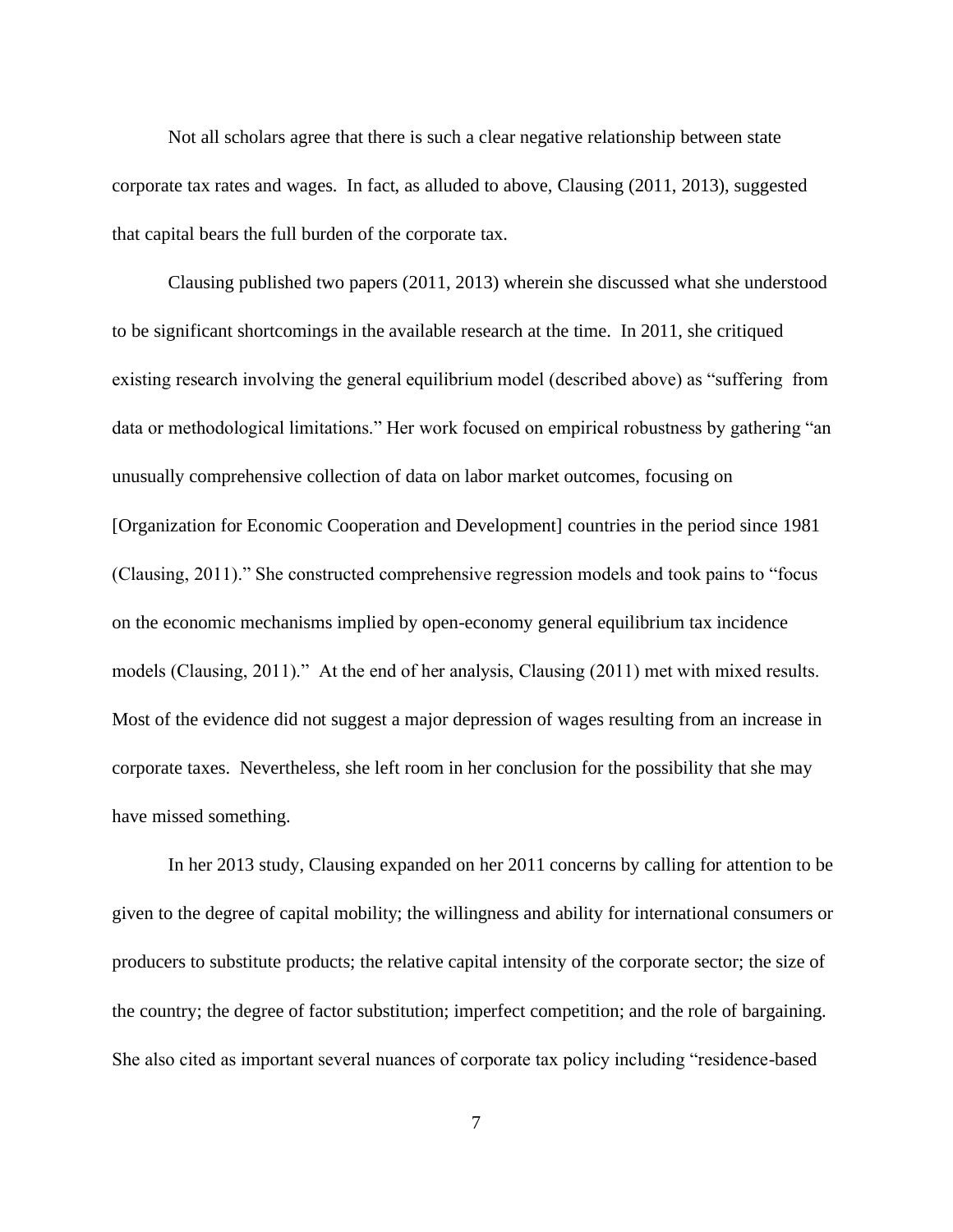elements, accelerated depreciation rules, and the deductibility of debt which may result in implicit subsidization of debt-financed investments (Clausing, 2013)." After conducting another analysis of the corporate tax and labor relationship, she again concluded that there was "no robust link between corporate taxation and wages (Clausing, 2013)."

Still, other scholars believe labor bears some if not most of the state corporate tax incidence—especially if unions are involved. Felix and Hines (2009) compared union premiums—that is, the average wage benefits of belonging to a union versus not belonging to a union—from low corporate tax states to those from high corporate tax states. They found, in general, that unions and employers share the corporate tax burden in higher tax states. Conversely, when tax rates are low, employers and unions were found to share the tax savings. Felix and Hines (2009) found "that if a firm's workforce is entirely unionized, then roughly 54 percent of the cost of higher tax rates is borne by union members in the form of lower wages." The largest union wage premium, \$1.88, was found in the lowest-tax states. The union premium gap endured when the authors controlled for "observable worker and firm characteristics." Felix and Hines (2009) found that the union premium wage gap was "greater for wages in capitalintensive industries, which are the most heavily impacted by high rates of corporate income taxation."

Carroll (2009) agreed with Felix and Hines (2009). Carroll wrote in 2009 that "a tax will generally be borne by the least mobile factor." Carroll's (2009) research method involved aggregating cross sectional state level data from  $1970 - 2007$ . In this way he aimed to "directly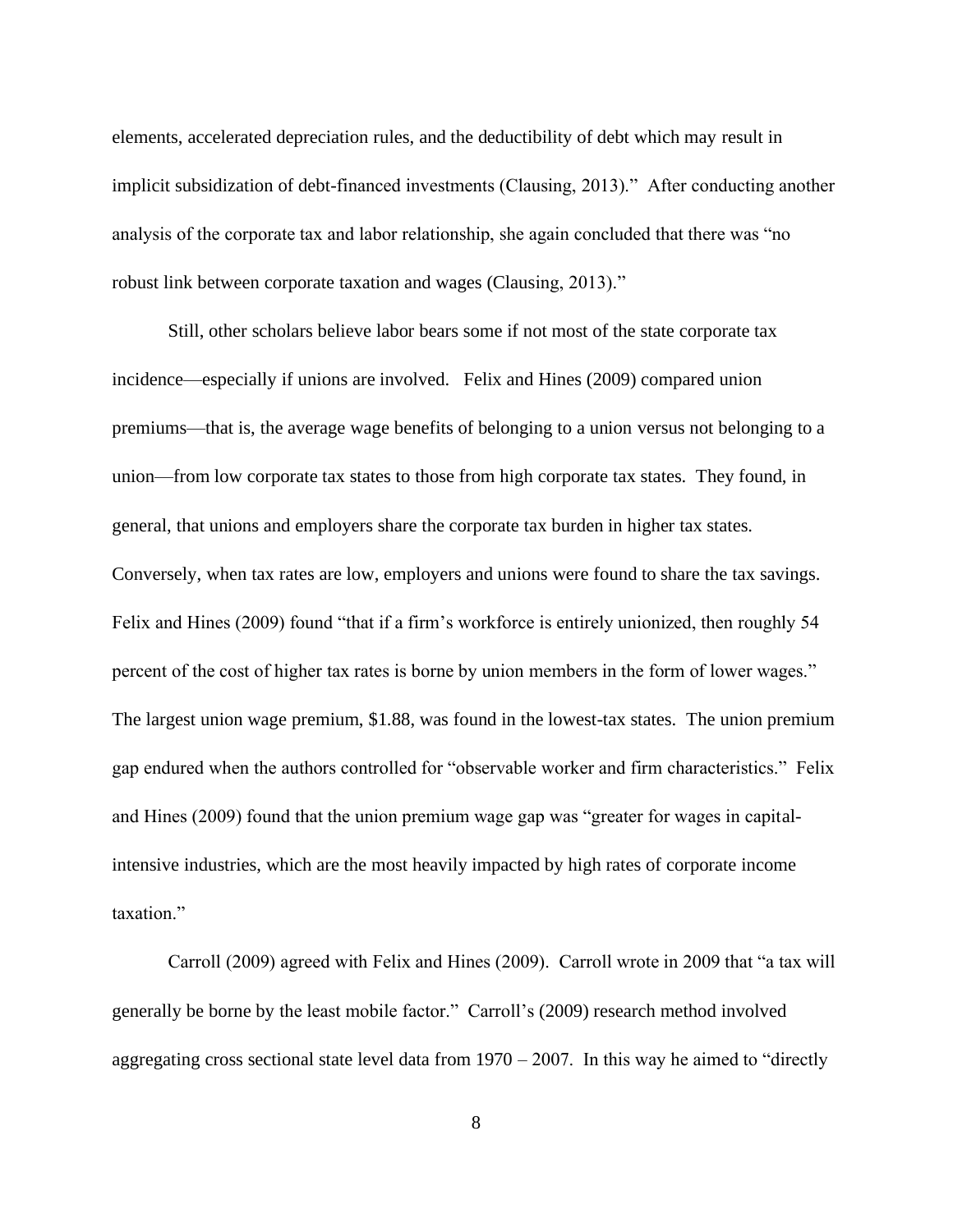examine whether states with lower corporate taxes have tended to exhibit higher real wages." He took steps to limit variables that could have skewed the relationship between corporate taxes and wages by controlling for unionization, right to work laws, and other demographic features. Carroll (2009) also included state and time effects to control for a battery of unobserved variables. His results include a "statistically significant negative relationship between corporate tax rates and real hourly average earnings for production workers." More specifically, labor realized a 0.014 percent decline in wages for every 1 percent increase in the average state corporate tax rate (Carroll, 2009).

Chengrui Xiao (2019) published evidence from China on how the local business tax and surcharge (BTS) shifted from capital to labor after the BTS rate increased in 2002. Xiao's 2019 work built on much of the literature already discussed, but give special attention to the findings of Fuest, et al. (2018) . While the magnitude of the change in wages was greater than the municipal study from Germany, labor nevertheless bore more of the taxation burden than capital. Xiao (2019), concluded that "[a]veraging over all firms liable to the BTS… workers [bore] almost 62% of the BTS burden."

One criticism levied by Liu and Altshuler (2013) on previous studies involving corporate taxes and wages was that they assumed perfect competition in the marketplace. To reflect the reality of imperfect competition, the authors incorporated industry concentration ratios into their model. They chose to make industry their unit of observation "to account for the fact that in the conventional labor market environment, wages are determined at the industry level rather than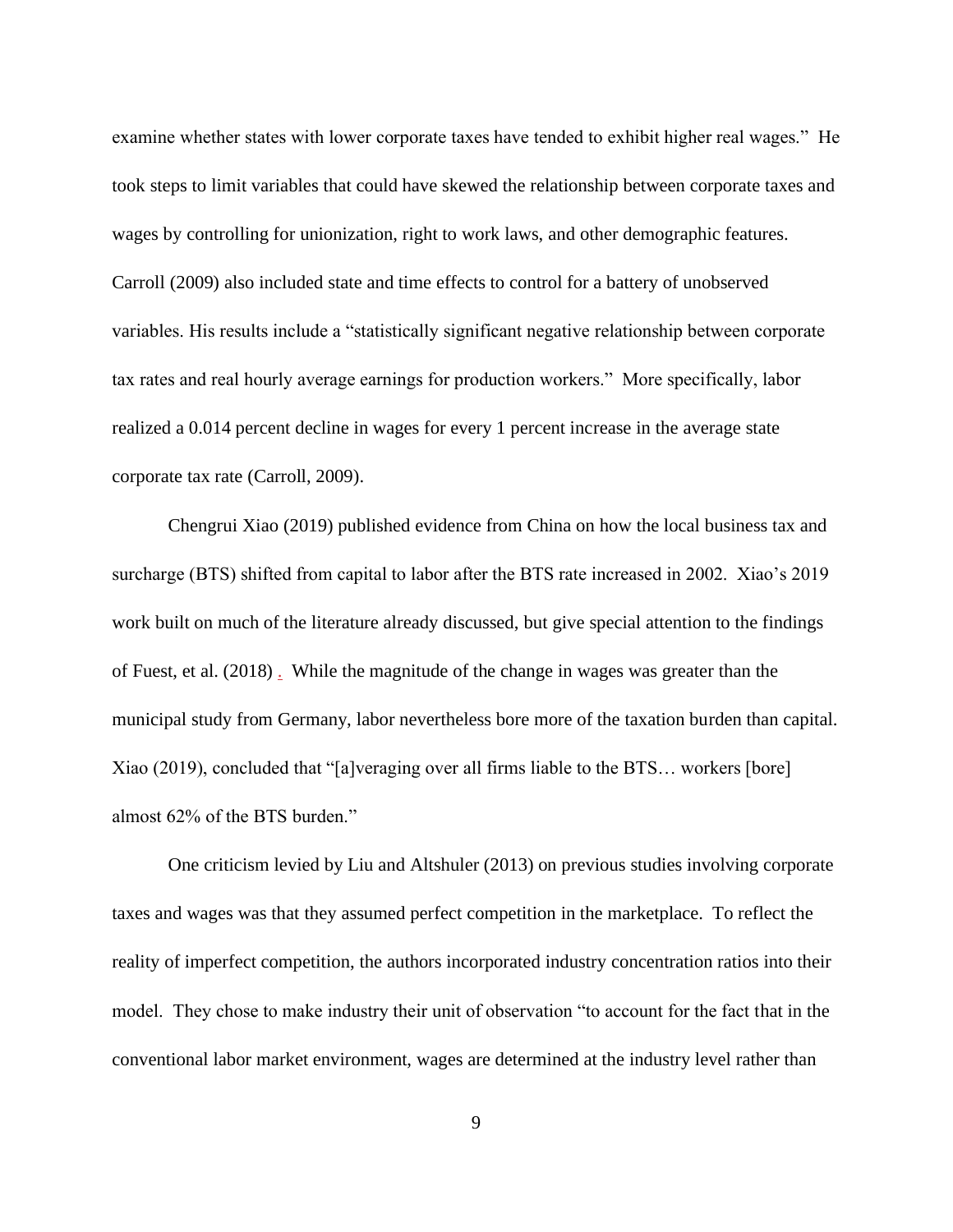individually negotiated." After estimating a mean elasticity—a sensitivity measure—of wages of approximately -0.03, the authors applied that figure to an estimate of the labor share of corporate income tax. They found that for every \$1.00 increase in the corporate tax liability, labor bore approximately \$0.60.

In 2018 Suresh Nallareddy, Ethan Rouen, and Juan Carlos Suárez Serrato examined the relationship between corporate tax cuts and income inequality. Their findings fell in between those of Clausing (who suggested no relationship) and others (who suggested significant relationships between corporate tax and wages). Nallareddy et al. (2018) used regression analysis and a statistical method that compared samples with similar characteristics to study the relationship. They found that cuts to the state corporate income tax resulted in an increase in capital income of 12.6 percent for those in the top one percent of income earners. This contrasted with a statistically significant negligible increase in capital income for those at the bottom of the income distribution (Nallareddy et al., 2018). Interestingly, however, while salaries for the bottom strata of income earners increased by 1.3 percent, salaries for the top one percent decreased by 4.4 percent. The authors did not find an increase in capital investment. Rather, they concluded that top earners responded to tax cuts by shifting income from wages to capital income to reduce taxes (Nallareddy et al., 2018).

#### **Gaps in the Knowledge**

This study will attempt to extend and improve on two areas of Felix's 2009 study. First, this study will attempt to expand the body of literature on the relationship between state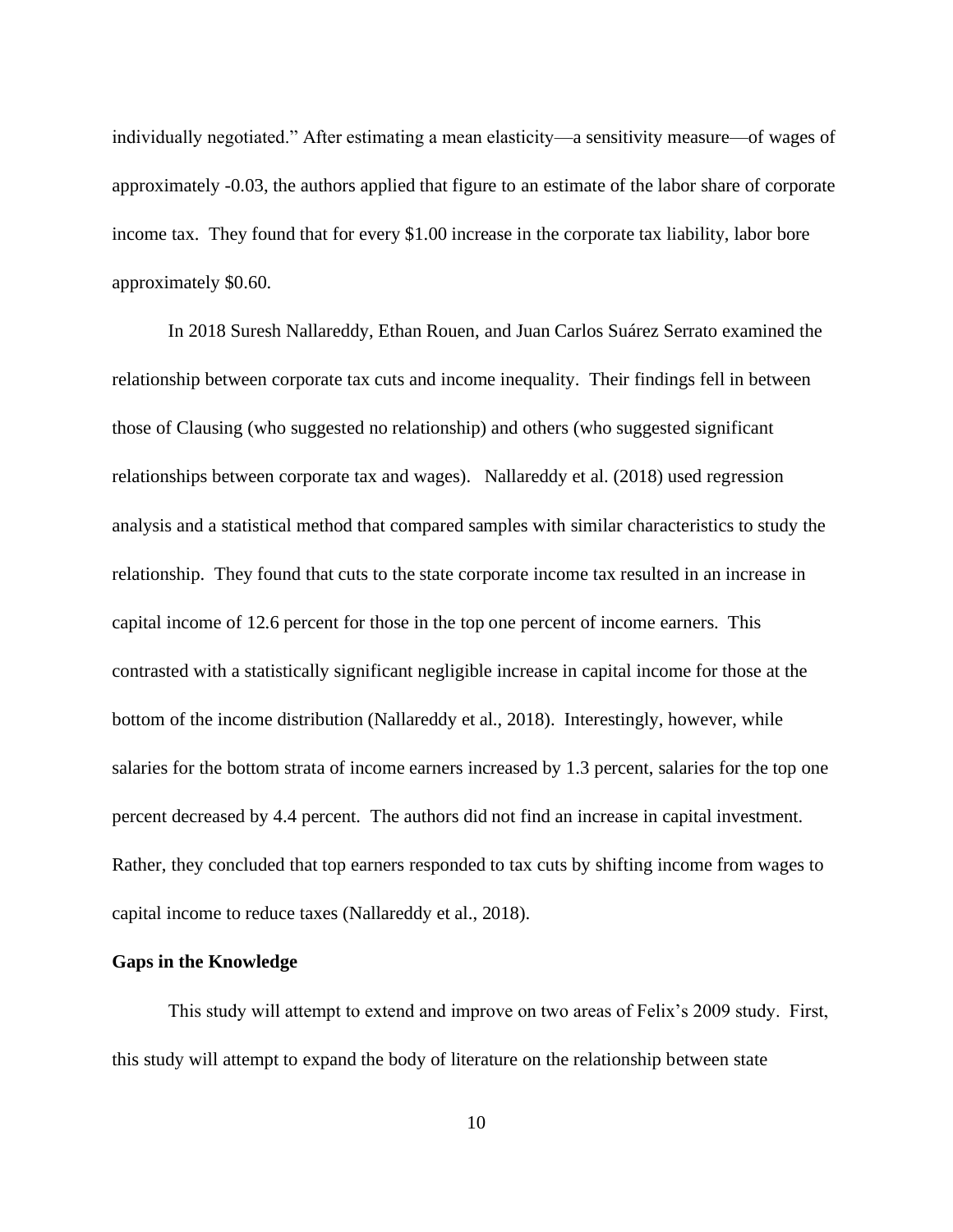corporate tax rates and wages further into the 21st Century and past the Great Recession. Although there are several published studies that examine the incidence of state corporate taxes using data collected prior to the Great Recession, works on the subject since then are scarce. There are even fewer based on data collected in the United States.

As referenced above, Felix (2009) found that "a one-percentage point increase in the marginal state corporate tax rate reduces wages 0.14 to 0.36 percent." This relationship is associated with a decline in labor's share of compensation for U.S. GDP. The data she used were gathered from the period 1977-2005. In 1977 labor's share of compensation in GDP was 62.1 percent (Feenstra et al., 2015; University of Groningen and UC Davis, 2020). By 2005 that number declined to 60.5 percent after being as high as 64 percent in 2001. As of the most recent data in 2017, labor's share of income was 59.7 percent (Feenstra et al., 2015; University of Groningen and UC Davis, 2020).

Second, this study seeks to improve two areas of internal validity from Felix's (2009) study. This study will examine data from 2009-2018 using the Census Bureau's American Community Survey (ACS) whereas Felix (2009) examined data from 1977-2005 using data from the Census Bureau's Current Population Survey (CPS).

There are several differences between the ACS and the CPS. Two of those distinctions may play an important role in the study. First, the ACS' sample size is thirty times larger than the CPS'. Second, the ACS is a mandatory survey whereas CPS is voluntary (United States Census Bureau, 2016). According to the US Census Bureau, due to the mandatory nature of the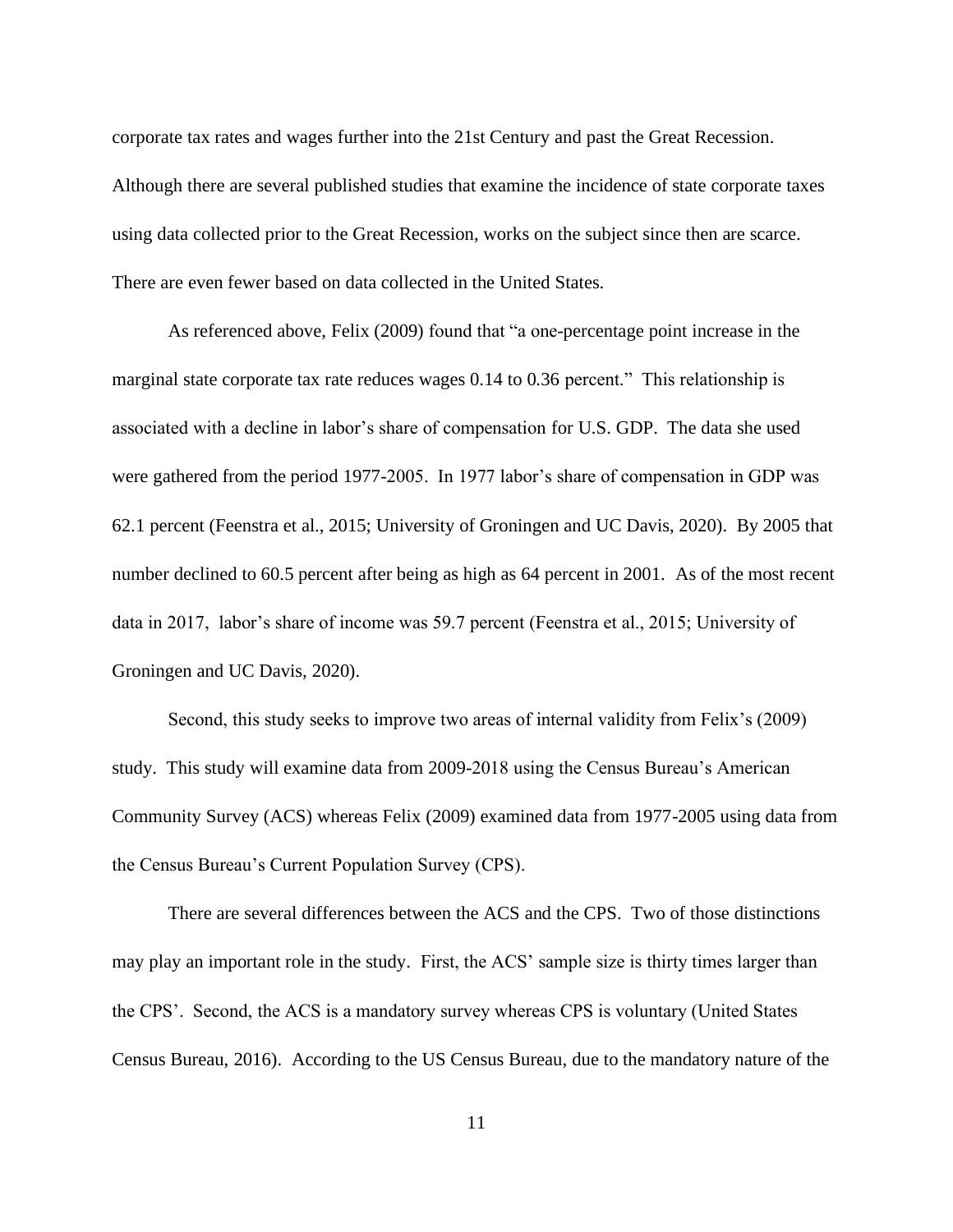ACS survey, it has a higher response rate than the CPS (USCB, 2016). Those characteristics are important for purposes of internal validity. Not only do larger sample sizes yield more precise estimates, but voluntary survey responses may inject an element of selection bias into the results. The Felix' (2009) finding of a negative relationship between state level corporate tax rates and wages was significant at the 0.01 level. The outcome of this study could have an important reinforcing or destabilizing effect on that negative relationship.

#### **HYPOTHESIS**

This study will examine whether a negative relationship exists between U.S. states' corporate income tax rates and average annual real wages between 2009 and 2018.

### **MODEL & METHODOLOGY**

This study is based on the theory of tax incidence. Tax incidence theory states that a given tax will be paid by whichever party has the most inelastic demand; that is, the party which is least sensitive to its changing level. Price elasticities can be complex; but simply put, elasticities measure the willingness of a consumer to purchase a good or service given a change in the price of that good or service. Each elasticity is based on an individual's preferences and the availability of substitutes for the taxed good or service. In other words, the party that bears a given tax is not necessarily determined by which party the tax code directs to remit a tax. The burden of the tax is determined by the willingness to bear the higher cost and the availability of substitutes.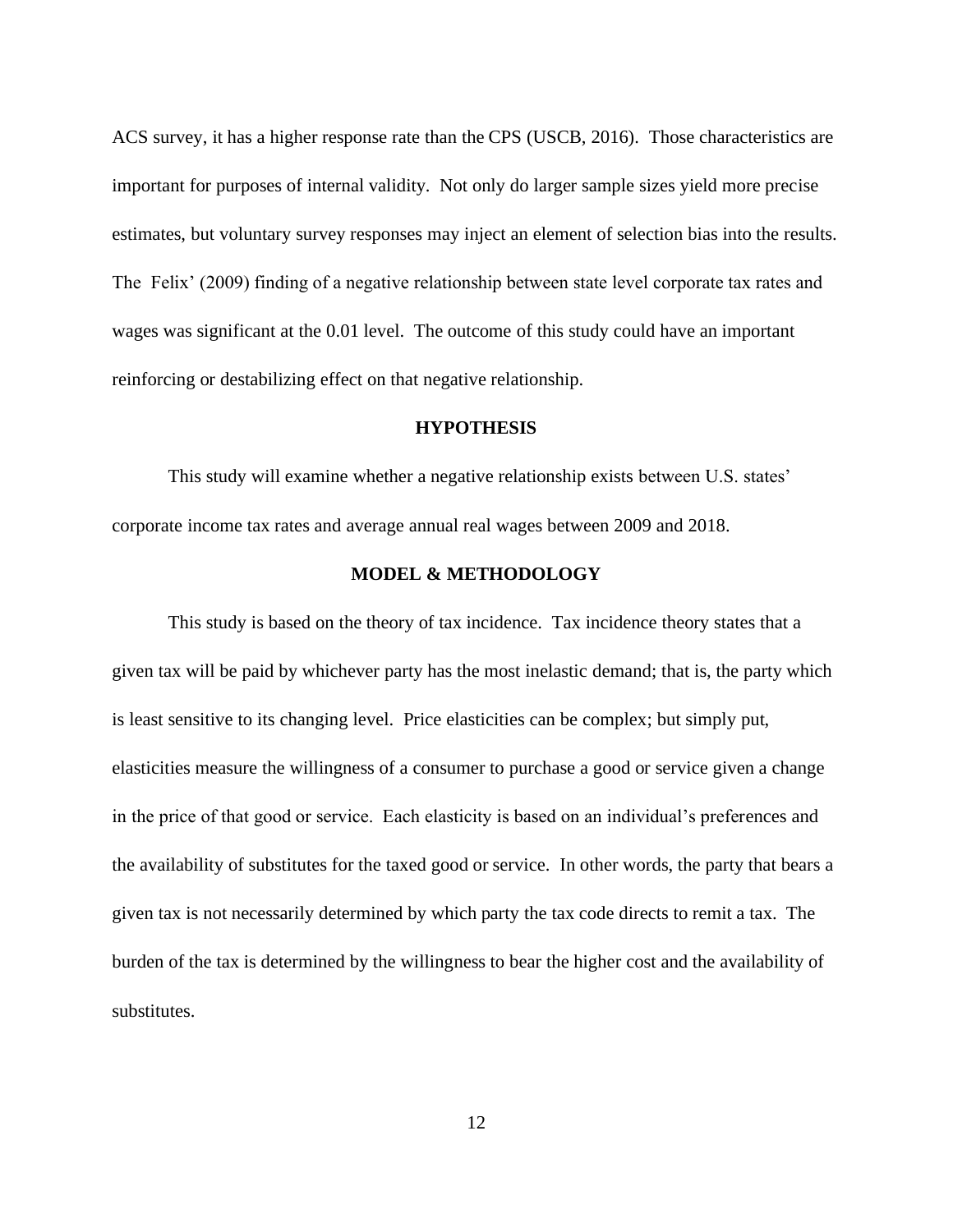This study uses a simple observational design and controls for variables that likely influence the dependent variable through a multivariate, ordinary least squares regression. The main advantage of this statistical model is the ability to control for independent variables as if each variable was its own treatment variable in an experiment.

This study also uses an economic model that assumes an open national economy where goods, services, and factors of production can flow freely across borders.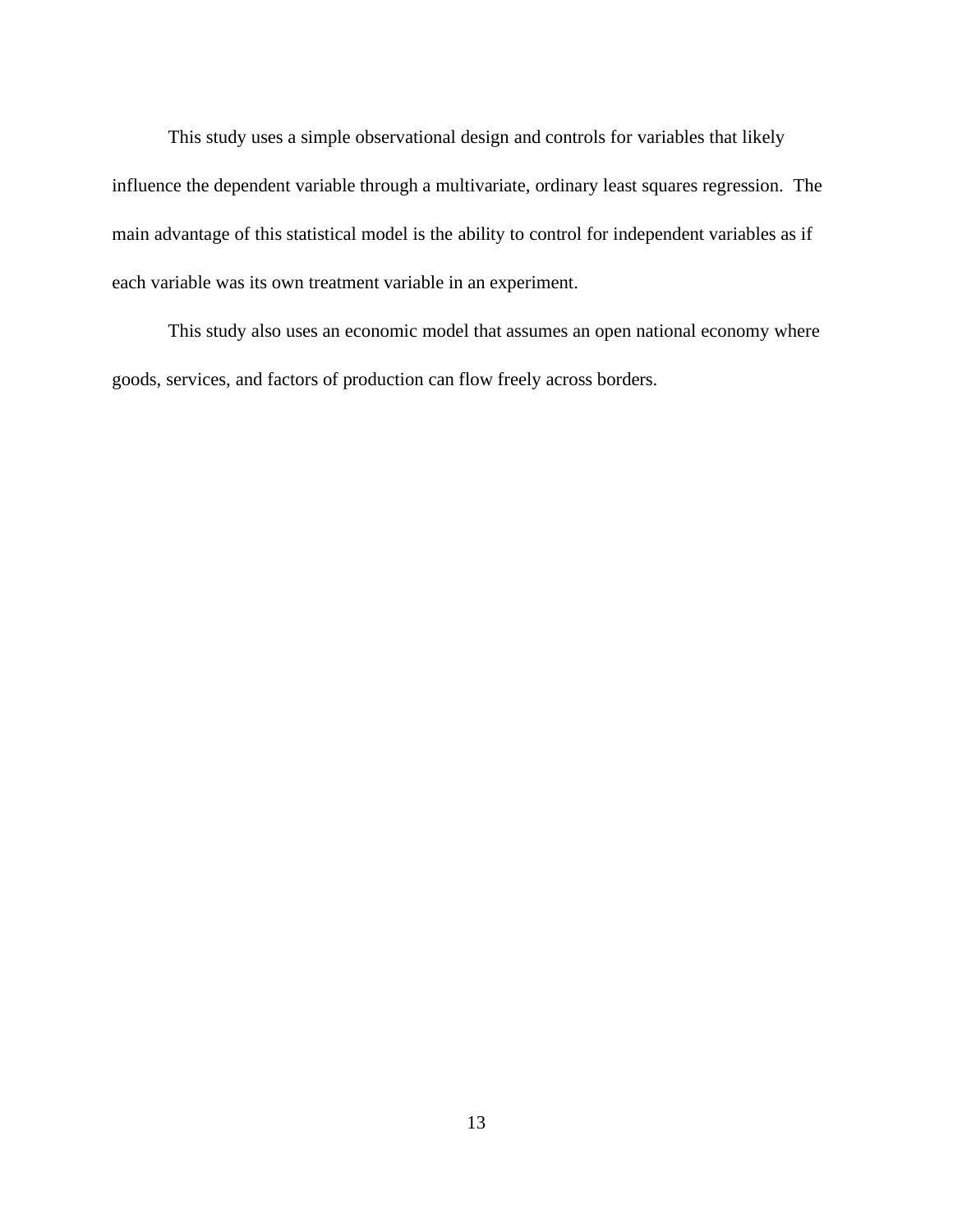|                | Definition                                                                                                   | Variable Name                                                         | <b>EXP</b><br>Sign       | Justification                                                  |
|----------------|--------------------------------------------------------------------------------------------------------------|-----------------------------------------------------------------------|--------------------------|----------------------------------------------------------------|
|                | <b>Dependent Variable</b>                                                                                    |                                                                       |                          |                                                                |
| Y              | Continuous variable indicating<br>individual's annual real wage                                              | realwage                                                              | N/A                      | Felix, 2009                                                    |
|                | <b>Independent Variables</b>                                                                                 |                                                                       |                          |                                                                |
| $X_1$          | Average Tax Rate Difference<br>Over 2 Years                                                                  | AvgTaxRateDiff2Year                                                   |                          | Felix, 2009;<br>Carroll, 2009;<br>McKenzie and<br>Ferede, 2017 |
| $X_2$          | Variable Indicating Person's<br>Age in Years as of Last<br>Birthday                                          | Age                                                                   | $+$                      | Felix, 2009;<br><b>Fuest 2009</b>                              |
| $X_3$          | Squared Value of Age<br>Variable                                                                             | age2                                                                  | $\overline{\phantom{0}}$ | Felix, 2009;                                                   |
| $X_4$          | Dummy Variable for Male                                                                                      | male                                                                  | $+$                      | Felix, 2009;<br><b>Fuest 2018</b>                              |
| $X_{5a}$       | Categorical Variable for<br>Completed High School<br><b>Education or General</b><br>Equivalency Degree (GED) | educat 2<br>*reference group is<br>less than high school<br>education |                          | Felix, 2009;<br><b>Fuest 2018</b>                              |
| $X_{5b}$       | Categorical Variable for Four<br>or More Years of College<br>Education                                       | educat 3<br>*reference group is<br>less than high school<br>education |                          | Felix, 2009                                                    |
| $X_6$          | Dummy for Metro Area                                                                                         | metroarea                                                             | $+$                      | Felix, 2009                                                    |
| $X_7$          | Dummy for Industries                                                                                         | cindustry                                                             | $+$                      | Felix, 2009                                                    |
| $\mathrm{X}_8$ | Dummy for White                                                                                              | white                                                                 | $\boldsymbol{+}$         | Felix, 2009                                                    |
| $X_9$          | Dummy for Disability                                                                                         | disability                                                            |                          |                                                                |
| $\rm X_{10}$   | Dummy for Earning Wages or<br>Salary                                                                         | notselfemp                                                            | $^{+}$                   |                                                                |
| $X_{11}$       | Dummy for Having Moved<br><b>Between States in Last Year</b>                                                 | movedstate                                                            | $+$                      |                                                                |
| $X_{12}$       | Dummy for Recession Year<br>(2009)                                                                           | recession                                                             |                          |                                                                |
| $X_{13}$       | Dummy variable for U.S. state                                                                                | statefip                                                              | $+/-$                    |                                                                |

**Exhibit 1: Variable Definitions, Name, Expected Signs with Literature Justification**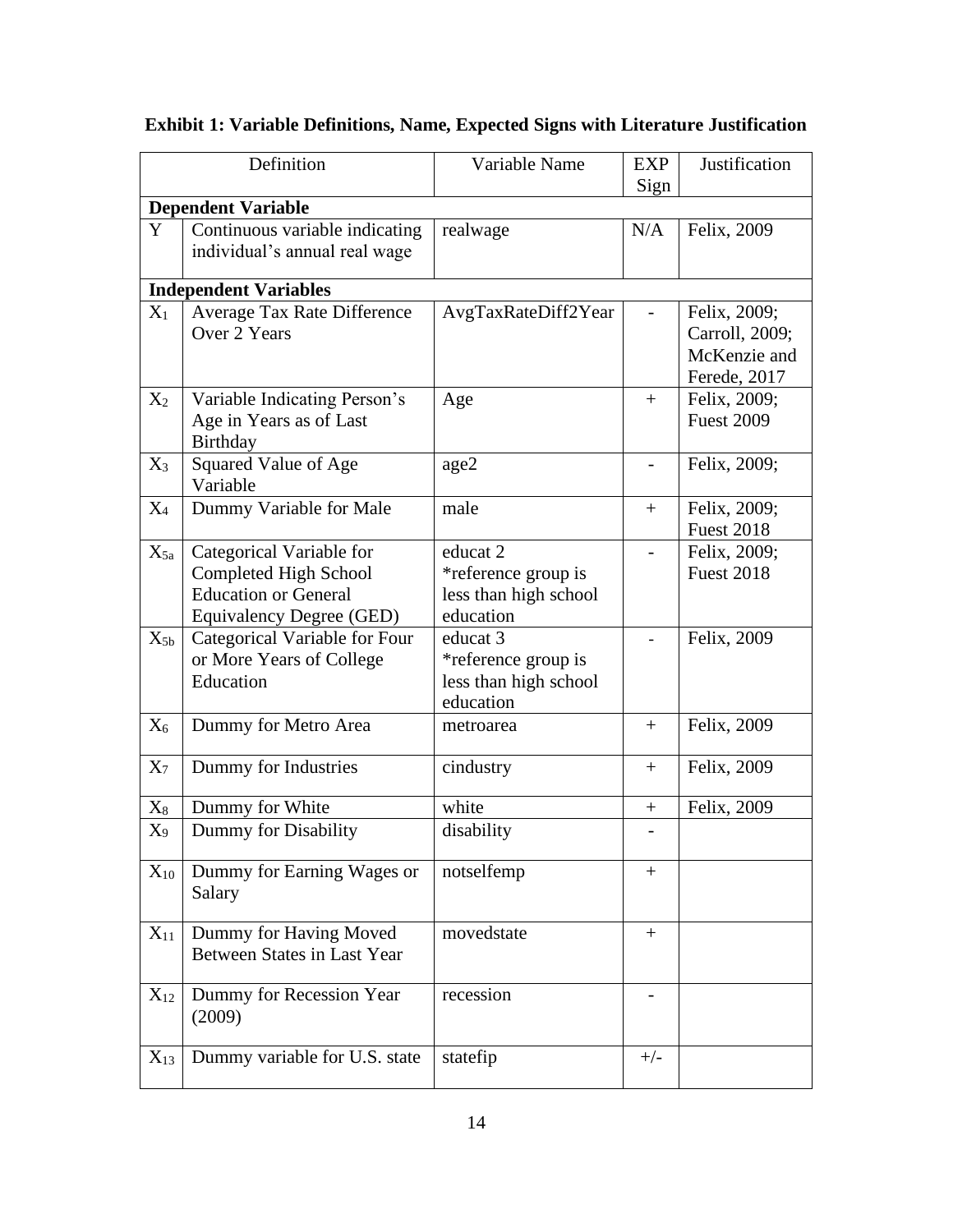#### **Exhibit 2: Definition and Sources of Variables in Parameter Form**

Model:  $y = \beta_0 + \beta_1 X_1 + \beta_2 X_2 + \beta_3 X_3 + \beta_4 X_4 + \beta_5 A_5 + \beta_5 B_6 + \beta_6 X_6 + \beta_7 X_7 + \beta_8 X_8$  $\beta_9 X_9 + \beta_{10} X_{10} + \beta_{11} X_{11} + \beta_{12} X_{12} + \beta_{13} X_{13} + \varepsilon$ 

where:

 $y =$  realwage

respondent's pre-tax annual wage and salary income adjusted for inflation

#### $X_1$  = AvgTaxRateDiff2Year

Difference between average marginal tax rates with two years of separation (i.e. 2018 – 2016)

### $X_2$  = age

Respondent's age in years as of last birthday

# $X_3 = \text{age}^2$

Respondent's age in years as of last birthday squared

#### $X_4$  = male

Indicator of respondent's sex

#### $X_{5a} =$ educat2

Categorical variable for completed high school education (i.e. diploma or GED)

### $X_{5b} =$  educat3

Categorical variable for four or more years of college education

#### $X_6$  = metroarea

Indicator of place of work located in metropolitan area

#### $X_7$  = cindustry

Indicator that respondent works in industry compatible with corporations (i.e. not employed by government, military, etc.)

#### $X_8 =$  white

Indicator that race of respondent is white

#### $X_{9}$  = disability

Indicator that respondent has a physical or mental handicap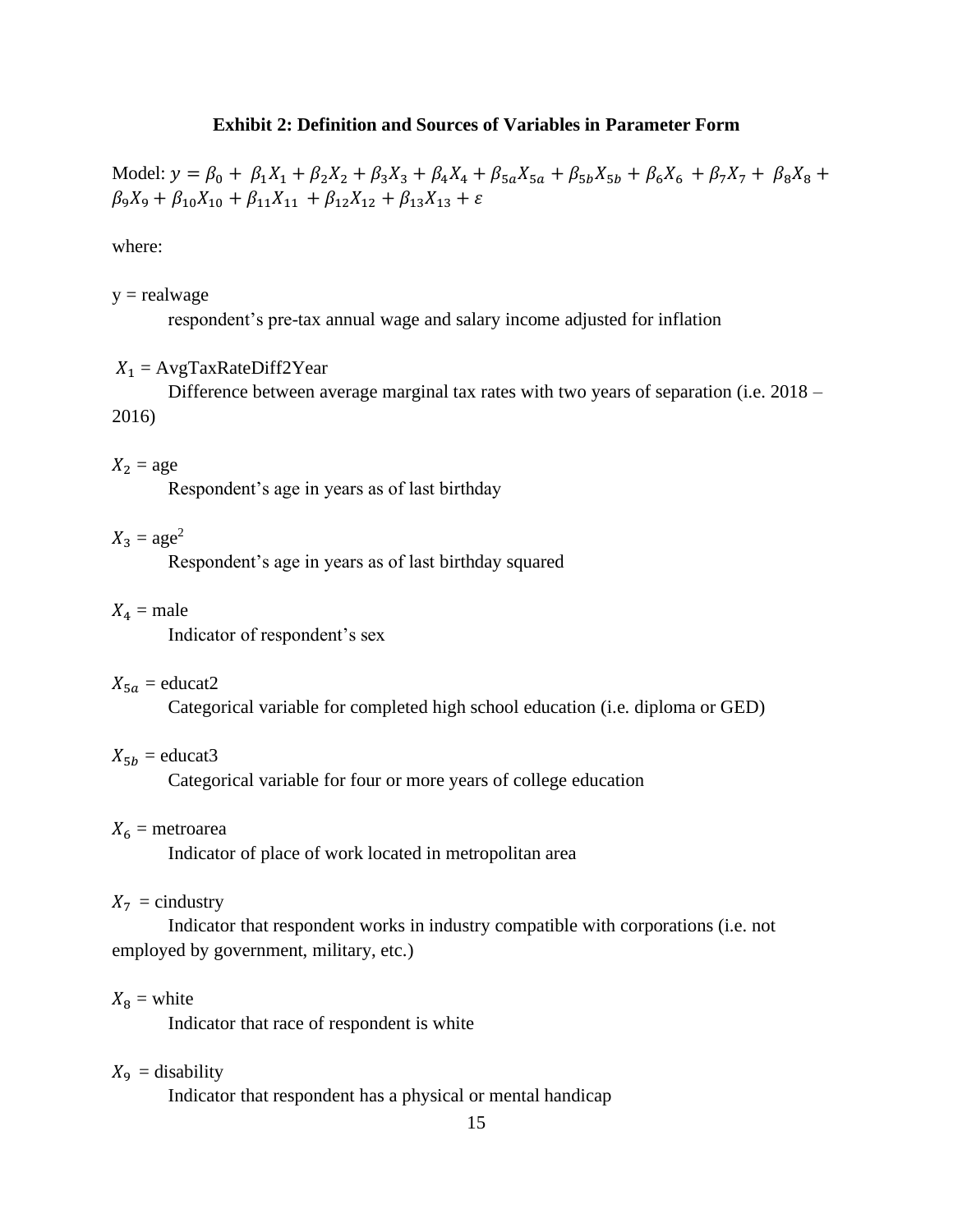$X_{10}$  = notselfemp

Indicator that respondent is not self-employed and instead earns a wage or salary

 $X_{11}$  = movedstate

Indicator that respondent does not live in the same state as the year prior

 $X_{12}$  = recession

Indicator of a recession year

 $X_{13}$  = statefip

Indicator of U.S. state

 $\varepsilon$  = unexplained variance, error term

### $\beta_0$ = intercept

 $\beta_1$ ,  $\beta_2$ ,  $\beta_3$ ,  $\beta_4$ ,  $\beta_{5a}$ ,  $\beta_{5b}$ ,  $\beta_6$ ,  $\beta_7$ ,  $\beta_8$ ,  $\beta_9$ ,  $\beta_{10}$ ,  $\beta_{11}$ ,  $\beta_{12}$ ,  $\beta_{13}$  coefficients of respective independent variables: partial slope coefficients

Source of variables:  $X_1$  constructed from data acquired from Tax Policy Center (TPC,

2020);  $X_2 - X_{12}$  recoded from variables included in American Community Survey data

imported from Integrated Public Use Microdata Series, United States of America (2021).

Observed years range from 2009 to 2018.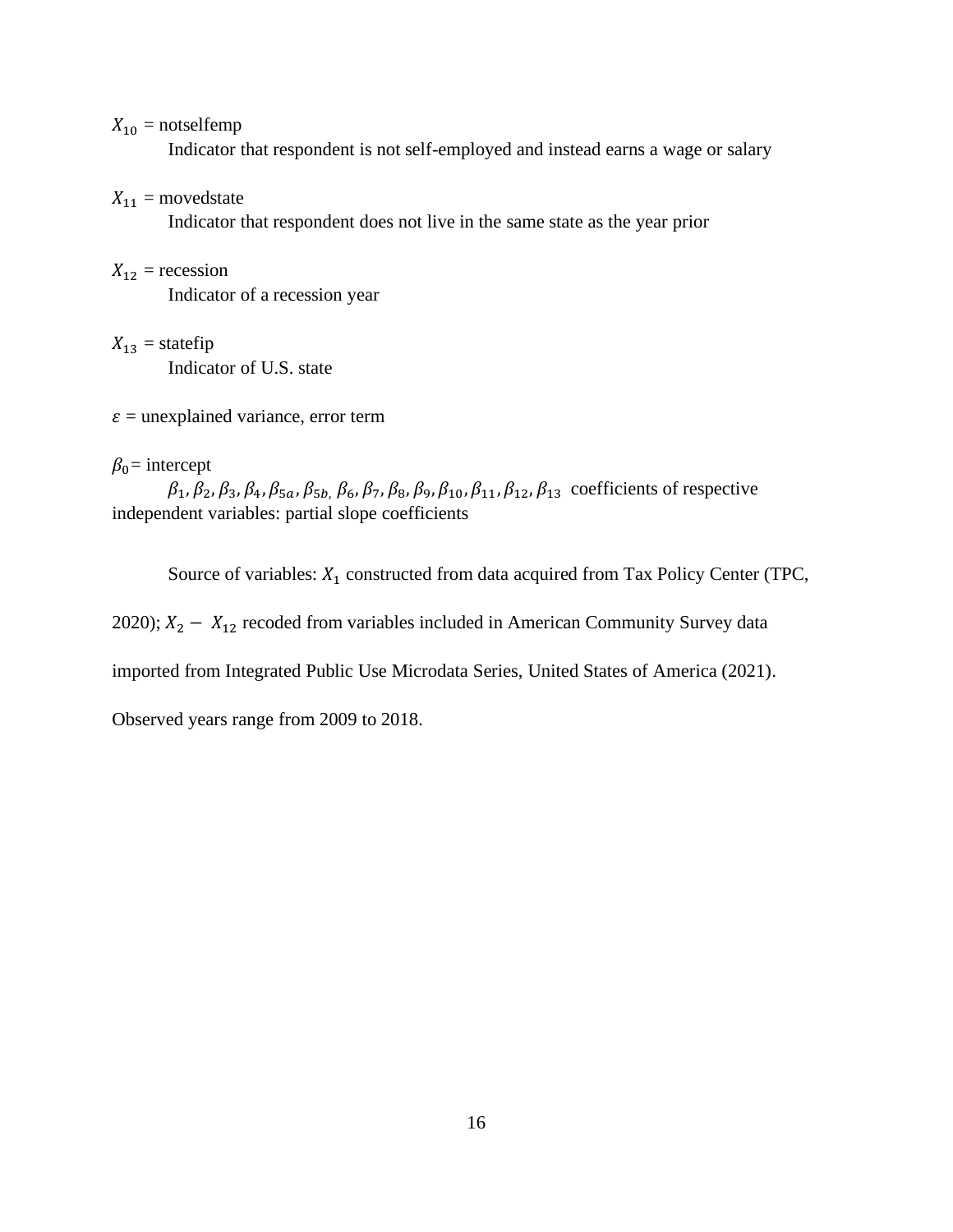#### **ANALYSIS**

#### **Regression Models**

This study examined the relationship between state corporate tax rates and labor wages by using three regression models. The first regression involved an analysis of the annual average real wage across all states, regardless of tax change status during the observed period, 2009- 2018. Regression Two focused only on average annual real wages in states that increased the corporate tax rate at least once during the observed period. The third regression looked at average annual real wages from states that decreased the corporate tax rate between 2009 and 2018. The outputs of the three models are listed in Table 1.

The change in the tax rate was lagged two years from the measurement of real wage to allow for any response by capital owners to tax policy changes. Two additional regressions were run to compare the relationship between state corporate tax rates and labor wages with a oneyear lag and a three-year lag. Table 2 displays the values of the real wage while controlling for the lagged tax rates.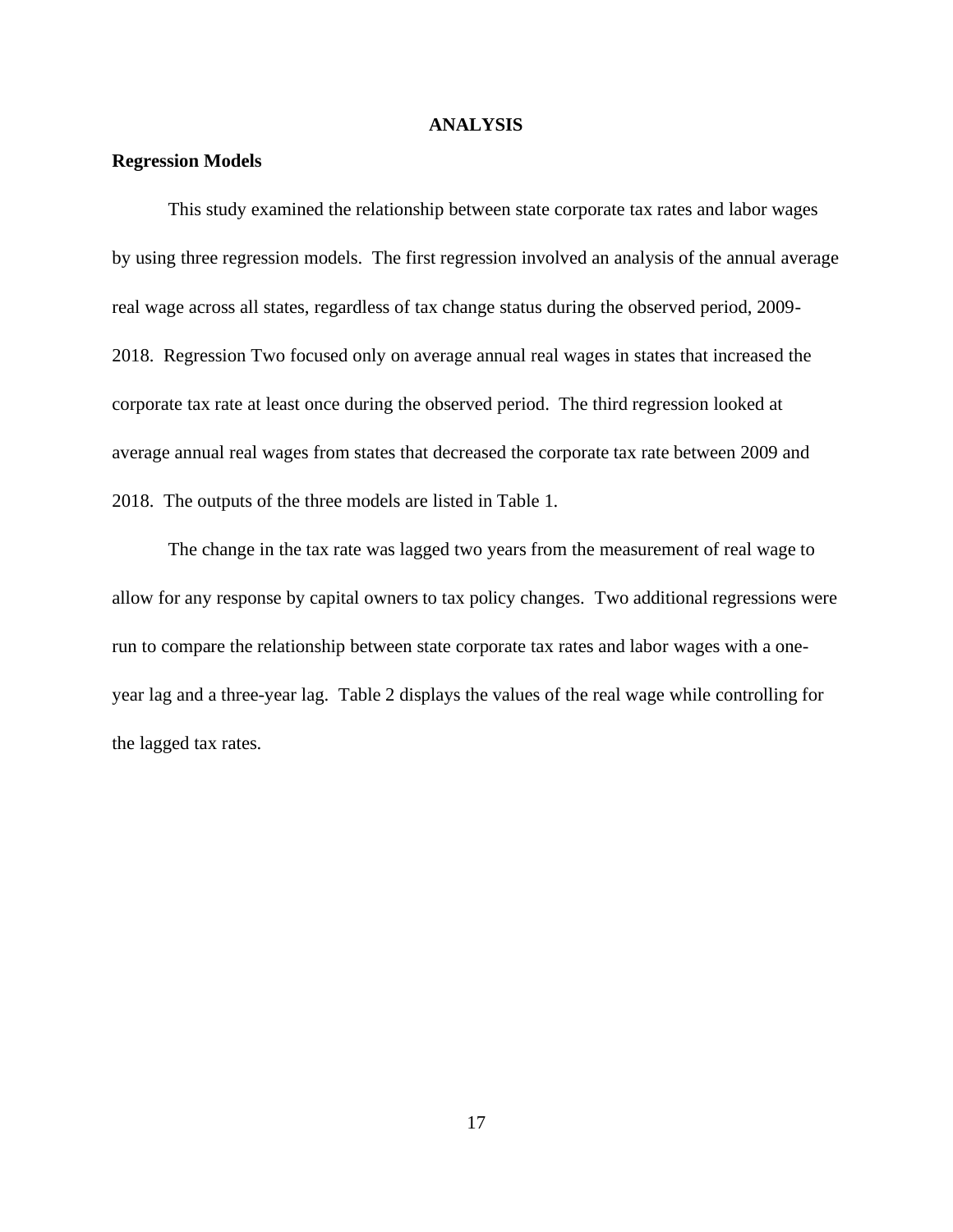| Real wage                                           |                                   | Regression 1   | Regression 2                                     | Regression 3      |  |  |  |  |  |
|-----------------------------------------------------|-----------------------------------|----------------|--------------------------------------------------|-------------------|--|--|--|--|--|
| Variables                                           |                                   | Tax Increase   | <b>Tax Decrease</b>                              |                   |  |  |  |  |  |
|                                                     | Mean                              | <b>States</b>  | <b>States</b>                                    | <b>All States</b> |  |  |  |  |  |
|                                                     |                                   | $-56493.06***$ | $-58869.35***$                                   | $-60292.22***$    |  |  |  |  |  |
| <b>Constant Term</b>                                |                                   | $(-183.85)$    | $(-232.89)$                                      | $(-990.03)$       |  |  |  |  |  |
|                                                     |                                   | $-1178.69$ *** | $-56.23***$                                      | $-97.91***$       |  |  |  |  |  |
| AvgTax~2Year                                        | $-0.09$                           | $(-12.30)$     | $(-3.56)$                                        | $(-11.13)$        |  |  |  |  |  |
|                                                     |                                   | 2551.619***    | 2590.49***                                       | 2450.90***        |  |  |  |  |  |
| age                                                 | 43.35                             | (200.98)       | (390.29)                                         | (1057.83)         |  |  |  |  |  |
|                                                     |                                   | $-27.34***$    | $-27.57***$                                      | $-26.01***$       |  |  |  |  |  |
| age2                                                |                                   | $(-175.14)$    | $(-338.61)$                                      | $(-913.22)$       |  |  |  |  |  |
|                                                     |                                   | 10867.09***    | 11090.21***                                      | $11152.42***$     |  |  |  |  |  |
| male                                                |                                   | (145.45)       | (281.53)                                         | (816.68)          |  |  |  |  |  |
|                                                     |                                   | $-276.15***$   | $-130.66***$                                     | 844.53***         |  |  |  |  |  |
| educat 2                                            |                                   | $(-4.05)$      | $(-3.91)$                                        | (73.54)           |  |  |  |  |  |
|                                                     |                                   | $-19924.05***$ | $21059.59***$                                    | 21607.71***       |  |  |  |  |  |
| educat 3                                            |                                   | (165.27)       | (351.12)                                         | (1010.56)         |  |  |  |  |  |
|                                                     |                                   | 4592.39***     | 3884.66***                                       | 3806.62***        |  |  |  |  |  |
| metroarea                                           |                                   | (67.66)        | (104.25)                                         | (274.30)          |  |  |  |  |  |
|                                                     |                                   | 3331.36***     | 3299.63***                                       | 3186.02***        |  |  |  |  |  |
| cindustry                                           |                                   | (18.10)        | (35.06)                                          | $(-813.96)$       |  |  |  |  |  |
|                                                     |                                   | 4200.95***     | 4259.14***                                       | 3941.15***        |  |  |  |  |  |
| white                                               |                                   | (46.77)        | (99.74)                                          | (267.70)          |  |  |  |  |  |
|                                                     |                                   | $-7853.25***$  | $-8088.26***$                                    | $-7866.51***$     |  |  |  |  |  |
| disability                                          |                                   | $(-96.48)$     | $(-195.21)$                                      | $(-526.53)$       |  |  |  |  |  |
|                                                     |                                   | 13078.65***    | 14646.46***                                      | 14370.85***       |  |  |  |  |  |
| notselfemp                                          |                                   | (68.14)        | (147.16)                                         | (433.47)          |  |  |  |  |  |
|                                                     |                                   | $-4527.16***$  | $-3721.99***$                                    | $-3515.46***$     |  |  |  |  |  |
| movedstate                                          |                                   | $(-20.64)$     | $(-35.77)$                                       | $(-93.05)$        |  |  |  |  |  |
|                                                     |                                   | 2047.84***     | 573.25***                                        | 386.95***         |  |  |  |  |  |
| recession                                           |                                   | (13.13)        | (6.97)                                           | (17.28)           |  |  |  |  |  |
| Number of States                                    |                                   | 5              | 21                                               | 50                |  |  |  |  |  |
| Number of                                           |                                   |                |                                                  |                   |  |  |  |  |  |
| Observations                                        |                                   | 629,628        | 2,951,235                                        | 21,945,677        |  |  |  |  |  |
| R-squared                                           |                                   | 0.2390         | 0.2637                                           | 0.2475            |  |  |  |  |  |
| F-Statistic                                         |                                   | 31438.91       | 13867.53                                         | 99999.00          |  |  |  |  |  |
|                                                     |                                   |                | $* = p < 0.5;$ $** = p < 0.1;$ $*** = p < 0.001$ |                   |  |  |  |  |  |
| -all regressions make use of robust standard errors |                                   |                |                                                  |                   |  |  |  |  |  |
|                                                     | -parenthetical number $=$ t value |                |                                                  |                   |  |  |  |  |  |

**Table 1: Relationship Between State Corporate Tax Rates and Average Annual Real Wage, 2009-2018**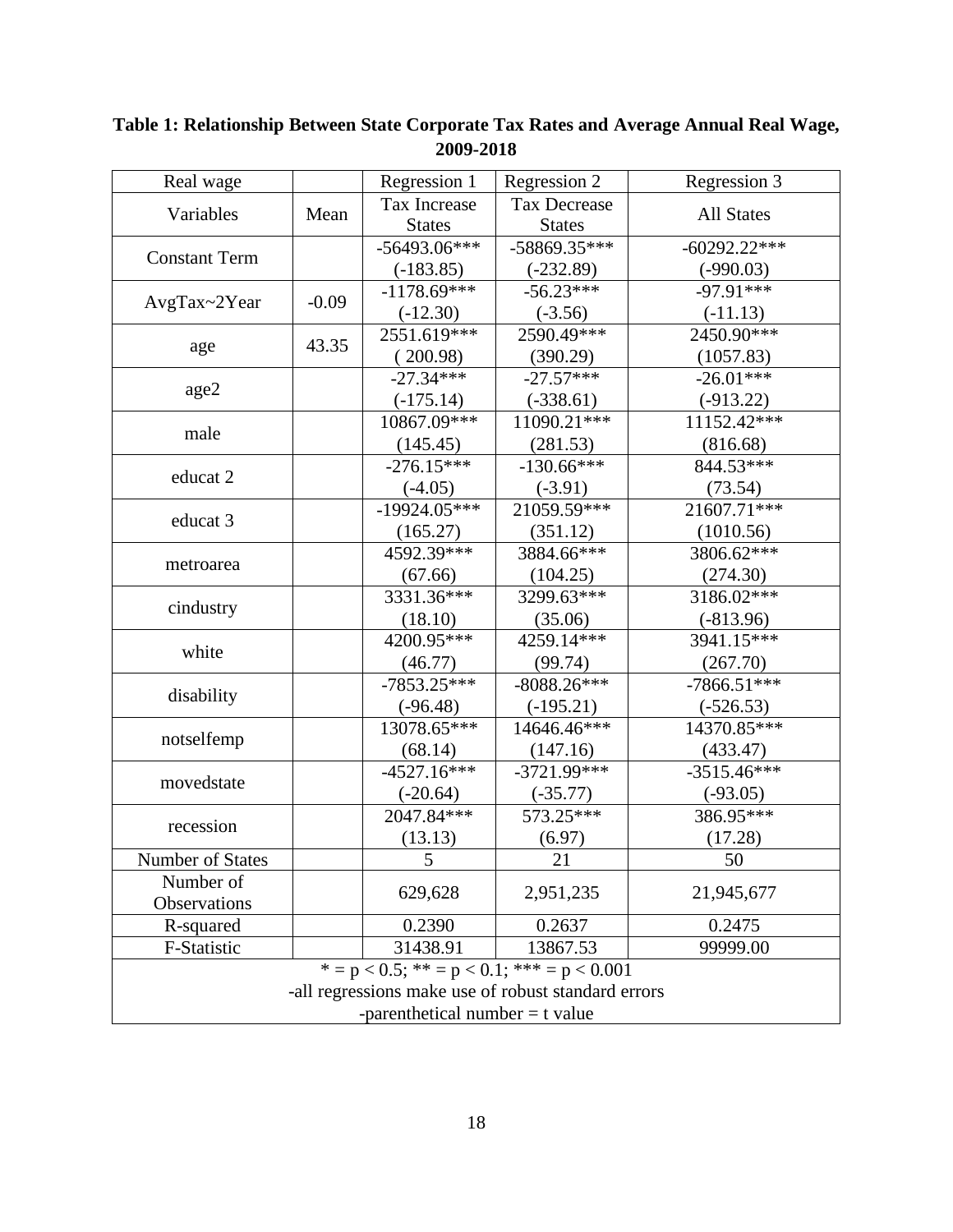| realwage                                                                               | Coefficient    | <b>Robust Standard</b> | t-value  | $p-$  |  |  |  |  |  |  |
|----------------------------------------------------------------------------------------|----------------|------------------------|----------|-------|--|--|--|--|--|--|
|                                                                                        |                | Error                  |          | value |  |  |  |  |  |  |
| AvgTaxRateDiff1Year                                                                    | $-78.63408***$ | 12.33538               | $-6.37$  | 0.000 |  |  |  |  |  |  |
| AvgTaxRateDiff3Year                                                                    | -85.3597***    | 7.455664               | $-11.45$ | 0.000 |  |  |  |  |  |  |
| $* = p < 0.5$ , $* = p < 0.1$ , $* * = p < 0.001$                                      |                |                        |          |       |  |  |  |  |  |  |
| -Refer to Appendix B for complete regression results for one-year and three-year lags. |                |                        |          |       |  |  |  |  |  |  |

**Table 2: Relationship Between Lagged Tax Changes and Average Annual Real Wage in All U.S. States, 2009-2018**

#### **Regression Interpretations**

To properly interpret the regression results from Table 1, it is necessary to plug the coefficients into the model equation from Exhibit 2. Of greatest interest to this study is the relationship between the key independent variable, *AvgTaxRateDiff2Year*, and the dependent variable *realwage*. First, consider the interpretation of Regression 1 that focused on states with corporate tax increases between 2009 and 2018. To interpret the regressions from Table 1, input the coefficient on *AvgTaxRateDiff2Year,* -1178.69, into the corresponding portion of the model—in this case,  $\beta_1 X_1$ . Then, assume a state raised the corporate tax rate from, say, 7.5 percent in 2016 to 8.5 percent in 2018. Holding the rest of the independent variables, or the remaining betas from the model, constant and assuming a one percent tax increase would reduce the model to:

$$
y = \beta_1 X_1 \rightarrow -1178.69 = 1(-1178.69)
$$

In other words, the regression output suggests that, on average, holding all other variables constant, and only considering states with corporate tax increases, after two years, a one percent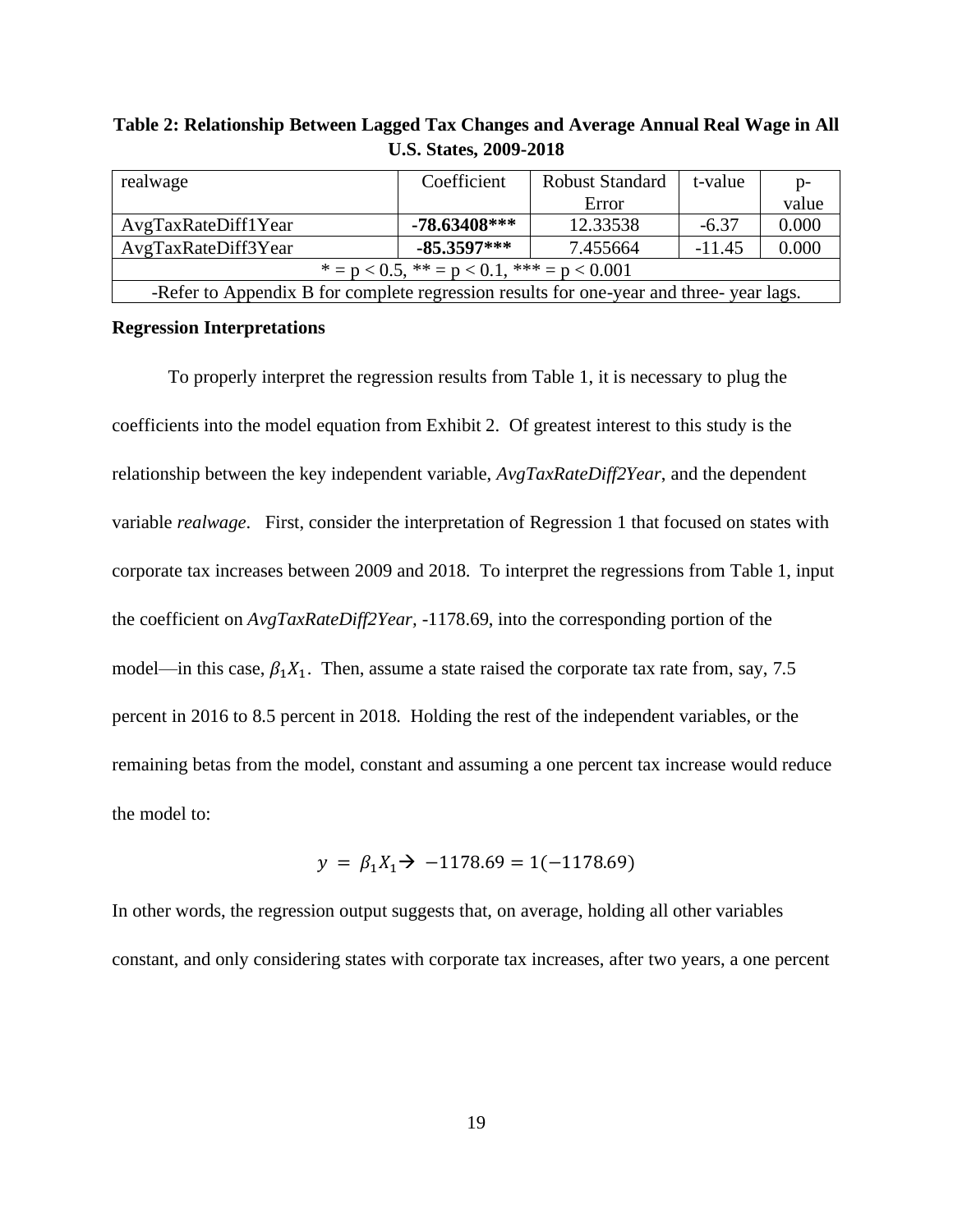increase in the state corporate tax rate will result in a \$1,178.69 decrease in the average annual real wage for labor. 1

The same method of interpretation is used to understand the regression output for Regression 2 which focuses on states with corporate tax decreases. First, input the coefficient on AvgTaxRateDiff2Year, -56.23, into the corresponding portion of the model—again,  $\beta_1 X_1$ . Then, assume that a state's corporate tax rate was lowered from, say 8.5 percent in 2016 to 7.5 percent in 2018. Holding the remaining independent variables constant and assuming a one percent tax decrease would simplify the model to:

$$
y = \beta_1 X_1 \rightarrow 56.23 = -1(-56.23)
$$

In other words, the regression output suggests that, on average, holding all other variables constant, and only looking at states that decreased corporate tax rates, after two years, a one percent decrease in the corporate tax rate will result in a \$56.23 increase in the average annual real wage for labor.

Lastly, consider the output of Regression 3, which focused on all 50 U.S. states. Up to this point, the interpretations from Regressions 1 and 2 have been interpreted with either a

<sup>&</sup>lt;sup>1</sup> The informal model specification test returned a graph that depicted a strong, positive linear relationship between predicted residuals and the observed values of the dependent variable, *realwage*. The informal test result suggested there may be omitted variables in this model. The more formal Link and Ramsey tests also appear to suggest omitted variables. Nevertheless, the model results are very robust and thus allow the user to infer policy implications. Complete results for all model diagnostics as well as longer explanations of the omitted variable tests can be found in the appendix of this report.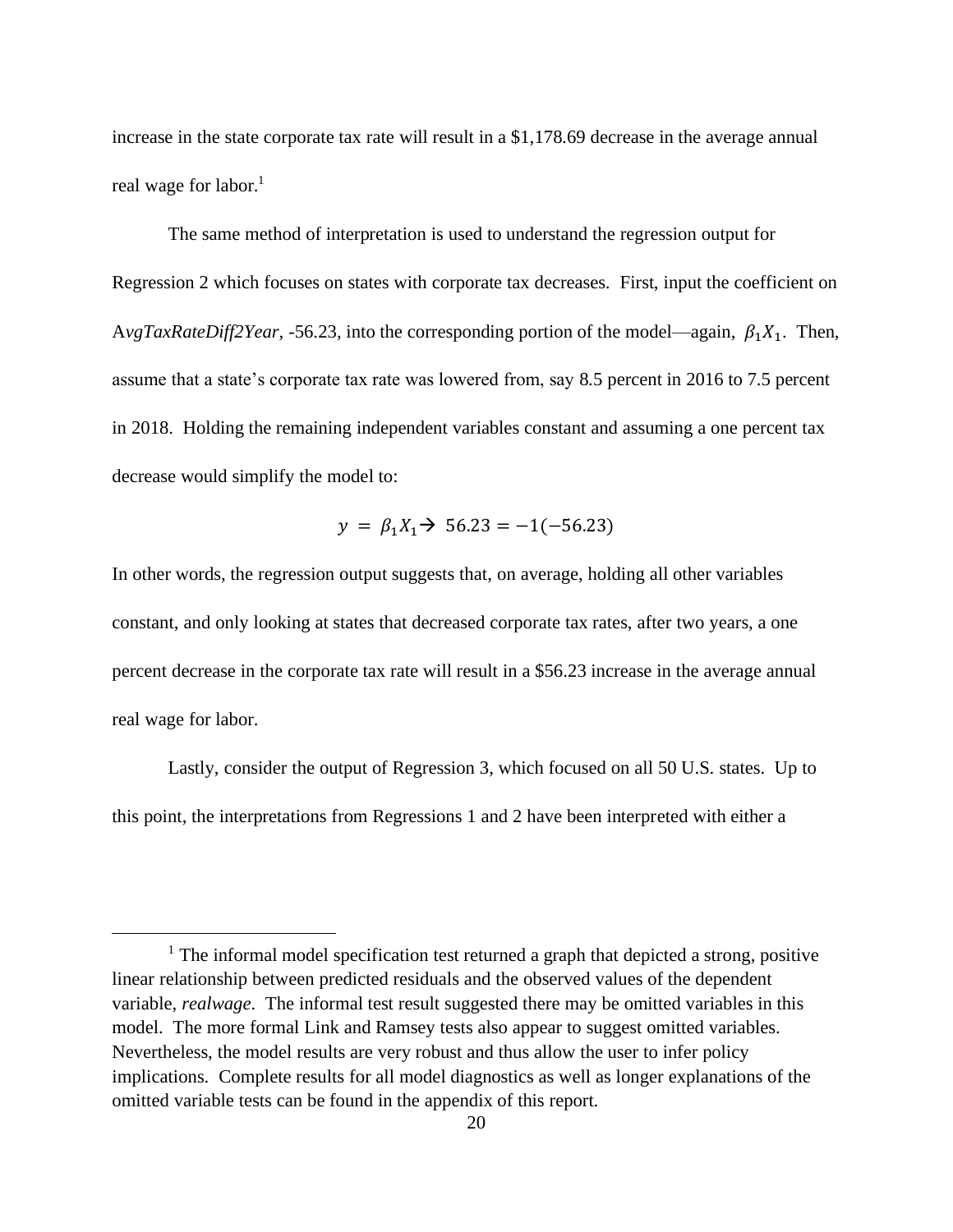positive or negative value in the tax rate change parameter, *B1*. In fact, the coefficient can be accurately interpreted with either a positive or negative number plugged into the beta parameter.

For example, plug the coefficient on A*vgTaxRateDiff2Year* from Regression 3 into the  $\beta_1 X_1$  portion of the model equation,

$$
y = \beta_1 X_1 \rightarrow -97.91 = 1(-97.91)
$$

In this case it would be accurate to say that, holding all other variables constant, approximately two years after any given U.S state enacts a corporate tax increase of one percent that state realizes a \$97.91 decrease in the average annual real wage for labor.

It would be equally correct to interpret the coefficient on A*vgTaxRateDiff2Year* using the opposite sign. In other words, if *B1* took the value of -1,

$$
y = \beta_1 X_1 \rightarrow 97.91 = -1(-97.91)
$$

the model with the same coefficient -97.91 could be interpreted as saying: holding all other variables constant, approximately two years after any given U.S state enacts a corporate tax decrease of one percent that state realizes a \$97.91 increase in the average annual real wage for labor.

A two-year lag was chosen based on the rationalization that if capital owners were to react to a tax policy change, the change would likely not be felt in the same year the policy was enacted. In other words, it would most likely take some time for a corporation to adjust its business practices or compensation structure to account for the change in tax rates.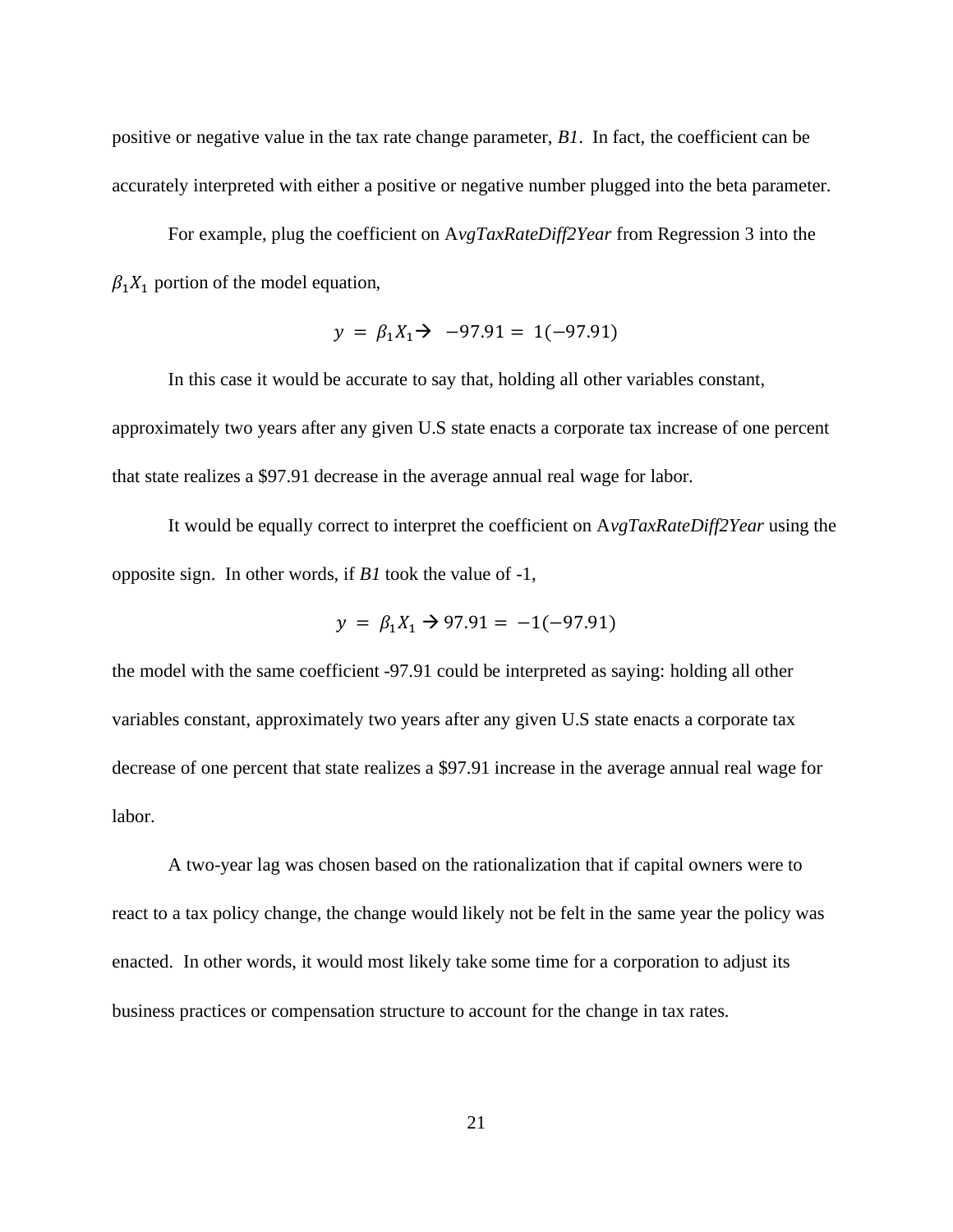Each test result was significant at the 0.001 level. This means that there is only a one tenth of one percent chance that the results produced in these tests occurred randomly. It suggests that there is a very strong relationship between the increase in state corporate tax rates and a decline in labor wages given the dataset and specified control variables. Similarly, it suggests a very strong relationship between the decrease in state corporate tax rates and an increase in labor wages, given the dataset and specified control variables.

### **Trends**

This study extends the study done by Felix (2009) by studying whether there was a negative relationship between the state corporate tax rates in the United States and labor wages that continued into the second decade of the 21st century. Given the output from the three models indicated above, it appears that the stated hypothesis is supported.

The magnitude of the relationship between the tax rate and wages differ to some degree from the Felix (2009) study. That is not altogether surprising, however, given the alternative data source used. The results are also similar to the vast majority of the literature which generally reflects a negative relationship, but with a variety of coefficients on the tax variable.

As reported in Table 1, between 2009 and 2018, the average annual real wage declined just under \$1,200 within approximately two years of states increasing their corporate tax rates. Importantly, the magnitude of that decrease is unique to the five states in the tax increase group. In other words, if five different states had hypothetically increased their corporate tax rates, the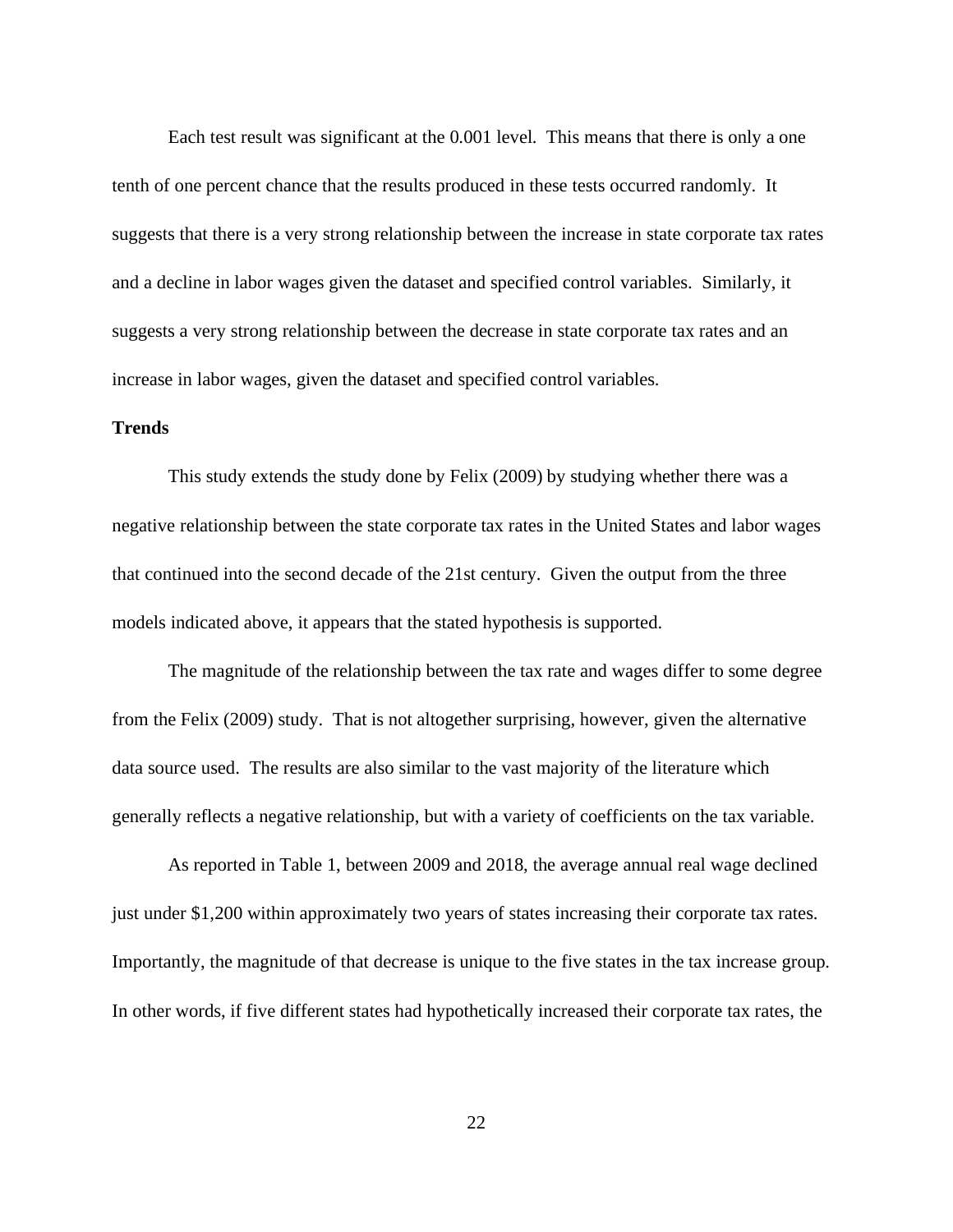unique characteristics of each state may have resulted in a wage decline that was larger or smaller than \$1,200.

Similarly, the magnitude of the increase in labor wages is unique to the 21 states in the tax decrease group. In other words, if a different state was substituted for any given state in the tax decrease group, the unique characteristics of that state may yield a wage increase that is larger or smaller than the \$56 reported in Regression 2.

To illustrate this point, consider the following table. Table 3 compares the average wages between sexes, racial groups, and education levels based on whether those individuals resided in tax increase or tax decrease states.

**Table 3: Average Annual Wages by Direction of State Corporate Tax Change, 2009-2018**

| Average<br><b>Annual Wages</b> | <b>All States</b> | <b>States with Tax</b><br>Increase | <b>States with Tax</b><br>Decrease |
|--------------------------------|-------------------|------------------------------------|------------------------------------|
| Total                          | \$21,833.30       | \$21,290.41                        | \$22,403.39                        |
| Men                            | \$27,252.04       | \$26,481.55                        | \$27,712.38                        |
| Women                          | \$16,584.83       | \$16,243.80                        | \$17,307.79                        |
|                                |                   |                                    |                                    |
| White                          | \$23,171.66       | \$22,301.71                        | \$23,855.94                        |
| Black and other                | \$17,373.71       | \$16,800.44                        | \$17,233.44                        |
|                                |                   |                                    |                                    |
| Less than HS                   | \$5,664.48        | \$5,113.36                         | \$5,473.00                         |
| <b>HS</b> Degree               | \$16,020.46       | \$15,667.95                        | \$16,012.70                        |
| <b>College Degree</b>          | \$41,339.45       | \$40,435.72                        | \$42,032.96                        |

In every category, those in states with tax decrease states earned a higher average annual

wage than those in tax increase states. However, to accurately compare one state against another, each variable would need to be input into the regression model and the results of each model contrasted.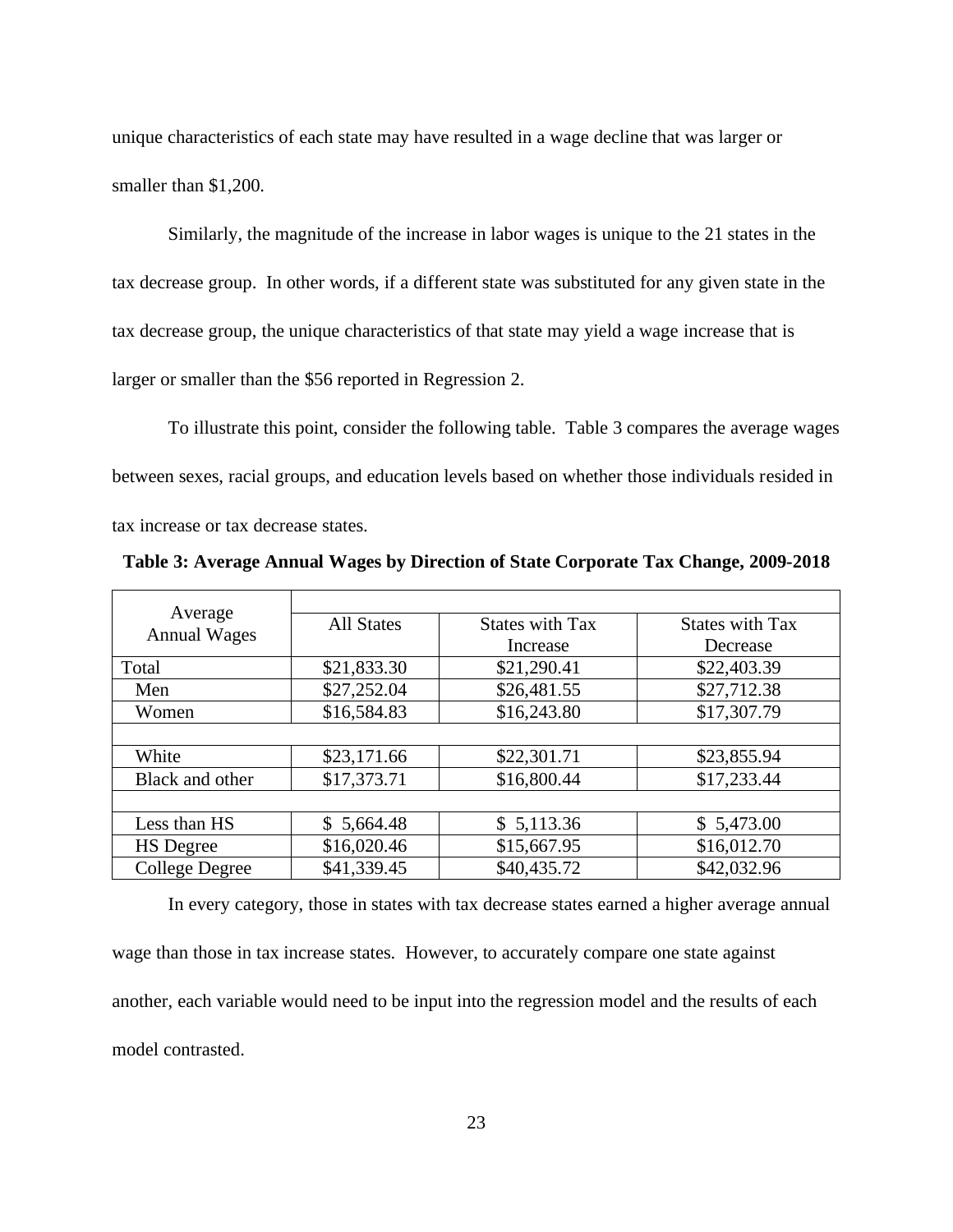When all 50 states were included in the analysis of the relationship between state corporate tax rates and labor wages, the results bore a decidedly negative relationship. The decrease in the average annual real wage that occurred on average if a state raised corporate tax rates suggests that capital owners may be shifting the burden of the tax increase onto labor in the form of lower wages.

Relatedly, the increase in the average annual real wage that occurred on average if a state decreased corporate tax rates suggests that capital owners may be shifting some of the tax savings to increase labor compensation. Overall, the data appear to suggest that capital owners are responsive to increases and decreases in the corporate tax rate.

### **POLICY IMPLICATIONS**

The results of this study challenge the conventional understanding of corporate tax policy in ways of progressivity, integrity, and efficiency.

First, the supported hypothesis calls into question the progressivity of state corporate taxes. Owners of corporations, the owners of capital, are presumed wealthier than their employees, the owners of labor, and are therefore presumed more capable of paying taxes. A corporate tax appeals to people who believe a tax system should be progressive—compelling those who earn more to pay a larger share of their income than those who earn less. For many, corporate taxes are attractive because they compel capital owners to "pay their fair share" and redistribute income to lower income workers.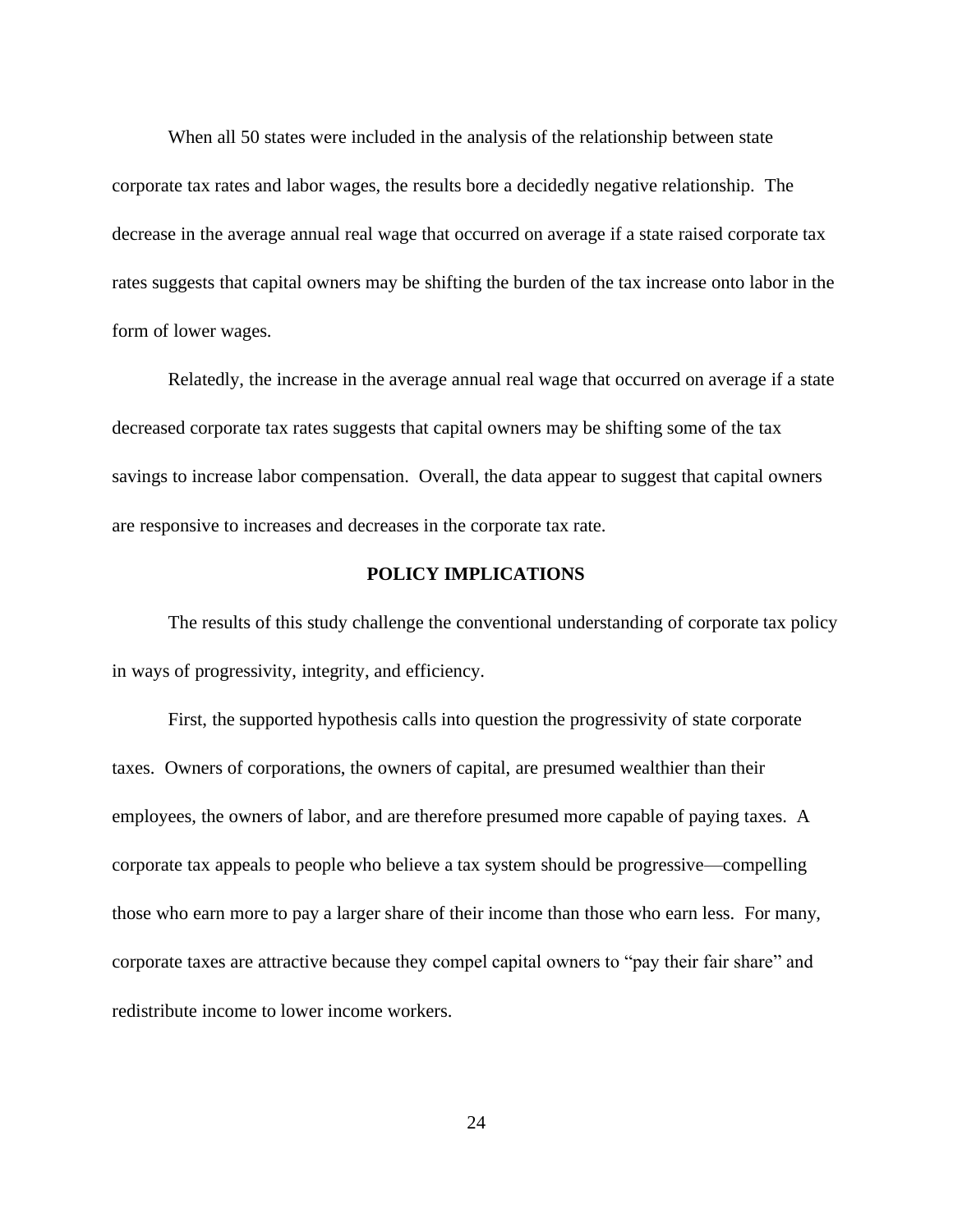The belief that the rich should pay more to help the poor is nothing new in the developed world, but the number of advocates for this position seems to have grown since the Great Recession. One motivation for this is the growing displeasure with the distribution of income. The Gini Index, for example, has been steadily rising since 2010 (World Bank, 2020). <sup>2</sup>

This paper's hypothesis, however, challenges conventional wisdom and generates uncertainty as to whether the full redistributive component of state corporate tax legislation is actually born out. Insofar as labor wages decrease with a rise in corporate tax rates, it appears that rather than contributing to greater progressivity in the tax system an increase in the corporate tax rate actually makes the system more regressive.

Relatedly, the supported hypothesis challenges the integrity of current and future corporate tax policies. Given the strength of the negative relationship (below the 0.001 level) between state corporate tax rates and labor wages, it becomes rather misleading for legislators to cite the progressivity of corporate taxes as a motivation for enactment.

Finally, a supported hypothesis challenges the efficiency of states' revenue policies. If capital owners adjust their behavior in response to the corporate tax burden, it appears that labor wages fall. As workers' incomes fall, this has the compounding result of shrinking the size of the income and sales tax bases. Consequently, revenue generated from those taxes will also diminish. As referenced above, many states literally cannot afford to have inefficient revenue streams.

<sup>&</sup>lt;sup>2</sup> The Gini Index is an estimate of the income distribution. It measures the distribution of income on a scale from zero—perfectly equal distribution—to one—perfectly unequal.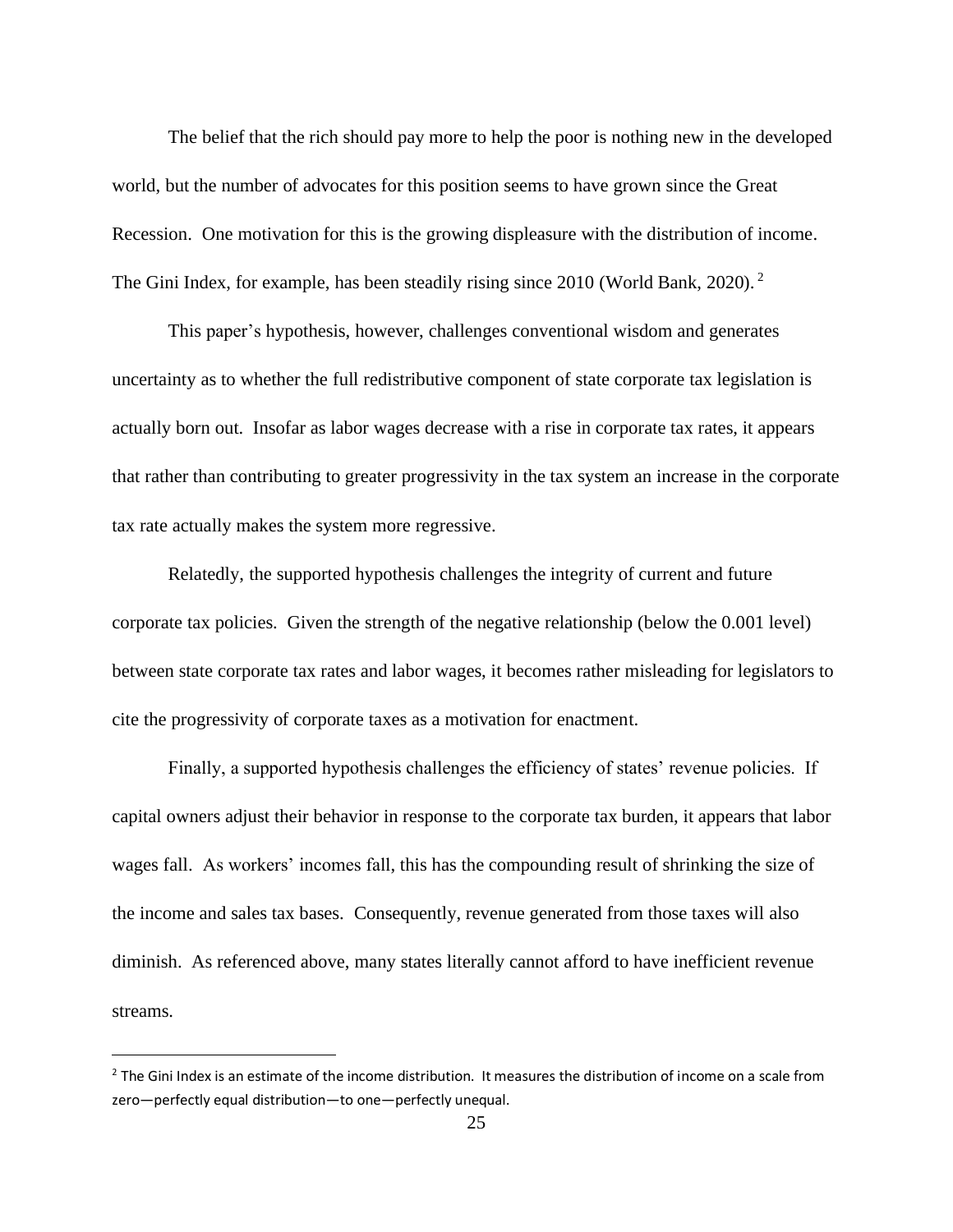The debt situation at the sub-national level is bleak. In 2020, total debt held by states and local governments reached \$3.1 trillion (Board of Governors of the Federal Reserve (US), 2020). Some policymakers believe the Federal Government will bail out troubled states if the need arose; but that would just rob Peter to pay Paul. According to the Congressional Budget Office (2020), the United States' 2020 public debt, \$20.3 trillion, amounted to 98 percent of gross domestic product (GDP). Even without intervening in state debt crises, that figure is expected to grow to 195% of GDP by 2050 (CBO, 2020).

There is no question that taxes are essential to the operation of state governments and the provision of many important services. It is important, however, that policymakers and their constituents understand whether the tax policies enacted are having the desired impact. They must be willing, from time to time, to reconsider the conventional wisdom and change course if necessary. Ultimately, real people bear the burden of real policies—well-intentioned or not.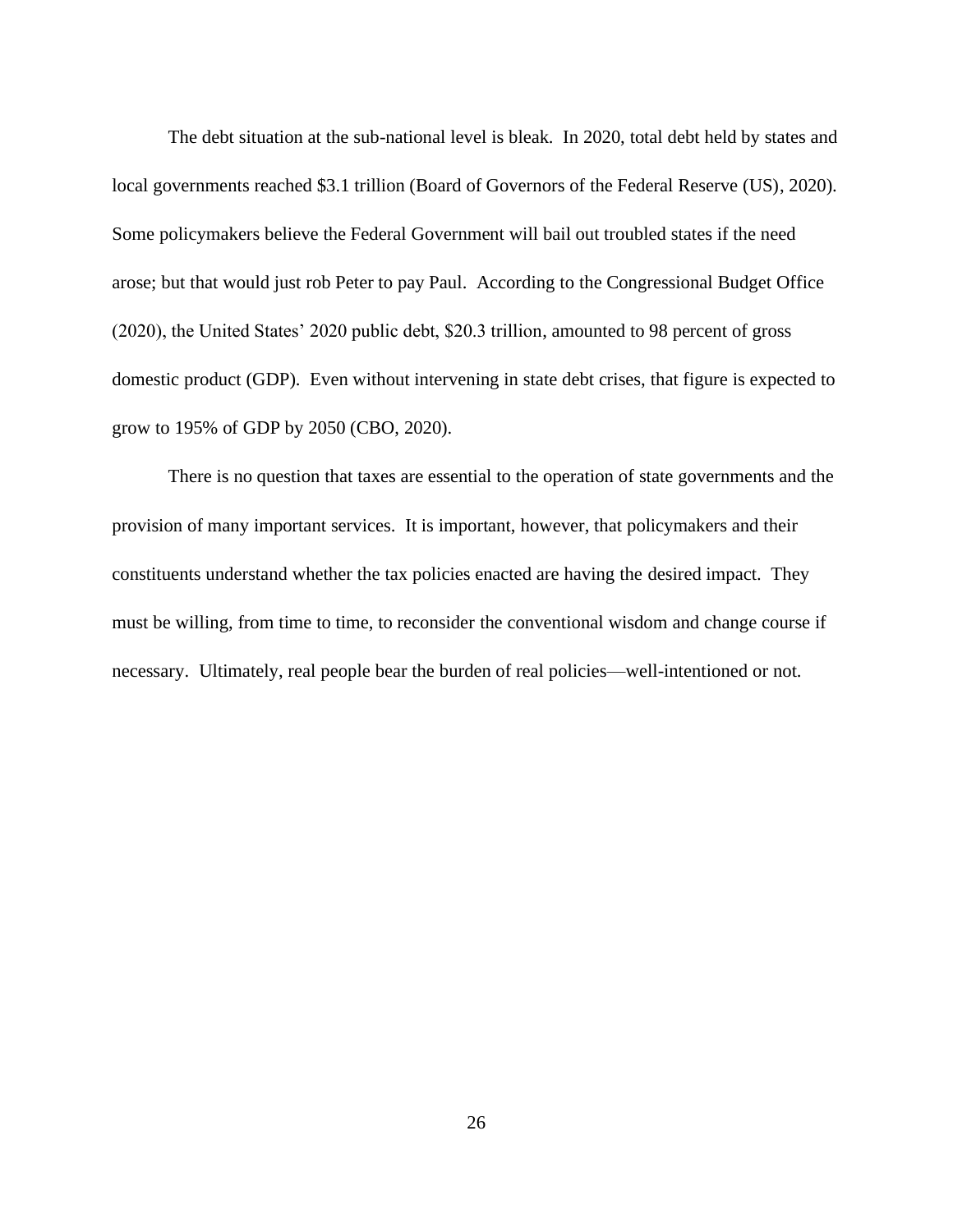### **APPENDIX A: MODEL DIAGNOSTICS**

|              | realwage  | Av~2Year  | age       | age2      | male      | educ      | metroarea | cindustry | white     | disability | notselfemp | movestate | recession | statefip |
|--------------|-----------|-----------|-----------|-----------|-----------|-----------|-----------|-----------|-----------|------------|------------|-----------|-----------|----------|
| realwage     | .0000     |           |           |           |           |           |           |           |           |            |            |           |           |          |
| AvgTax~2Year | 0.0015    | 1.0000    |           |           |           |           |           |           |           |            |            |           |           |          |
| age          | 0.0913    | $-0.0013$ | .0000     |           |           |           |           |           |           |            |            |           |           |          |
| age2         | 0.0474    | $-0.0014$ | 0.9866    | 0000.1    |           |           |           |           |           |            |            |           |           |          |
| male         | 0.1478    | 0.0013    | $-0.0260$ | $-0.0255$ | 1.0000    |           |           |           |           |            |            |           |           |          |
| educat       | 0.3374    | 0.0000    | 0.1608    | 0.1222    | $-0.0429$ | 1.0000    |           |           |           |            |            |           |           |          |
| metroarea    | 0.0921    | $-0.0036$ | $-0.0413$ | $-0.0450$ | $-0.0117$ | 0.0957    | 1.0000    |           |           |            |            |           |           |          |
| cindustry    | 0.2957    | $-0.0010$ | $-0.0576$ | $-0.1071$ | 0.0641    | 0.2503    | 0.0257    | 1.0000    |           |            |            |           |           |          |
| white        | 0.0677    | $-0.0104$ | 0.1023    | 0.1036    | 0.0095    | 0.0954    | $-0.1222$ | 0.0637    | 1.0000    |            |            |           |           |          |
| disability   | $-0.1459$ | $-0.0023$ | 0.1764    | 0.1847    | 0.0160    | $-0.1353$ | $-0.0585$ | $-0.2518$ | $-0.0145$ | .0000      |            |           |           |          |
| notselfemp   | 0.2856    | $-0.0042$ | $-0.1282$ | $-0.1663$ | 0.0213    | 0.1971    | 0.0287    | 0.7858    | 0.0260    | $-0.2092$  | 1.0000     |           |           |          |
| movedstate   | $-0.0179$ | $-0.0010$ | $-0.0992$ | $-0.0934$ | 0.0078    | 0.0349    | 0.0129    | $-0.0135$ | $-0.0196$ | $-0.0171$  | 0.0185     | 1.0000    |           |          |
| recession    | 0.0062    | $-0.0228$ | $-0.0104$ | $-0.0136$ | $-0.0022$ | $-0.0129$ | $-0.0001$ | 0.0162    | 0.0120    | $-0.0085$  | 0.0116     | $-0.0051$ | 1.0000    |          |
| statefip     | $-0.0018$ | $-0.0596$ | 0.0056    | 0.0058    | 0.0002    | 0.0026    | $-0.1126$ | 0.0213    | 0.0855    | 0.0102     | 0.0266     | 0.0007    | 0.0001    | .0000    |

### **Table A.1: Variable Correlation**

When there is a strong relationship between two independent variables, also known as multicollinearity, it can be difficult to accurately discern the independent relationship each of those variables have with the dependent variable. A good way to identify if multicollinearity exists is by examining pairwise correlations. In the variable correlation test, each independent variable is separately paired with every other independent variable. If a pairwise combination of variables returns a value of 0.80 or larger, multicollinearity may exist and special attention should be paid to the relationship between those independent variables and the dependent variable.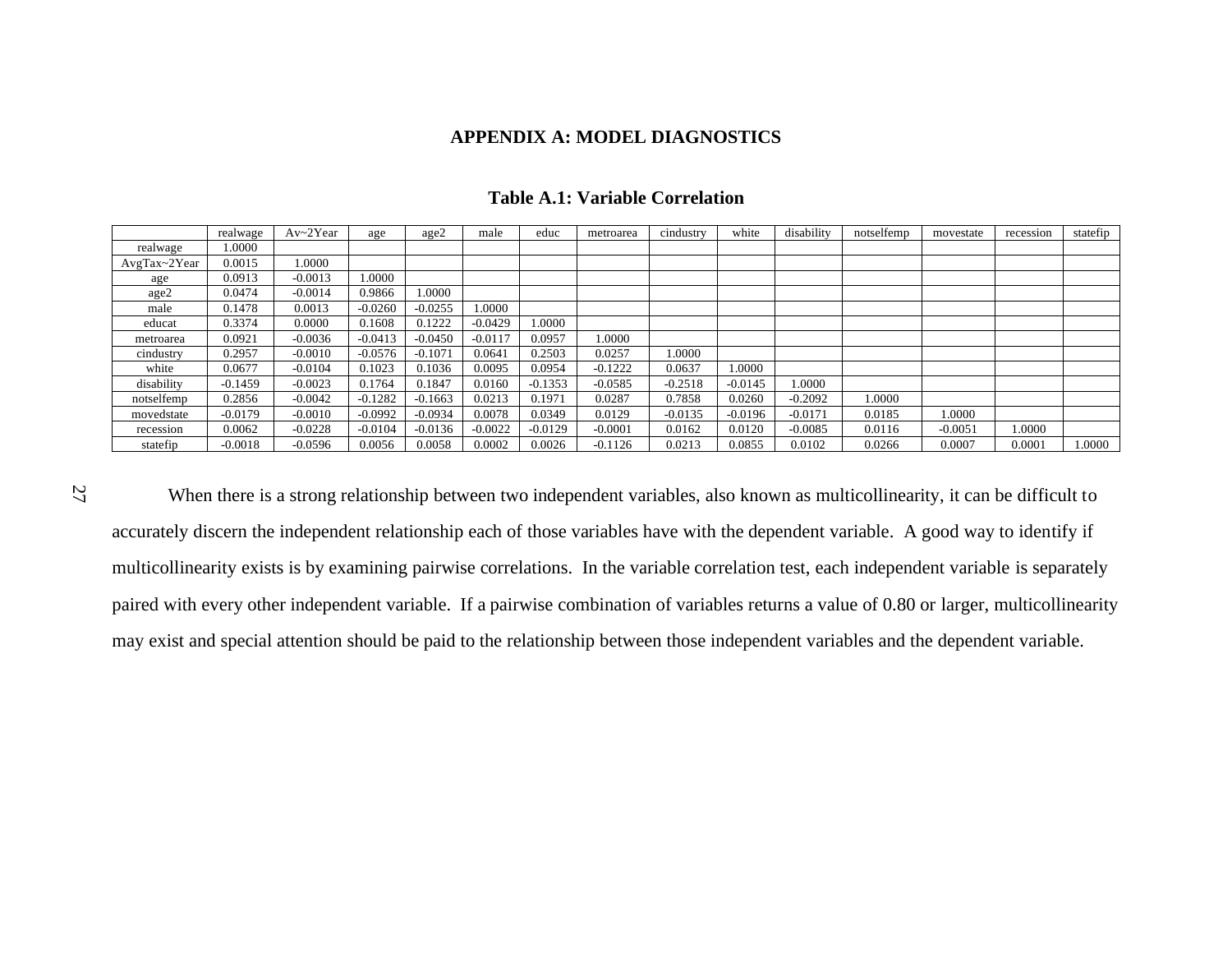



```
. gen uhat2 = uhat^2
```

```
. predict realwagehat
```

```
(option xb assumed; fitted values)
```
. reg uhat2 realwagehat c.realwagehat#c.realwagehat

| Source                      | SS             | df            | <b>MS</b>          | Number of obs  | $=$               | 21945677             |             |
|-----------------------------|----------------|---------------|--------------------|----------------|-------------------|----------------------|-------------|
|                             |                |               |                    | F(2, 21945674) | ⋋                 | 99999.00             |             |
| Model                       | 3.4760e+25     | $\mathcal{P}$ | 1.7380e+25         | $Prob$ > $F$   | $=$               | 0.0000               |             |
| Residual                    | 8.8884e+26     | 21945674      | 4.0502e+19         | R-squared      | $=$               | 0.0376               |             |
|                             |                |               |                    | Adj R-squared  | $=$               | 0.0376               |             |
| Total                       | $9.2360e + 26$ | 21945676      | 4.2086e+19         | Root MSE       | $\qquad \qquad =$ | $6.4e + 09$          |             |
|                             |                |               |                    |                |                   |                      |             |
|                             | uhat2          |               | Coef.<br>Std. Err. | t              | P> t              | [95% Conf. Interval] |             |
|                             | realwagehat    | $-20952.16$   | 159.7492           | $-131.16$      | 0.000             | $-21265.26$          | $-20639.06$ |
| c.realwagehat#c.realwagehat |                | 1.870052      | .0034007           | 549.90         | 0.000             | 1.863386             | 1.876717    |
|                             | cons           | $-5.65e+07$   | 2168119            | $-26.08$       | 0.000             | -6.08e+07            | $-5.23e+07$ |

# **Figure A2: Alternative White Test for Heteroskedasticity**

This alternative White Test regressed predicted squared residuals on linear estimation of

dependent variable and dependent variable squared. The F statistic is above the one percent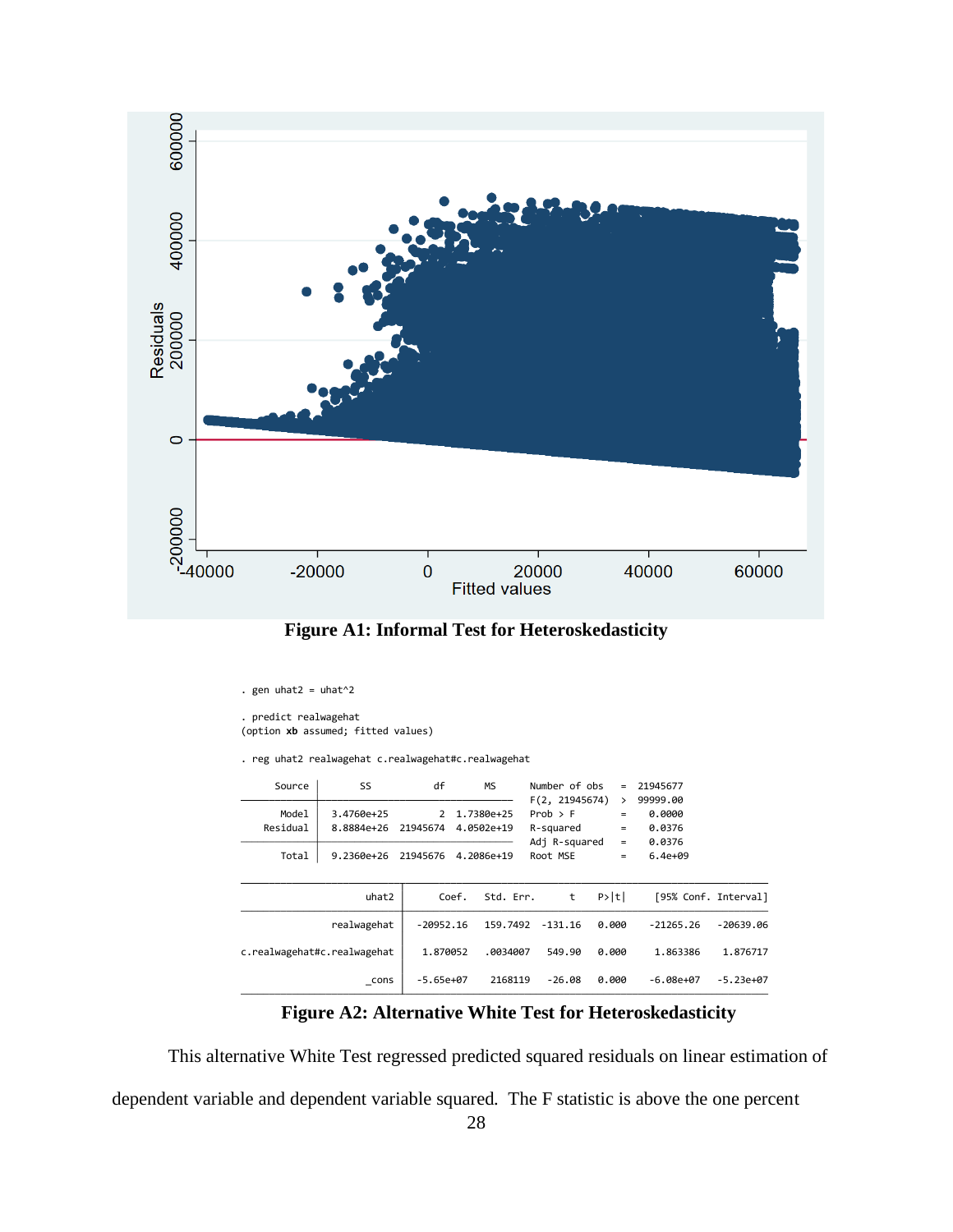critical level and has a high level of statistical significance. We can reject the null that there is no heteroskedasticity in the model.

All of the output from the models included in the regression table above were generated with robust standard errors to compensate for the heteroskedasticity identified by the alternative White Test.





| realwage | Coef.    | Std. Err.        |        | t P>ltl |          | [95% Conf. Interval] |
|----------|----------|------------------|--------|---------|----------|----------------------|
| hat      | .2898366 | .0007668 377.98  | 171.96 | 0.000   | .2883337 | .2913395             |
| hatsg    | .0000172 | 1.63e-08 1051.59 |        | 0.000   | .0000171 | .0000172             |
| cons     | 1789.647 | 10.40706         |        | 0.000   | 1769.25  | 1810.045             |

**Figure A4: Link Test for Model Specification Error**

The informal model specification test returned a graph that showed a strong, positive linear relationship between predicted residuals and the observed values of the dependent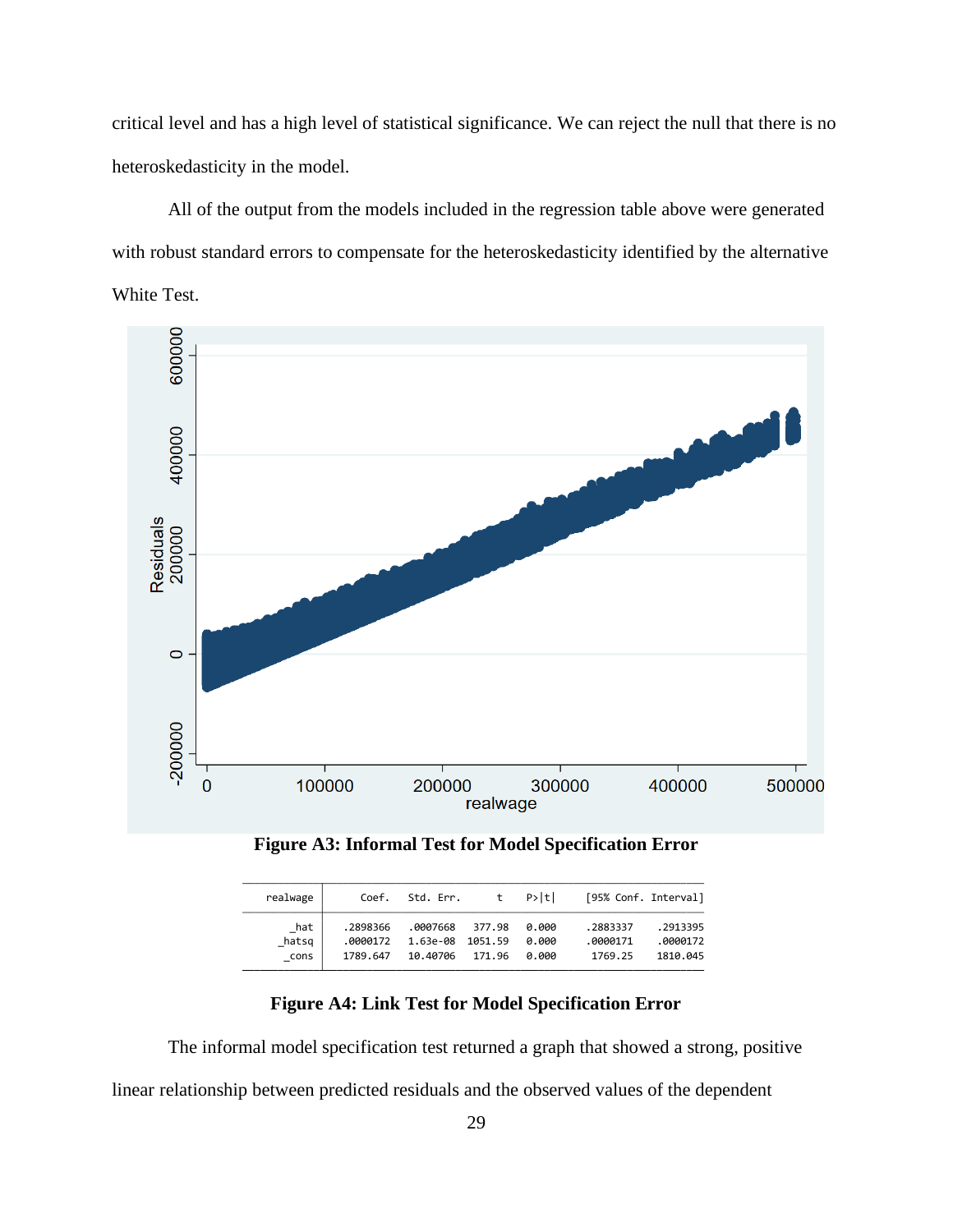variable, *realwage*. The informal test result suggested the model may be missing other important variables. However, the formal Link Test suggests that the model is adequately specified. The formal test works by generating two variables " hat" and " hatsq" If a model is specified correctly, \_hat should be accompanied by a statistically significant p-value. In this case, the pvalue is significant beyond the 0.001 level. The \_hatsq variable, however, should be accompanied by a statistically insignificant number. Since that is not the case with this Link Test, the test appears to be inconclusive.

> Ramsey RESET test using powers of the fitted values of realwage Ho: model has no omitted variables  $F(3, 21945610) = 590989.92$  $Prob > F = 0.0000$ **Figure A5: Omitted Variables Test**

The Ramsey RESET test, like the Link Test, is designed to test for omitted variables in the model. The null hypothesis states that the model has no omitted variables. Since the statistical significance of this test is beyone the 0.0001 level, the null hypothesis can be strongly rejected. There is likely at least one omitted variable in the model. Given, the dependent variable deals with wage, it is not surprising that there would be an omitted variable. Any number of factors can influence a person's wage. With nearly 22 million individuals in the sample it is likely that many factors influencing wage are omitted from the model. Nevertheless, the results of the stated model are still very robust, and a user can responsibily infer policy implications from it.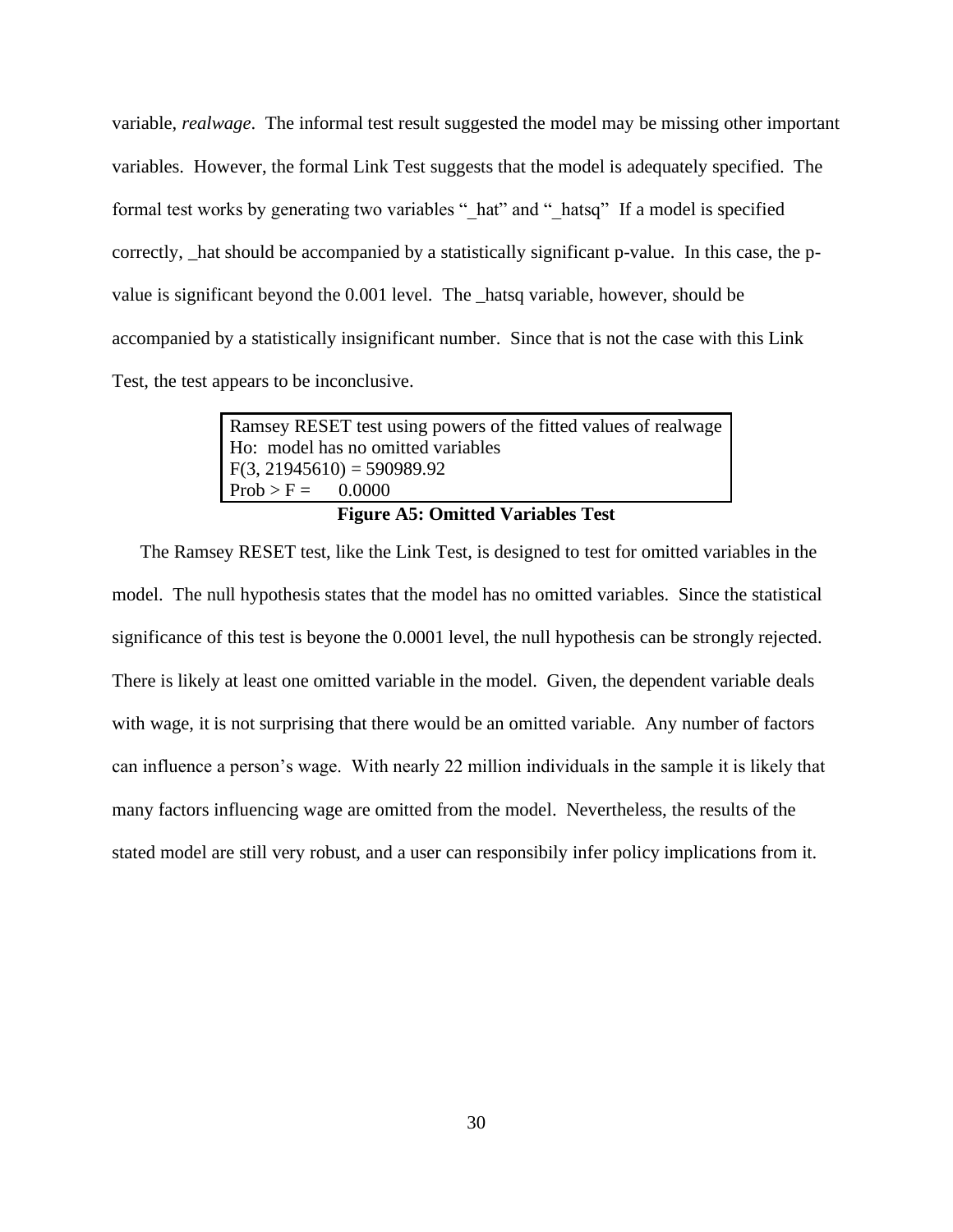# **APPENDIX B: FULL REGRESSION RESULTS**

# **Table B1: Regression Results From One Year Lag (i.e. Year 2 – Year 1)**

| Source               | SS                        | df                       | <b>MS</b>            |                     | Number of obs<br>F(63, 21945613) | 21945677<br>$=$<br>99999.00   |                          |
|----------------------|---------------------------|--------------------------|----------------------|---------------------|----------------------------------|-------------------------------|--------------------------|
| Model                | 7.0735e+15                | 63                       | 1.1228e+14           |                     | $Prob$ > $F$                     | 0.0000                        |                          |
| Residual             | 2.1511e+16                | 21945613                 | 980211688            |                     | R-squared                        | $=$<br>0.2475                 |                          |
| Total                | 2.8585e+16                | 21945676                 | 1.3025e+09           |                     | Adj R-squared<br>Root MSE        | $=$<br>0.2475<br>31308<br>$=$ |                          |
|                      |                           |                          |                      |                     |                                  |                               |                          |
|                      | realwage                  | Coef.                    | Std. Err.            | t                   | P> t                             | [95% Conf. Interval]          |                          |
|                      |                           |                          |                      |                     |                                  |                               |                          |
| AvgTaxRateDiff1Year  |                           | -78.63408                | 13.73655             | $-5.72$             | 0.000                            | $-105.5572$                   | $-51.71093$              |
|                      | age<br>age2               | 2450.92<br>$-26.01442$   | 2.793486<br>.0322907 | 877.37<br>$-805.63$ | 0.000<br>0.000                   | 2445.444<br>$-26.07771$       | 2456.395<br>$-25.95113$  |
|                      | male                      | 11152.4                  | 13.45037             | 829.15              | 0.000                            | 11126.03                      | 11178.76                 |
|                      |                           |                          |                      |                     |                                  |                               |                          |
|                      | educat<br>2               | 844.5552                 | 21.77557             | 38.78               | 0.000                            | 801.8758                      | 887.2345                 |
|                      | 3                         | 21607.99                 | 24.65517             | 876.41              | 0.000                            | 21559.67                      | 21656.31                 |
|                      |                           |                          |                      |                     |                                  |                               |                          |
|                      | metroarea                 | 3806.317                 | 17.31487             | 219.83              | 0.000                            | 3772.381                      | 3840.254                 |
|                      | cindustry<br>white        | 3186.002<br>3941.244     | 28.09172<br>16.5731  | 113.41<br>237.81    | 0.000<br>0.000                   | 3130.943<br>3908.761          | 3241.061<br>3973.726     |
|                      | disability                | -7866.724                | 21.46299             | $-366.53$           | 0.000                            | -7908.791                     | $-7824.658$              |
|                      | notselfemp                | 14370.85                 | 24.4369              | 588.08              | 0.000                            | 14322.96                      | 14418.75                 |
|                      | movedstate                | $-3515.519$              | 39.12853             | $-89.85$            | 0.000                            | $-3592.209$                   | $-3438.828$              |
|                      | recession                 | 374.0916                 | 22.90362             | 16.33               | 0.000                            | 329.2013                      | 418.9818                 |
|                      | statefip                  |                          |                      |                     |                                  |                               |                          |
|                      | alaska                    | 3599.737                 | 154,1032             | 23.36               | 0.000                            | 3297.7                        | 3901.774                 |
|                      | arizona                   | $-492.8201$              | 71.59764             | $-6.88$             | 0.000                            | $-633.1489$                   | - 352.4913               |
|                      | arkansas                  | 115.4896                 | 88.28894             | 1.31                | 0.191                            | $-57.55354$                   | 288.5328                 |
|                      | california<br>colorado    | 2765.527<br>1163.715     | 57.85649<br>74.57535 | 47.80<br>15.60      | 0.000<br>0.000                   | 2652.131<br>1017.55           | 2878.924<br>1309.88      |
|                      | connecticut               | 6631.952                 | 82.72152             | 80.17               | 0.000                            | 6469.821                      | 6794.083                 |
|                      | delaware                  | 672.8669                 | 137.5527             | 4.89                | 0.000                            | 403.2686                      | 942.4653                 |
| district of columbia |                           | 10778.23                 | 151.3038             | 71.24               | 0.000                            | 10481.68                      | 11074.78                 |
|                      | florida                   | $-630.1007$              | 60.74934<br>66.0034  | $-10.37$<br>26.70   | 0.000                            | $-749.1672$                   | $-511.0342$              |
|                      | georgia<br>hawaii         | 1762.05<br>2754.576      | 113.6103             | 24.25               | 0.000<br>0.000                   | 1632.685<br>2531.904          | 1891.414<br>2977.248     |
|                      | idaho                     | $-1421.454$              | 110.2308             | $-12.90$            | 0.000                            | $-1637.502$                   | $-1205.405$              |
|                      | illinois                  | 1986.823                 | 63.61959             | 31.23               | 0.000                            | 1862.13                       | 2111.515                 |
|                      | indiana                   | -380.9683                | 71.19665             | $-5.35$             | 0.000                            | $-520.5112$                   | $-241.4255$              |
|                      | iowa<br>kansas            | 400.0144<br>$-237.3186$  | 86.88522<br>89.12298 | 4.60<br>$-2.66$     | 0.000<br>0.008                   | 229.7225<br>$-411.9965$       | 570.3063<br>$-62.64079$  |
|                      | kentucky                  | $-15.22679$              | 77.94389             | $-0.20$             | 0.845                            | $-167.994$                    | 137.5404                 |
|                      | louisiana                 | 1007.499                 | 78.11608             | 12.90               | 0.000                            | 854.3943                      | 1160.604                 |
|                      | maine                     | $-2139.166$              | 116.4523             | $-18.37$            | 0.000                            | $-2367.408$                   | $-1910.923$              |
| massachusetts        | maryland                  | 6225.873<br>3939.366     | 72.83941<br>70.55851 | 85.47<br>55.83      | 0.000<br>0.000                   | 6083.111<br>3801.074          | 6368.636<br>4077.658     |
|                      | michigan                  | $-607.7614$              | 65.91972             | $-9.22$             | 0.000                            | -736.9617                     | $-478.5611$              |
|                      | minnesota                 | 1649.274                 | 74.46804             | 22.15               | 0.000                            | 1503.32                       | 1795.229                 |
|                      | mississippi               | 534.5111                 | 88.21718             | 6.06                | 0.000                            | 361.6086                      | 707.4136                 |
|                      | missouri<br>montana       | $-884.4942$<br>-795.4381 | 72.33402<br>131.4834 | $-12.23$<br>$-6.05$ | 0.000<br>0.000                   | $-1026.266$<br>-1053.141      | $-742.7221$<br>-537.7352 |
|                      | nebraska                  | -505.6894                | 103.1577             | $-4.90$             | 0.000                            | $-707.8747$                   | $-303.504$               |
|                      | nevada                    | 467.4623                 | 89.93514             | 5.20                | 0.000                            | 291.1926                      | 643.7319                 |
| new hampshire        |                           | 1966.634                 | 114.0024             | 17.25               | 0.000                            | 1743.193                      | 2190.074                 |
|                      | new jersey<br>new mexico  | 6102.174<br>-742.3405    | 67.56335<br>101.3169 | 90.32<br>$-7.33$    | 0.000<br>0.000                   | 5969.752<br>-940.9179         | 6234.595<br>$-543.7631$  |
|                      | new york                  | 3361.397                 | 60.48728             | 55.57               | 0.000                            | 3242.844                      | 3479.95                  |
| north carolina       |                           | 39.50049                 | 66.18785             | 0.60                | 0.551                            | $-90.22533$                   | 169.2263                 |
|                      | north dakota              | 1979.741                 | 149.208              | 13.27               | 0.000                            | 1687.299                      | 2272.184                 |
|                      | ohio                      | $-625.9102$              | 64.91495             | $-9.64$             | 0.000                            | $-753.1411$                   | $-498.6792$              |
|                      | oklahoma<br>oregon        | 1154.516<br>$-890.1276$  | 82.40132<br>80.16232 | 14.01<br>$-11.10$   | 0.000<br>0.000                   | 993.0128<br>$-1047.243$       | 1316.02<br>$-733.0123$   |
|                      | pennsylvania              | 51.31593                 | 63.51016             | 0.81                | 0.419                            | $-73.16169$                   | 175.7936                 |
|                      | rhode island              | 623.5904                 | 126.219              | 4.94                | 0.000                            | 376.2056                      | 870.9752                 |
| south carolina       |                           | $-1076.456$              | 76.4315              | $-14.08$            | 0.000                            | $-1226.259$                   | $-926.6532$              |
|                      | south dakota<br>tennessee | 237.3681<br>-693.2289    | 142.132<br>71.20795  | 1.67<br>$-9.74$     | 0.095<br>0.000                   | $-41.20551$<br>$-832.7939$    | 515.9416<br>$-553.6639$  |
|                      | texas                     | 1644.017                 | 59.15576             | 27.79               | 0.000                            | 1528.074                      | 1759.96                  |
|                      | utah                      | -244.4747                | 89.88821             | $-2.72$             | 0.007                            | $-420.6523$                   | $-68.29699$              |
|                      | vermont                   | $-988.5826$              | 155.4845             | $-6.36$             | 0.000                            | $-1293.327$                   | $-683.8386$              |
|                      | virginia<br>washington    | 4076.119<br>2296.861     | 67.86732             | 60.06               | 0.000                            | 3943.102                      | 4209.137                 |
| west virginia        |                           | -28.45329                | 70.02487<br>103.225  | 32.80<br>$-0.28$    | 0.000<br>0.783                   | 2159.615<br>$-230.7705$       | 2434.107<br>173.8639     |
|                      | wisconsin                 | 418.3483                 | 73.05432             | 5.73                | 0.000                            | 275.1645                      | 561.5322                 |
|                      | wyoming                   | 3161.71                  | 165.8136             | 19.07               | 0.000                            | 2836.721                      | 3486.698                 |
|                      | _cons                     | $-60291.22$              | 76.78071             | $-785.24$           | 0.000                            | $-60441.71$                   | $-60140.73$              |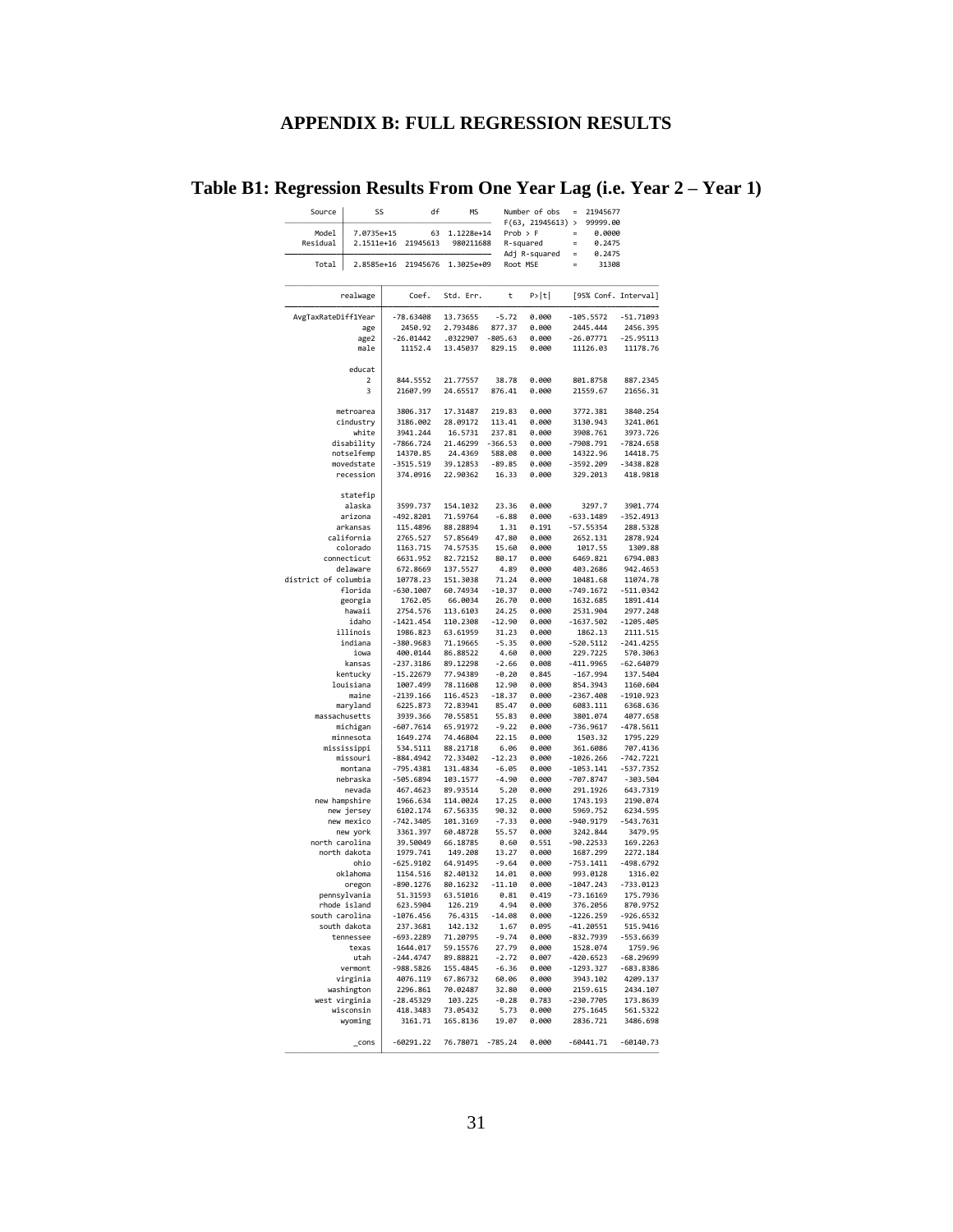# **Table B2: Regression Results From Three Year Lag (i.e. Year 4 – Year 1)**

| Linear regression |       |                     | Number of obs<br>$Prob$ > $F$<br>R-squared<br>Root MSE | F(63, 21945613) | $=$<br>$\mathbf{r}$<br>$\equiv$<br>$=$<br>$\equiv$ | 21945677<br>99999.00<br>0.0000<br>0.2475<br>31308 |  |
|-------------------|-------|---------------------|--------------------------------------------------------|-----------------|----------------------------------------------------|---------------------------------------------------|--|
| realwage          | Coef. | Robust<br>Std. Err. | t                                                      | P> t            |                                                    | [95% Conf. Intery                                 |  |

| realwage                  | Coef.                 | Std. Err.            | t                | P> t           | [95% Conf. Interval]    |                       |
|---------------------------|-----------------------|----------------------|------------------|----------------|-------------------------|-----------------------|
| AvgTaxRateDiff3Year       | $-85.3597$            | 7.455664             | $-11.45$         | 0.000          | $-99.97253$             | $-70.74687$           |
| age                       | 2450.948              | 2.316902             | 1057.86          | 0.000          | 2446.407                | 2455.489              |
| age2                      | $-26.01479$           | .028486              | $-913.25$        | 0.000          | $-26.07062$             | $-25.95896$           |
| male                      | 11152.4               | 13.65575             | 816.68           | 0.000          | 11125.63                | 11179.16              |
|                           |                       |                      |                  |                |                         |                       |
| educat<br>2               | 844,4089              | 11.48432             | 73.53            | 0.000          | 821.9001                | 866.9178              |
| 3                         | 21607.54              | 21.382               | 1010.55          | 0.000          | 21565.63                | 21649.45              |
|                           |                       |                      |                  |                |                         |                       |
| metroarea                 | 3806.972              | 13.87744             | 274.33           | 0.000          | 3779.773                | 3834.171              |
| cindustry                 | 3185.921              | 31.21014             | 102.08           | 0.000          | 3124.75                 | 3247.092              |
| white                     | 3941.301              | 14.72224             | 267.71           | 0.000          | 3912.446                | 3970.156              |
| disability                | $-7866.629$           | 14.94024             | $-526.54$        | 0.000          | $-7895.911$             | -7837.347             |
| notselfemp                | 14370.92              | 33.153               | 433.47           | 0.000          | 14305.95                | 14435.9               |
| movedstate                | $-3515.56$            | 37.77972             | $-93.05$         | 0.000          | $-3589.607$             | $-3441.513$           |
| recession                 | 399.7178              | 22.38048             | 17.86            | 0.000          | 355.8529                | 443.5827              |
| statefip                  |                       |                      |                  |                |                         |                       |
| alaska                    | 3591.171              | 128.3171             | 27.99            | 0.000          | 3339.674                | 3842.668              |
| arizona                   | $-525.5337$           | 58.65785             | $-8.96$          | 0.000          | $-640.5009$             | $-410.5664$           |
| arkansas                  | 115.7009              | 66.12655             | 1.75             | 0.080          | $-13.90474$             | 245.3066              |
| california                | 2765.469              | 47.44599             | 58.29            | 0.000          | 2672.476                | 2858.461              |
| colorado                  | 1163.848              | 67.98936             | 17.12            | 0.000          | 1030.591                | 1297.104              |
| connecticut               | 6631.894              | 105.9455             | 62.60            | 0.000          | 6424.245                | 6839.543              |
| delaware                  | 516.2699              | 126.9562             | 4.07             | 0.000          | 267,4403                | 765.0995              |
| district of columbia      | 10763.43              | 221.4763             | 48.60            | 0.000          | 10329.35                | 11197.52              |
| florida                   | $-630.1497$           | 49.58727             | $-12.71$         | 0.000          | $-727.3389$             | $-532.9604$           |
| georgia                   | 1762.156              | 55.02567             | 32.02            | 0.000          | 1654.308                | 1870.005              |
| hawaii                    | 2754.725              | 94.07041             | 29.28            | 0.000          | 2570.351                | 2939.1                |
| idaho                     | $-1424.75$            | 82.76004             | $-17.22$         | 0.000          | $-1586.957$             | $-1262.544$           |
| illinois                  | 2017.446              | 54.78888             | 36.82            | 0.000          | 1910.062                | 2124.831              |
| indiana                   | $-419.1273$           | 55.27667             | $-7.58$          | 0.000          | $-527.4676$             | $-310.787$            |
| iowa                      | 400.3461              | 65.30143             | 6.13             | 0.000          | 272.3576                | 528.3345              |
| kansas                    | $-210.7395$           | 72.44392             | $-2.91$          | 0.004          | $-352.7269$             | $-68.75199$           |
| kentucky                  | $-23.41118$           | 61.13129             | $-0.38$          | 0.702          | $-143.2263$             | 96.40396              |
| louisiana                 | 1007.437              | 62.41395             | 16.14            | 0.000          | 885.1081                | 1129.766              |
| maine                     | $-2138.979$           | 87.08364             |                  | 0.000          | $-2309.66$              | $-1968.298$           |
|                           |                       |                      | $-24.56$         |                | 6108.121                |                       |
| maryland<br>massachusetts | 6246.529<br>3912.618  | 70.61792<br>70.19986 | 88.46<br>55.74   | 0.000<br>0.000 | 3775.029                | 6384.938<br>4050.208  |
| michigan                  | $-537.1536$           | 52.82622             | $-10.17$         | 0.000          | $-640.691$              | $-433.6161$           |
| minnesota                 | 1649.479              | 63.75792             | 25.87            | 0.000          | 1524.516                | 1774.443              |
| mississippi               | 534.7142              | 64.49019             | 8.29             | 0.000          | 408.3157                | 661.1126              |
| missouri                  | $-884.4507$           | 57.48912             | $-15.38$         | 0.000          | $-997.1273$             | $-771.774$            |
|                           | $-794.7872$           |                      | $-8.14$          |                |                         |                       |
| montana                   |                       | 97.6703              |                  | 0.000          | $-986.2175$             | $-603.3569$           |
| nebraska                  | $-505.4671$           | 80.55403             | $-6.27$          | 0.000          | -663.3501               | $-347.5841$           |
| nevada                    | 467.3654              | 76.35511             | 6.12             | 0.000          | 317.7121                | 617.0187              |
| new hampshire             | 1964.021              | 107.562              | 18.26            | 0.000          | 1753.203                | 2174.838              |
| new jersey                | 6102.053              | 68.61909<br>75.40632 | 88.93            | 0.000          | 5967.562<br>$-900.7621$ | 6236.544              |
| new mexico<br>new york    | -752.9684<br>3343.621 | 53.42465             | $-9.99$<br>62.59 | 0.000<br>0.000 | 3238.911                | -605.1747<br>3448.332 |
| north carolina            | $-22.65322$           | 54.40257             | $-0.42$          | 0.677          | $-129.2803$             | 83.97386              |
| north dakota              |                       |                      |                  |                | 1704.532                |                       |
|                           | 1946.002              | 123.2016             | 15.80            | 0.000          |                         | 2187.473              |
| ohio                      | -743.6676             | 53.47893             | $-13.91$         | 0.000          | $-848.4843$             | $-638.8508$           |
| oklahoma                  | 1154.75               | 63.64944             | 18.14            | 0.000          | 1029.999                | 1279.501              |
| oregon                    | $-881.3312$           | 66.62487             | $-13.23$         | 0.000          | $-1011.913$             | $-750.7488$           |
| pennsylvania              | 51.31898              | 51.5762              | 1.00             | 0.320          | $-49.76852$             | 152.4065              |
| rhode island              | 587.9718              | 116.1849             | 5.06             | 0.000          | 360.2536                | 815.69                |
| south carolina            | $-1076.423$           | 60.25552             | $-17.86$         | 0.000          | $-1194.521$             | $-958.3241$           |
| south dakota              | 237.8933              | 104.1357             | 2.28             | 0.022          | 33.791                  | 441.9957              |
| tennessee                 | $-693.1869$           | 58.16815             | $-11.92$         | 0.000          | $-807.1944$             | $-579.1794$           |
| texas                     | 1644.084              | 48.04361             | 34.22            | 0.000          | 1549.92                 | 1738.248              |
| utah                      | -244.3865             | 75.26035             | $-3.25$          | 0.001          | -391.8941               | -96.87893             |
| vermont                   | -997.2668             | 124.6861             | $-8.00$          | 0.000          | $-1241.647$             | -752.8865             |
| virginia                  | 4076.181              | 61.2381              | 66.56            | 0.000          | 3956.156                | 4196.205              |
| washington                | 2296.925              | 61.37628             | 37.42            | 0.000          | 2176.63                 | 2417.221              |
| west virginia             | $-67.88608$           | 74.05754             | $-0.92$          | 0.359          | $-213.0362$             | 77.26404              |
| wisconsin                 | 418.5196              | 58.39655             | 7.17             | 0.000          | 304,0645                | 532.9748              |
| wyoming                   | 3162.203              | 134.86               | 23.45            | 0.000          | 2897.882                | 3426.524              |
| _cons                     | $-60294.48$           | 60.90003             | $-990.06$        | 0.000          | $-60413.84$             | $-60175.11$           |
|                           |                       |                      |                  |                |                         |                       |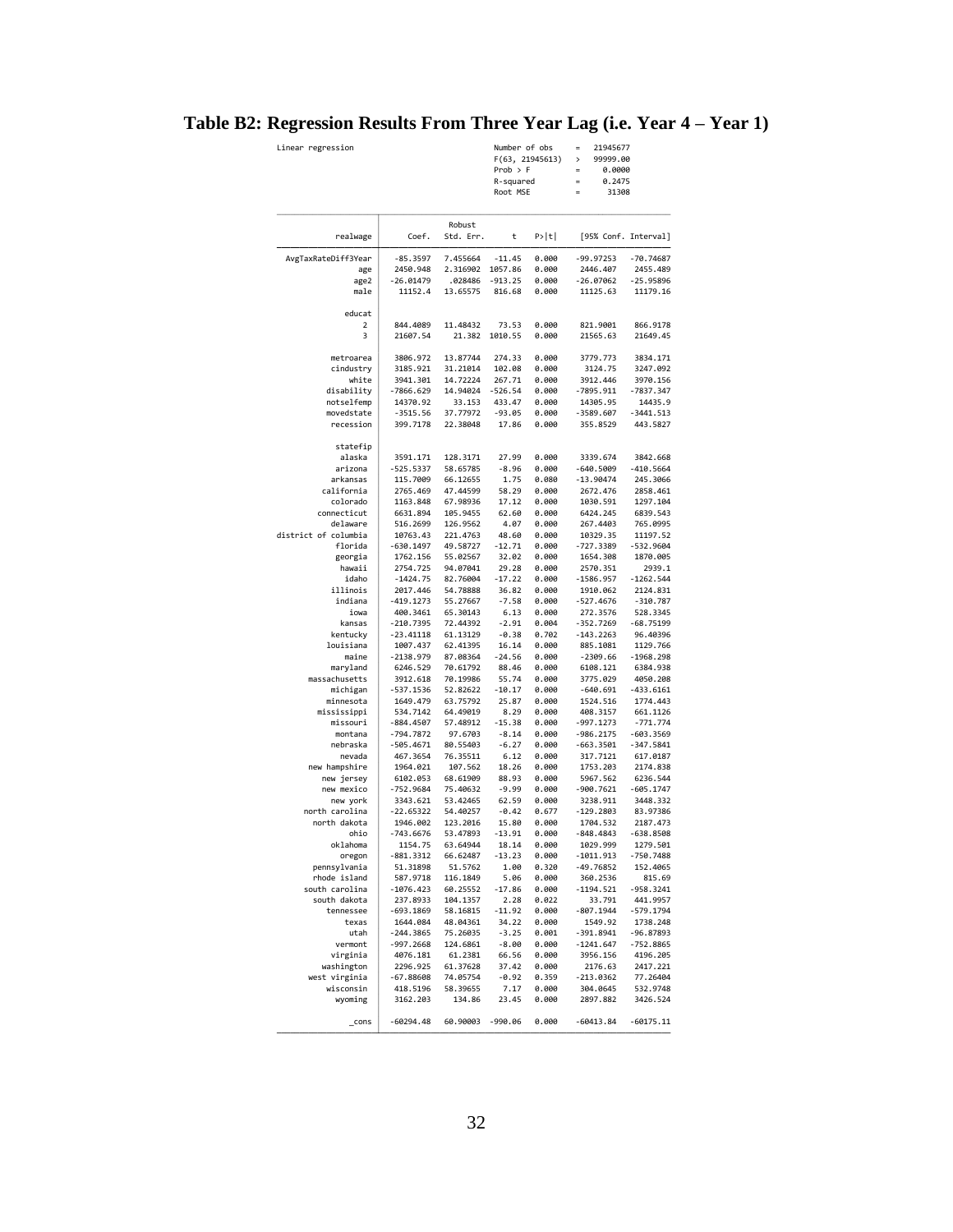#### **REFERENCES**

- *02corate.pdf*. (n.d.). Retrieved December 12, 2020, from https://www.irs.gov/pub/irssoi/02corate.pdf
- Board of Governors of the Federal Reserve System (US). (1945, October 1). *State and Local Governments; Debt Securities and Loans; Liability, Level*. FRED, Federal Reserve Bank of St. Louis; FRED, Federal Reserve Bank of St. Louis. https://fred.stlouisfed.org/series/SLGSDODNS
- Bureau, U. C. (n.d.). *Fact Sheet: Differences Between ACS & CPS ASEC*. The United States Census Bureau. Retrieved December 14, 2020, from https://www.census.gov/topics/income-poverty/poverty/guidance/data-sources/acs-vscps.html
- Carroll, R. (2009). Corporate Taxes and Wages: Evidence from the 50 States. In *Tax Foundation, Aug 6 2009, 28 pp.* Tax Foundation. http://search.proquest.com/pais/docview/58820692/44927D56F56E478DPQ/12
- Clausing, K. A. (2011). In Search of Corporate Tax Incidence. *SSRN Electronic Journal*. https://doi.org/10.2139/ssrn.1974217
- Clausing, K. A. (2012). *Who Pays the Corporate Tax in a Global Economy?* (SSRN Scholarly Paper ID 2213581). Social Science Research Network. https://papers.ssrn.com/abstract=2213581
- Domitrovic, B. (2018, March 9). *When Tariffs Worked*. Forbes. https://www.forbes.com/sites/briandomitrovic/2018/03/09/when-tariffs-worked/
- Emanuel, L., & Borean, R. (2014, June 19). When Did Your State Adopt Its Corporate Income Tax? *Tax Foundation*. https://taxfoundation.org/when-did-your-state-adopt-its-corporateincome-tax/
- Feenstra, R. C., Inklaar, R., & Timmer, M. P. (2015). The Next Generation of the Penn World Table. *American Economic Review*, *105*(10), 3150–3182. https://doi.org/10.1257/aer.20130954
- Felix, R. A. (2009). Do State Corporate Income Taxes Reduce Wages? *Federal Reserve Bank of Kansas City Economic Review*, *94*(2), 77–102.
- Felix, R. A., & Hines, J. R., Jr. (2009). *Corporate Taxes and Union Wages in the United States* (Availability Note: Information provided in collaboration with the RePEc Project: http://repec.org).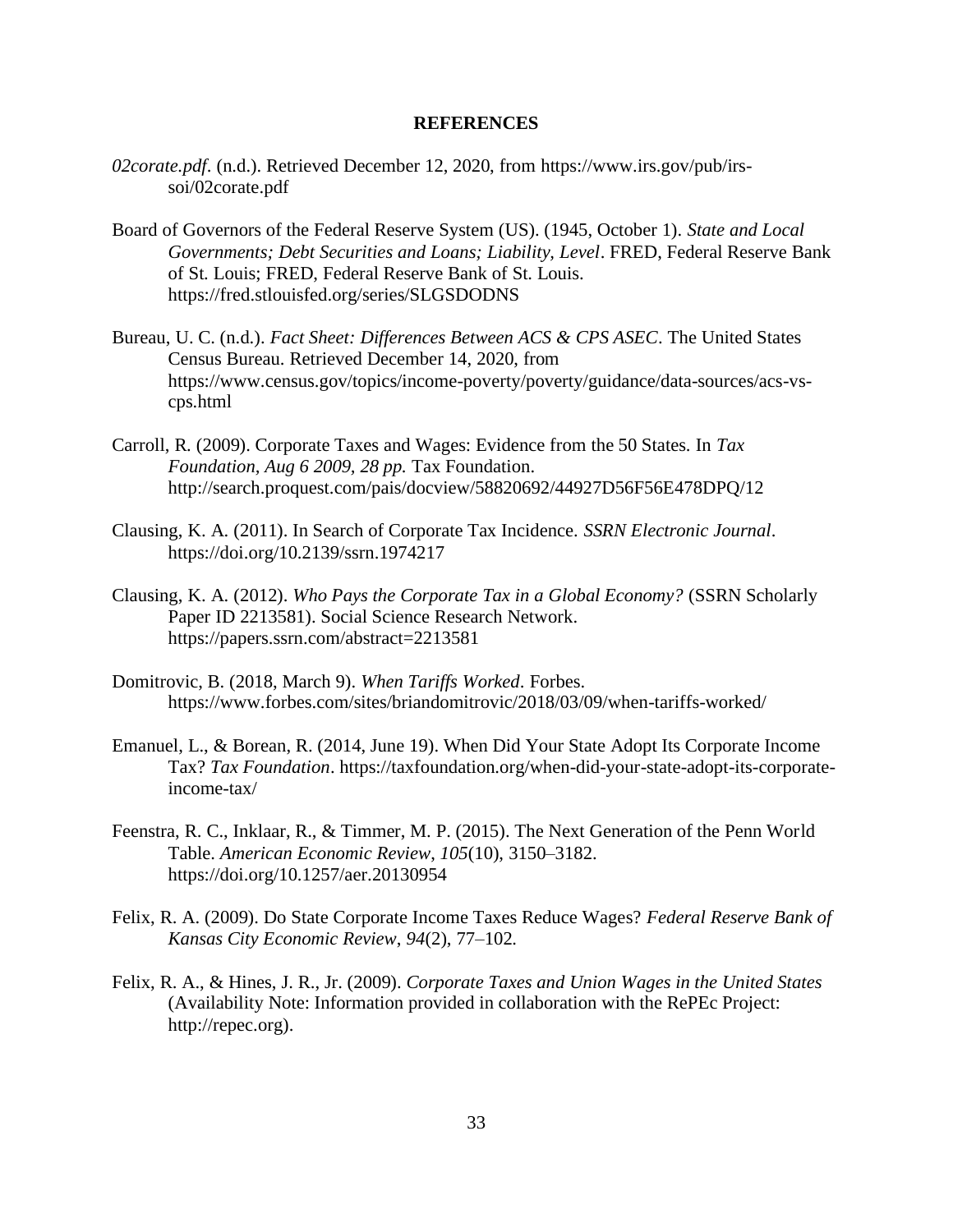- Friedman, J. (2008, December 15). *The Decline of Corporate Income Tax Revenues*. Center on Budget and Policy Priorities. https://www.cbpp.org/research/the-decline-of-corporateincome-tax-revenues
- Fuest, C., Peichl, A., & Siegloch, S. (2018). Do Higher Corporate Taxes Reduce Wages? Micro Evidence from Germany. *American Economic Review*, *108*(2), 393–418.
- *Historical Tables*. (n.d.). The White House. Retrieved December 12, 2020, from https://www.whitehouse.gov/omb/historical-tables/
- *How do state and local corporate income taxes work?* (2020, May). Tax Policy Center. https://www.taxpolicycenter.org/briefing-book/how-do-state-and-local-corporate-incometaxes-work
- *Illinois News—Illinois.gov*. (2019, June 5). Illinois.Gov. https://www2.illinois.gov:443/news/release?ReleaseID=20172
- Liu, L., & Altshuler, R. (2013). Measuring the Burden of the Corporate Income Tax under Imperfect Competition. *National Tax Journal*, *66*(1), 215–237.
- Living Within Our Means. (1975, December 7). *Richard Heffner's Open Mind Archive*. https://www.thirteen.org/openmind-archive/public-affairs/living-within-our-means/
- McBride, W. (2015, January 6). America's Shrinking Corporate Sector. *Tax Foundation*. https://taxfoundation.org/america-s-shrinking-corporate-sector/
- McKenzie, K. J., & Ferede, E. (2017). Who Pays the Corporate Tax? Insights from the Literature and Evidence for Canadian Provinces. *The School of Public Policy Publications (SPPP); Calgary*, *10*. http://dx.doi.org/10.11575/sppp.v10i0.42621
- Nallareddy, S., Rouen, E., & Serrato, J. C. S. (2018). *Corporate Tax Cuts Increase Income Inequality* (Availability Note: Information provided in collaboration with the RePEc Project: http://repec.org).
- *Policy Basics: Where Do Federal Tax Revenues Come From?* (2012, August 20). Center on Budget and Policy Priorities. https://www.cbpp.org/research/federal-tax/policy-basicswhere-do-federal-tax-revenues-come-from
- Schuster, A. (2020, August 26). *How Illinois finances fell apart—And how we can set them right*. Chicago Sun-Times. https://chicago.suntimes.com/2020/8/26/21402853/illinois-publicfinances-debt-speaker-madigan-pension-debt-illinois-policy-institute
- *State Corporate Income Tax Rates*. (2020, March 13). Tax Policy Center. https://www.taxpolicycenter.org/statistics/state-corporate-income-tax-rates